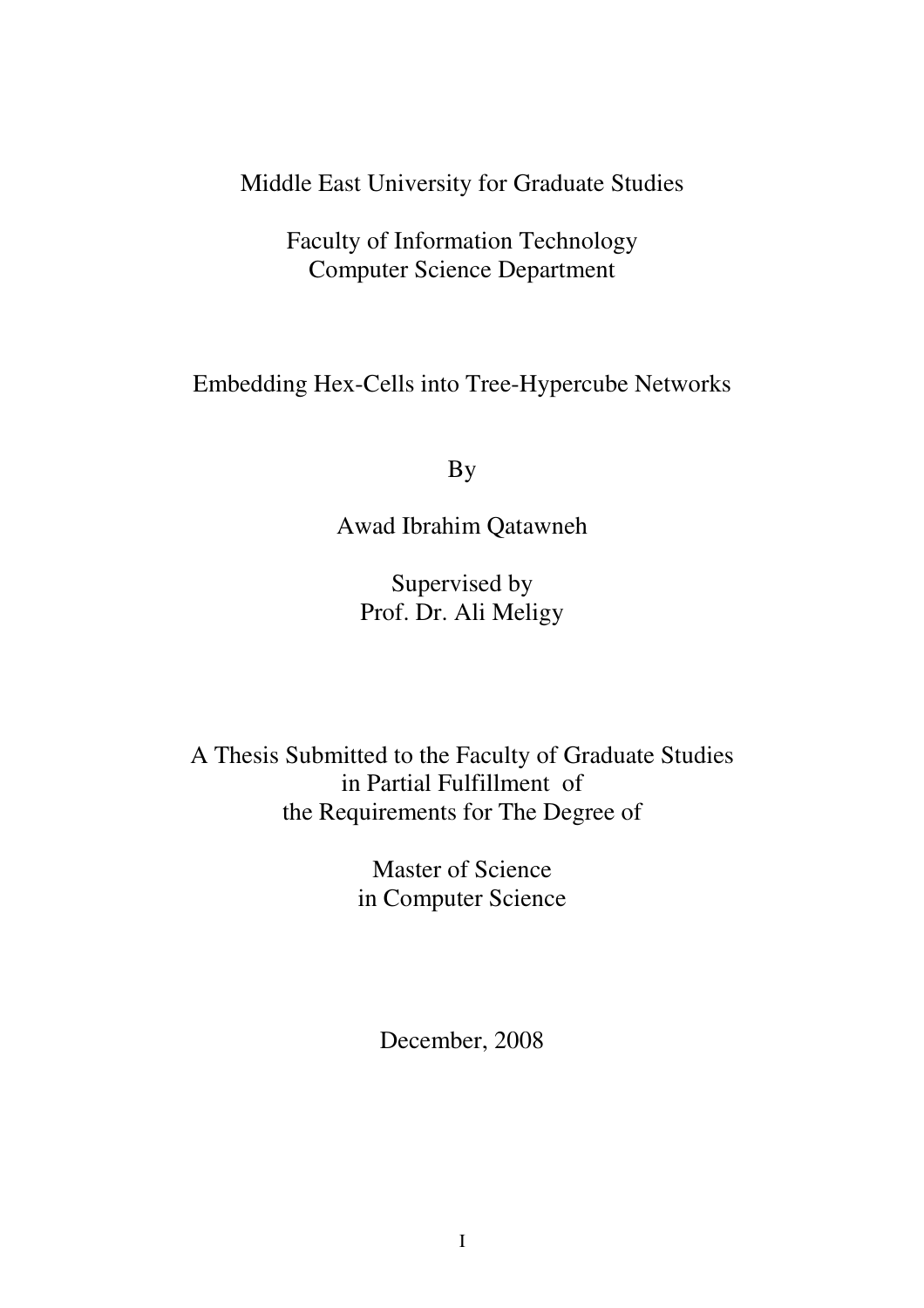In the name of Allah, The Most Beneficent, The Most Merciful.

Read: In the Name of Your Lord Who Created, Created Man from a Clot

> Read: And Your Lord is The Most Bounteous.

> Who Taught by the Pen.

Taught Man that which He did not know

Qur'an , Sura 96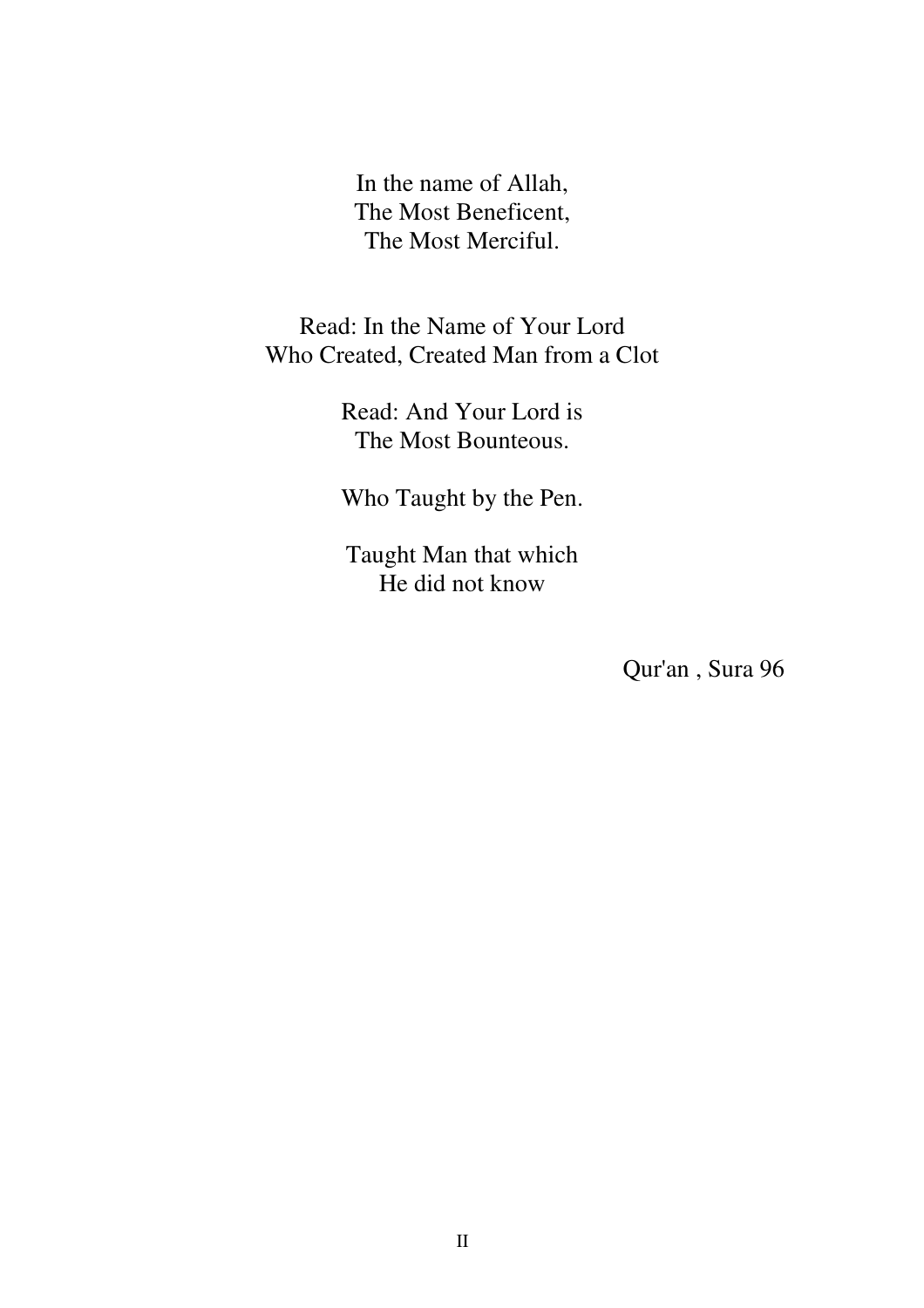# Committee Decision

This Thesis (Embedding Hex-Cells into Tree-Hypercube Networks) was successfully defended and approved on December 13<sup>th</sup> 2008.

---------------------------------

---------------------------------

---------------------------------

# **Examination Committee Signature**

Prof. Dr. Ali Meligy Professor, Department of Computer Science (Middle East University for Graduate Studies)

Dr. Emad Abuelrub Associate Professor, Department of Computer Science (Zarqa Private University) and the contract of the contract of the contract of the contract of the contract of

Dr. Jihad Al-Sadi Associate Professor, Department of Computer Science (Arab Open University)

Dr. Nidal Shilbayeh Associate Professor, Department of Computer Science (Middle East University for Graduate Studies)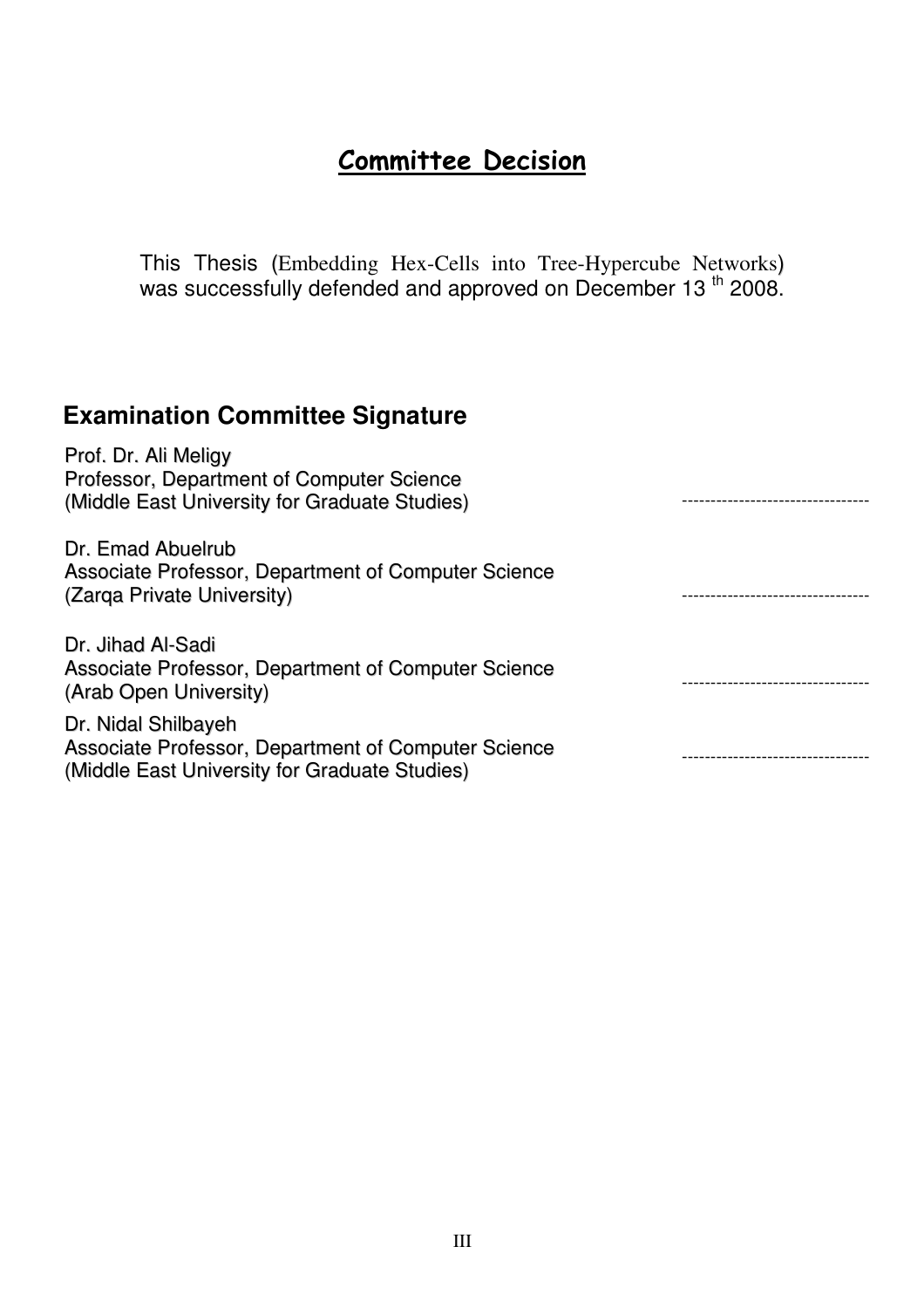# جامعة الشرق الأوسط للدراسات العليا

# نموذج تفويض

أنا عوض إبراهيم عوض القطاونة، أفوَّض جامعة الشرق الأوسط للدراسات العليا بتزويد نسخ من رسالتي/ أطروحتي للمكتبات أو المؤسسات أو الهيئات أو الأشخاص عند طلبها.

> التوقيع : التاريخ :

# **Middle East University for Graduate Studies Authorization Form**

I, Awad Ibrahim Awad Qatawneh authorize The Middle East University for Graduate Studies to supply copies of my Thesis/Dissertation to libraries or establishments or individuals on request.

**Signature:** 

Date :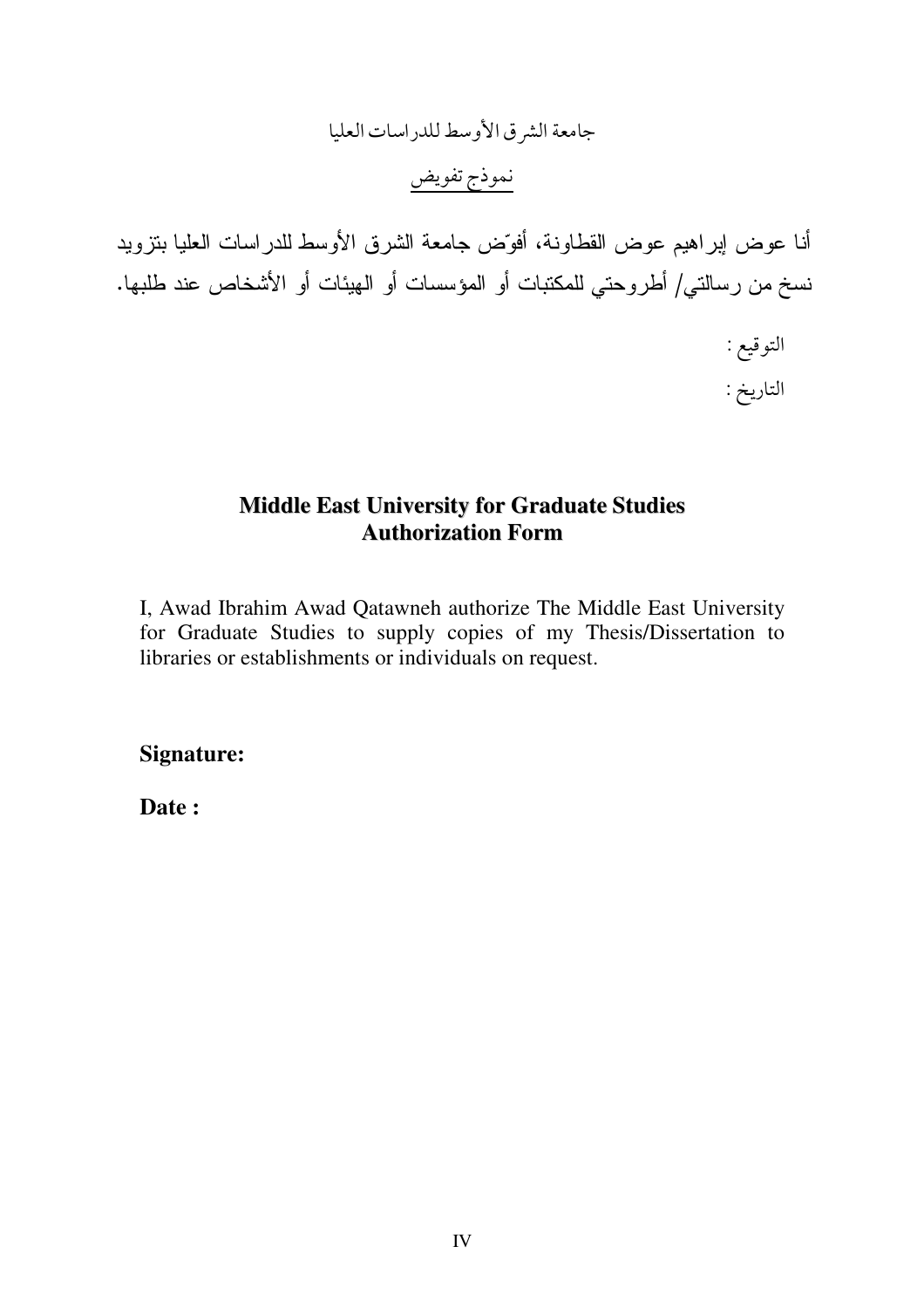# **Dedication**

Dedicated to my beloved mother and father, who brought me up from childhood educated me, and gave me the courage to confront the challenges of life…….

To my brothers and sisters, Mohammed, Kamal, Islam , and Aya ……..

To all my friends and colleagues ………

I dedicate this work

Awad Qatawneh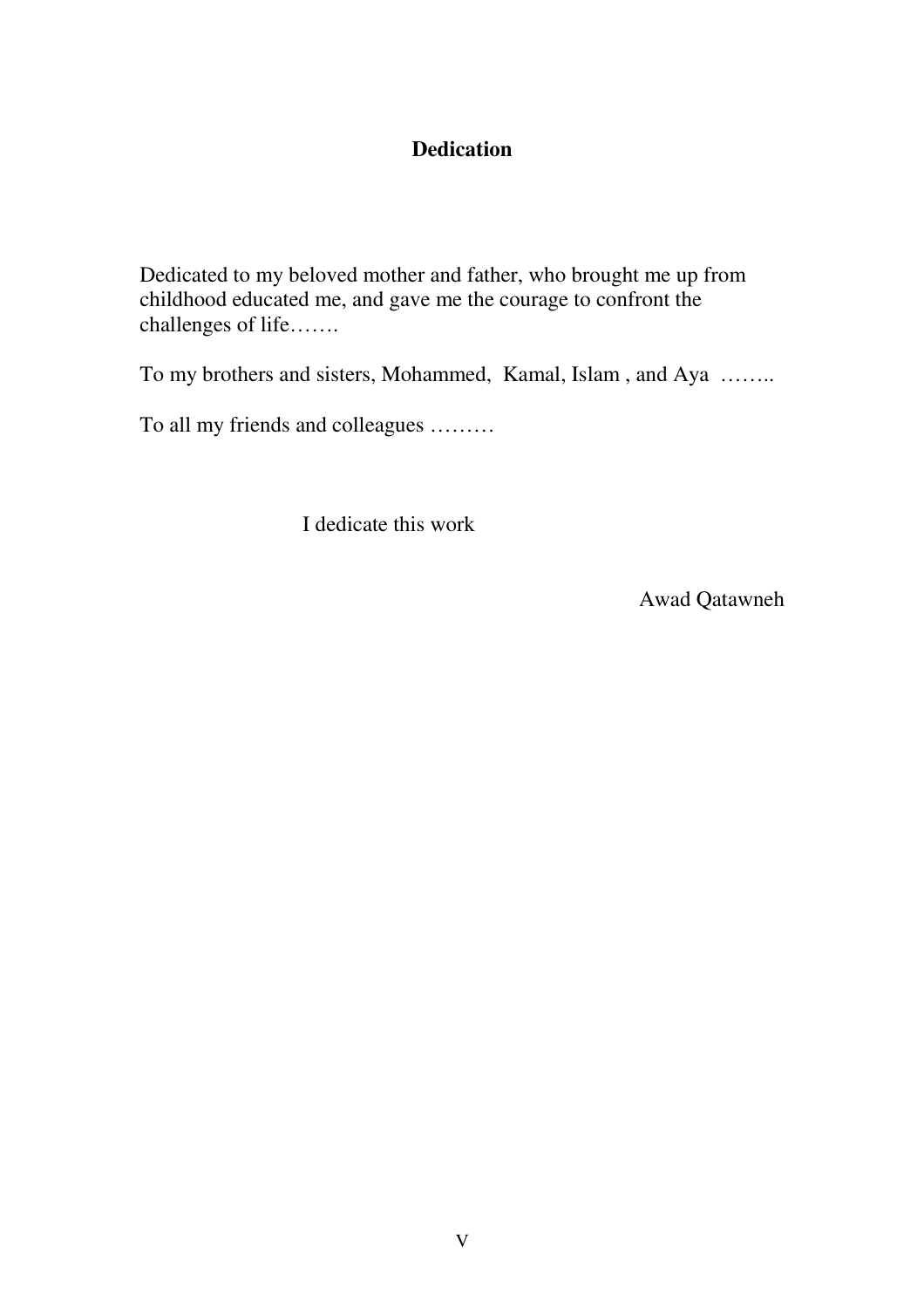# **Acknowledgments**

Prior to acknowledgments, I must glorify Allah the Almighty who gave me courage and patience to carry out this work successfully.

I would like to express my great thanks to my advisor, Prof. Dr. Ali Meligy. He was always receptive to the ideas that I came up with, and provided me great knowledge and continuous encouragements.

I would like to express my great thanks to my parents, brothers , and sisters .

Awad Qatawneh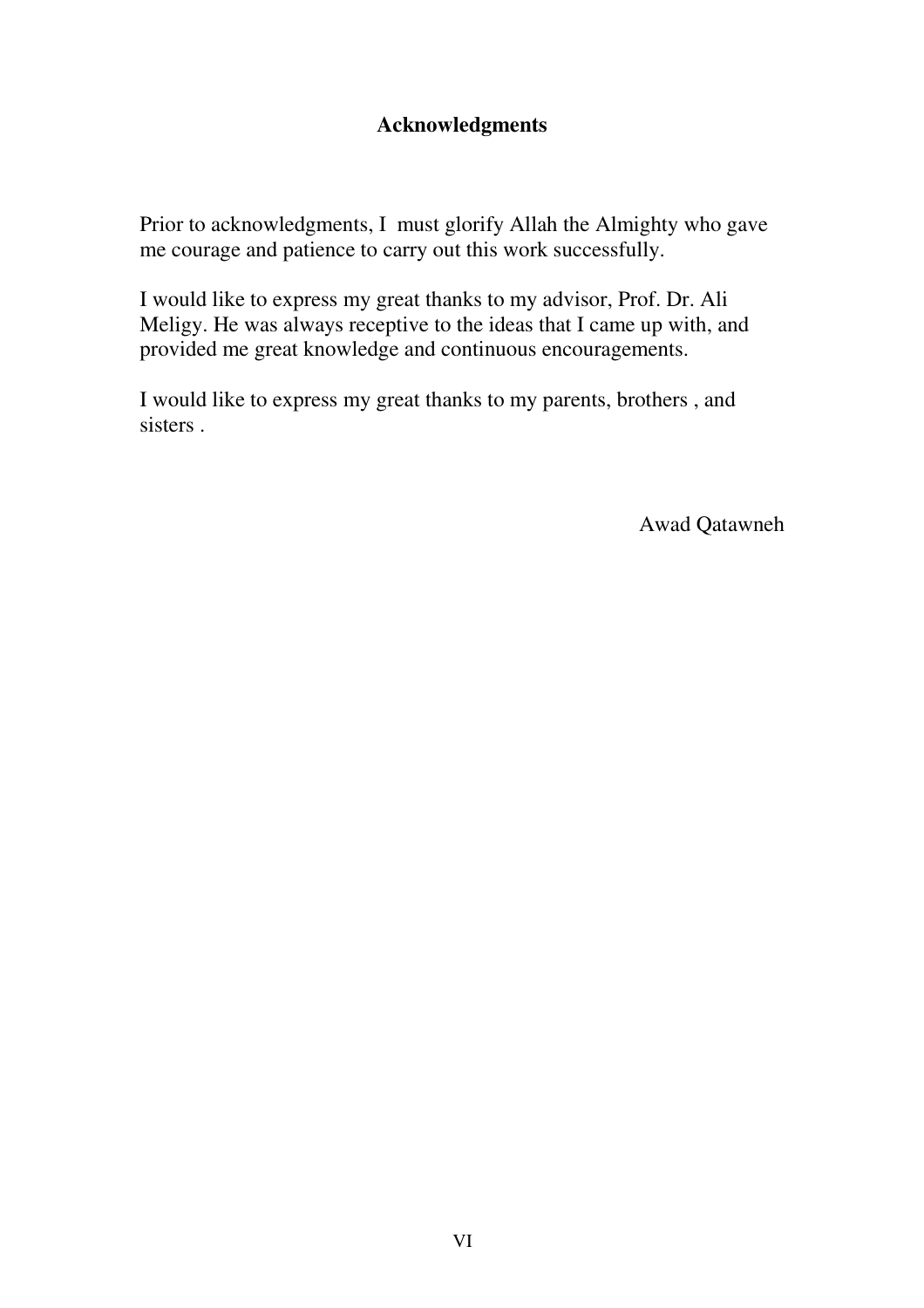# **Table of contents**

| <b>Dedication</b>                                                                      | $\mathbf I$    |
|----------------------------------------------------------------------------------------|----------------|
| <b>Acknowledgments</b>                                                                 | $\mathbf{I}$   |
| <b>Table of Contents</b>                                                               | III            |
| <b>List of Figures</b>                                                                 | IV             |
| <b>List of Tables</b>                                                                  | VI             |
| <b>List of Abbreviations</b>                                                           | VII            |
| <b>Abstract in English</b>                                                             | VIII           |
| <b>Abstract in Arabic</b>                                                              | IX             |
| <b>Chapter One</b> Introduction                                                        | $\mathbf{1}$   |
| 1.1 Terminologies                                                                      | $\overline{2}$ |
| 1.2 Statement of the problem                                                           | $\overline{4}$ |
| 1.3 Goals                                                                              | 5              |
| 1.4 Significance                                                                       | 5              |
| <b>Chapter Two</b><br><b>Network Topologies</b>                                        | 6              |
| 2.1 Interconnection Networks Overview                                                  | 6              |
| 2.2 Tree-Hypercube and Hypercubes Comparison                                           | 16             |
| 2.3 Topology Embeddings                                                                | 17             |
| 2.3.1 Binary Reflected Gray Code (RGC)                                                 | 17             |
| <b>Chapter Three Related Work</b>                                                      | 20             |
| 3.1 Embedding Topologies into Hypercubes                                               | 20             |
| 3.2 Embedding Topologies into Tree-hypercube Networks                                  | 24             |
|                                                                                        | 27             |
| 3.3 Tree-Hypercube partitioning and the Embedding of Rings and<br><b>Linear Arrays</b> |                |
| <b>Chapter Four Embedding Hex-Cells into Tree-Hypercube Networks</b>                   | 30             |
| 4.1 The Proposed Algorithm for Embedding Hex-Cells into Tree-                          | 30             |
| Hypercube $TH(2,d)$                                                                    |                |
| 4.2 Examples on The Embedding Algorithm 4.1, and Discussion                            | 31             |
| 4.3 The Proposed Algorithm for Embedding Hex-Cells HC(i), where $i = 1$ ,              | 42             |
| 2 into Tree-Hypercube Network TH $(2,d)$ , where $d = 2i$ .                            |                |
| 4.4 Examples on the Embedding Algorithm 4.2, and Discussion                            | 44             |
| 4.5 A note to the cases HC(i), where $i > 2$                                           | 48             |
| 4.6 Implementation and Application                                                     | 49             |
| 4.6.1 Routing mechanism                                                                | 49             |
| 4.6.2 Application Program                                                              | 52             |
| <b>Chapter Five</b> Contribution and Conclusion                                        | 54             |
| 5.1 Contribution                                                                       | 54             |
| 5.2 Conclusion and Future Work                                                         | 55             |
| <b>References</b>                                                                      | 56             |
| <b>Appendix A</b>                                                                      | 59             |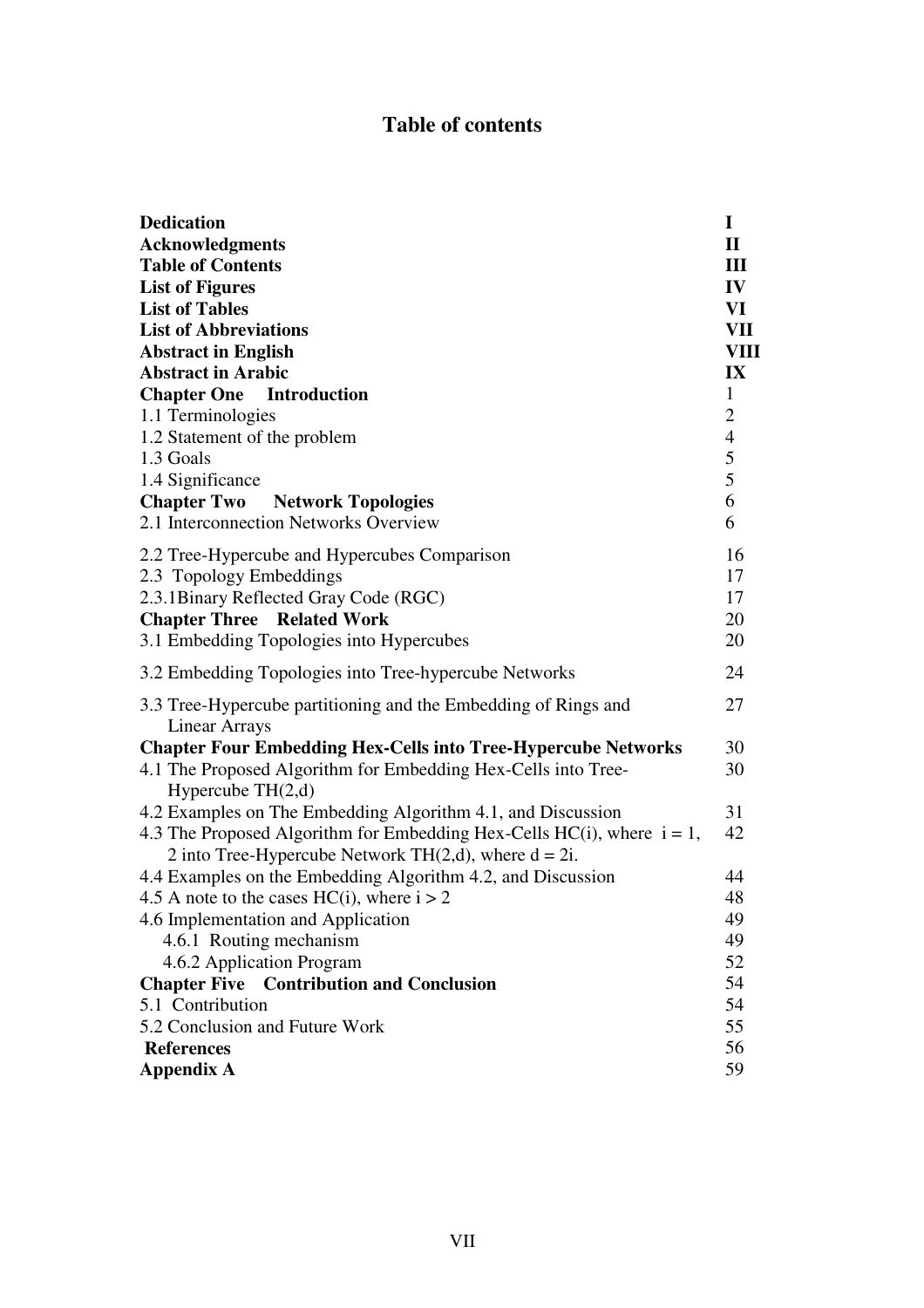# **List of Figures**

| <b>Figure No.</b> | <b>Figure Name</b>                                                                       | Page No. |  |  |
|-------------------|------------------------------------------------------------------------------------------|----------|--|--|
| Figure 2.1        | $\frac{1}{2}$                                                                            |          |  |  |
| Figure 2.2        | A star connected network of nine nodes                                                   | 7        |  |  |
| Figure 2.3 (a)    | Linear Array with no wraparound links                                                    | 7        |  |  |
| Figure $2.3$ (b)  | Linear Array with wraparound links                                                       | 7        |  |  |
| Figure 2.4        | Two Dimensional Mesh                                                                     | 8        |  |  |
| Figure 2.5        | Construction of hypercubes from hypercubes of<br>lower dimensions                        | 9        |  |  |
| Figure 2.6        | Tree -Hypercube TH (2, 2)                                                                | 10       |  |  |
| Figure 2.7        | Tree -Hypercube TH $(2, 3)$                                                              | 11       |  |  |
| Figure $2.8$ (a)  | HC (one level)                                                                           | 13       |  |  |
| Figure 2.8 (b)    | HC (two levels)                                                                          | 13       |  |  |
| Figure 2.8 $(c)$  | HC (three levels)                                                                        | 13       |  |  |
| Figure 2.9        | Addressing nodes in HC                                                                   | 13       |  |  |
| Figure 2.10       | Degree of HC against the network size                                                    | 15       |  |  |
| Figure 2.11       | Diameter of HC against network size.                                                     | 15       |  |  |
| Figure 2.12       | The number of links of HC against network size                                           | 15       |  |  |
| Figure 2.13       | A three bit reflected gray code ring                                                     | 18       |  |  |
| Figure 2.14       | Embedding of Ring into a three dimensional<br>hypercube                                  | 19       |  |  |
| Figure 3.1        | Mapping a ring with $2^{d+1}$ 1 nodes into a TH (2,<br>3)                                | 24       |  |  |
| Figure 3.2        | Horizontal Partitioning TH $(0, 3, 2)$ into                                              | 26       |  |  |
|                   | $TH(0,1,2)$ and $TH(2, 3, 2)$ .                                                          |          |  |  |
| Figure 3.3        | Embedding of both, four nodes and eight nodes                                            | 27       |  |  |
|                   | Linear Array into TH $(0, 1, 2)$ , and TH $(2, 3, 2)$ .                                  |          |  |  |
| Figure 3.4        | Embedding of four nodes and eight nodes ring<br>into TH $(0, 1, 2)$ and TH $(2, 3, 2)$ . |          |  |  |
| Figure 3.5        | 28                                                                                       |          |  |  |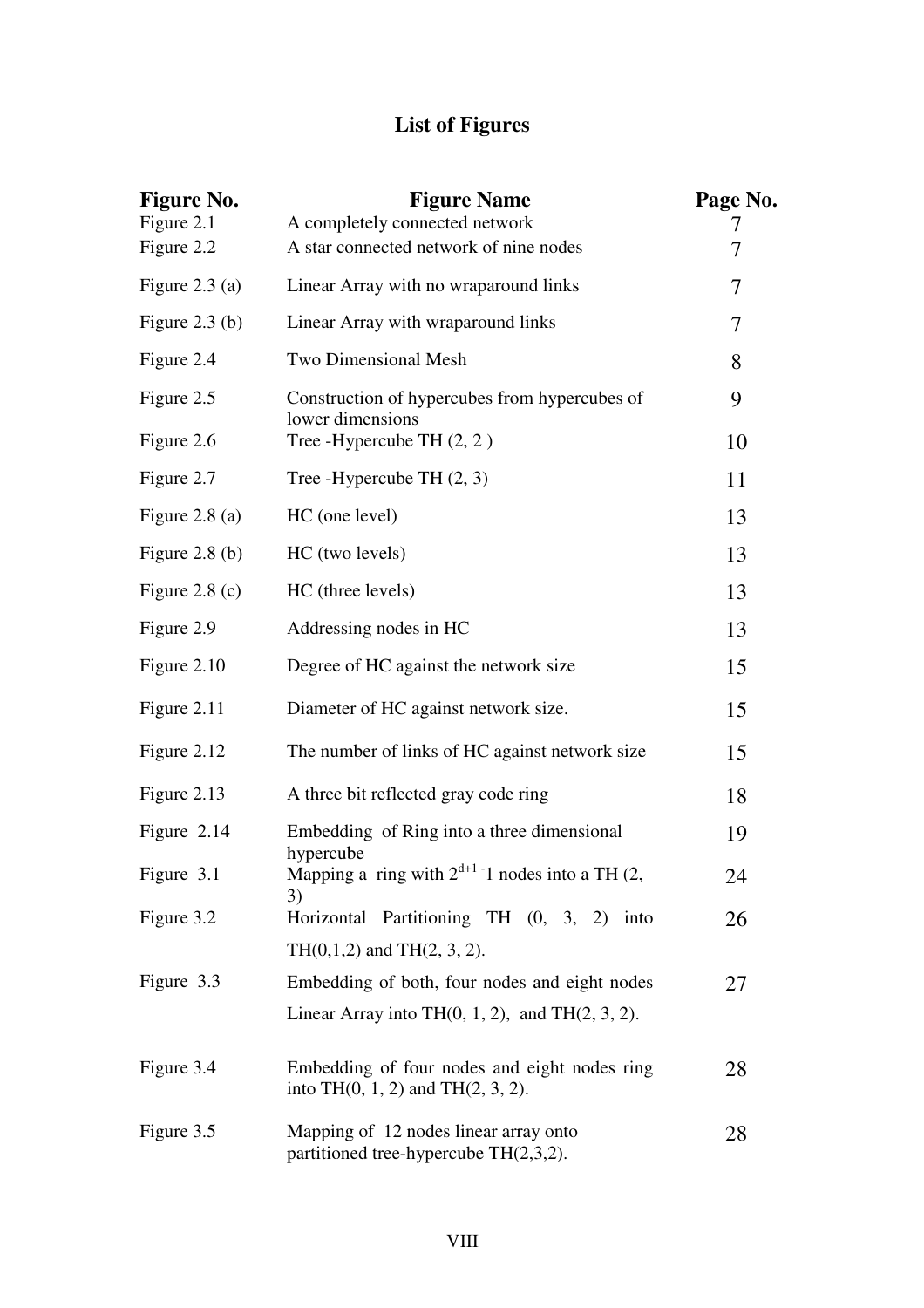| <b>Figure No.</b> | <b>Figure Name</b>                                                                                                                             | Page No. |  |
|-------------------|------------------------------------------------------------------------------------------------------------------------------------------------|----------|--|
| Figure 4.1        | Embedding One Hex-Cell into Tree-Hypercube TH(2, 2).                                                                                           | 32       |  |
| Figure 4.2        | One Hex-Cell.                                                                                                                                  | 32       |  |
| Figure 4.3        | Embedding Three Hex-Cells into Tree-Hypercube TH (2,3).                                                                                        | 33       |  |
| Figure 4.4        | Three Hex-Cells.                                                                                                                               | 33       |  |
| Figure 4.5        | Embedding of seven Hex-Cells into Tree-Hypercube TH(2,4).                                                                                      | 35       |  |
| Figure 4.6        | Seven Hex-Cells                                                                                                                                | 36       |  |
| Figure 4.7        | Embedding of fifteen Hex-Cells into Tree-Hypercube TH(2,5).                                                                                    | 40       |  |
| Figure 4.8        | Embedding of fifteen Hex-Cells into Tree-Hypercube $TH(2,5)$                                                                                   | 41       |  |
| Figure 4.9        | $HC(1)$ .                                                                                                                                      | 44       |  |
| Figure 4.10       | Mapping of HC $(1)$ into TH $(2, 2)$ .                                                                                                         | 45       |  |
| Figure 4.11       | HC(2)                                                                                                                                          | 46       |  |
| Figure 4.12       | Mapping of Hex-Cells HC (2) into Tree-Hypercube TH(2,4)                                                                                        | 47       |  |
| Figure 4.13       | The path from node $(1,1)$ to node $(2,3)$ before mapping.                                                                                     | 50       |  |
| Figure 4.14       | The path from node $(1,1)$ to node $(2,3)$ after mapping                                                                                       | 50       |  |
| Figure 4.15       | The path from node $(1,2)$ to node $(4,2)$ before mapping.                                                                                     | 51       |  |
| Figure 4.16       | The path from node $(1,2)$ to node 4,2, after mapping                                                                                          | 51       |  |
| Figure 4.17       | A message shows the shortest path between node $(1.1)$ and node<br>$(2.2)$ in HC(1) before embedding.                                          | 52       |  |
| Figure 4.18       | A message shows the shortest path between node (1.1) and node<br>$(2.2)$ , after embedding HC $(1)$ into TH $(2,2)$ .                          | 53       |  |
| Figure 4.19       | A message shows the shortest path between node (1.3) and node<br>$(4.4)$ , after embedding HC $(2)$ into TH $(4,4)$ , and before<br>embedding. | 53       |  |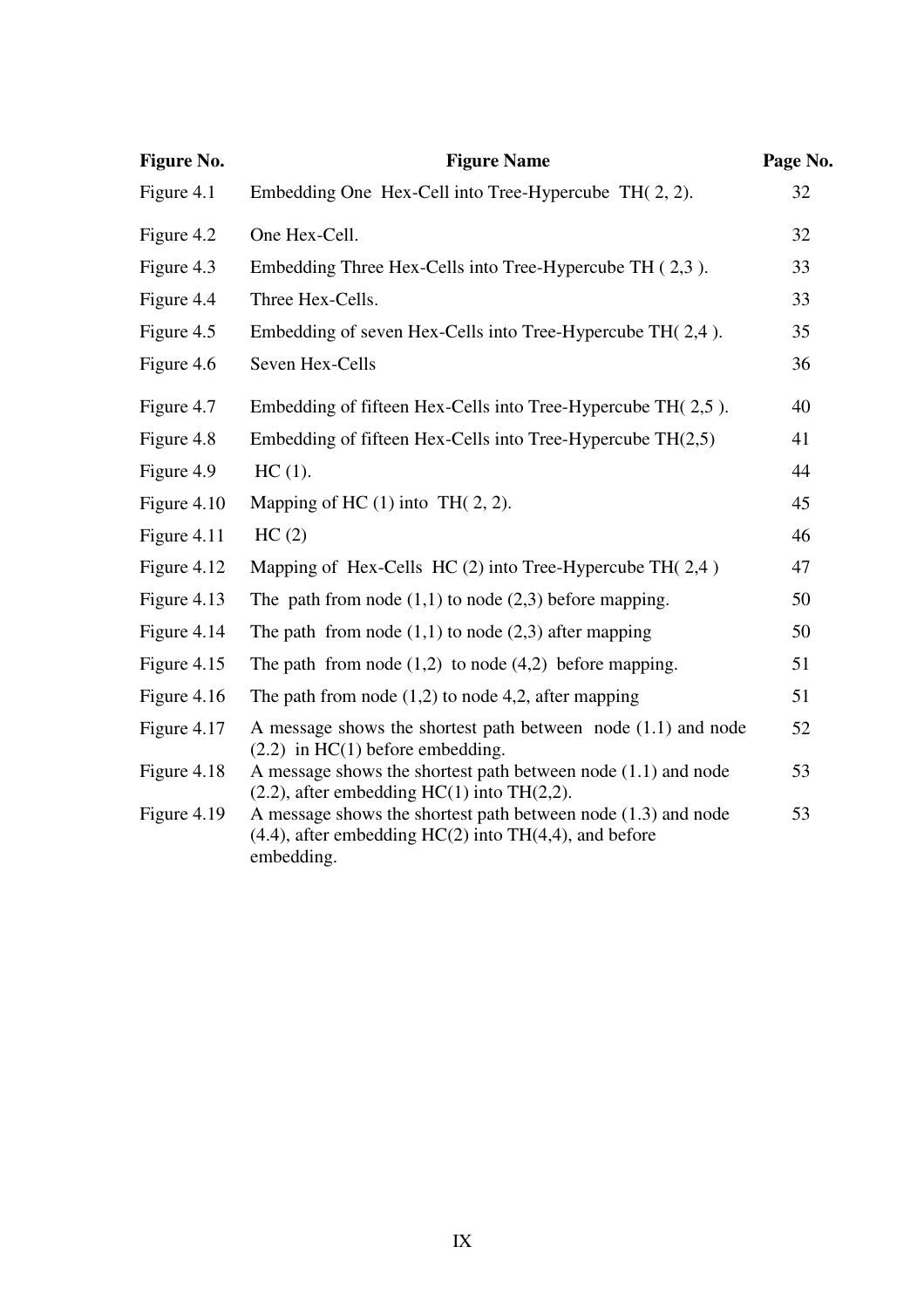# **List of Tables**

| Table No. | <b>Table Name</b>                                        | Page No. |
|-----------|----------------------------------------------------------|----------|
| Table 2.1 | Comparison of parameters for different topologies        | 14       |
| Table 4.1 | Number of Unused nodes in embedding hex-cells into tree- | 48       |
|           | hypercube.                                               |          |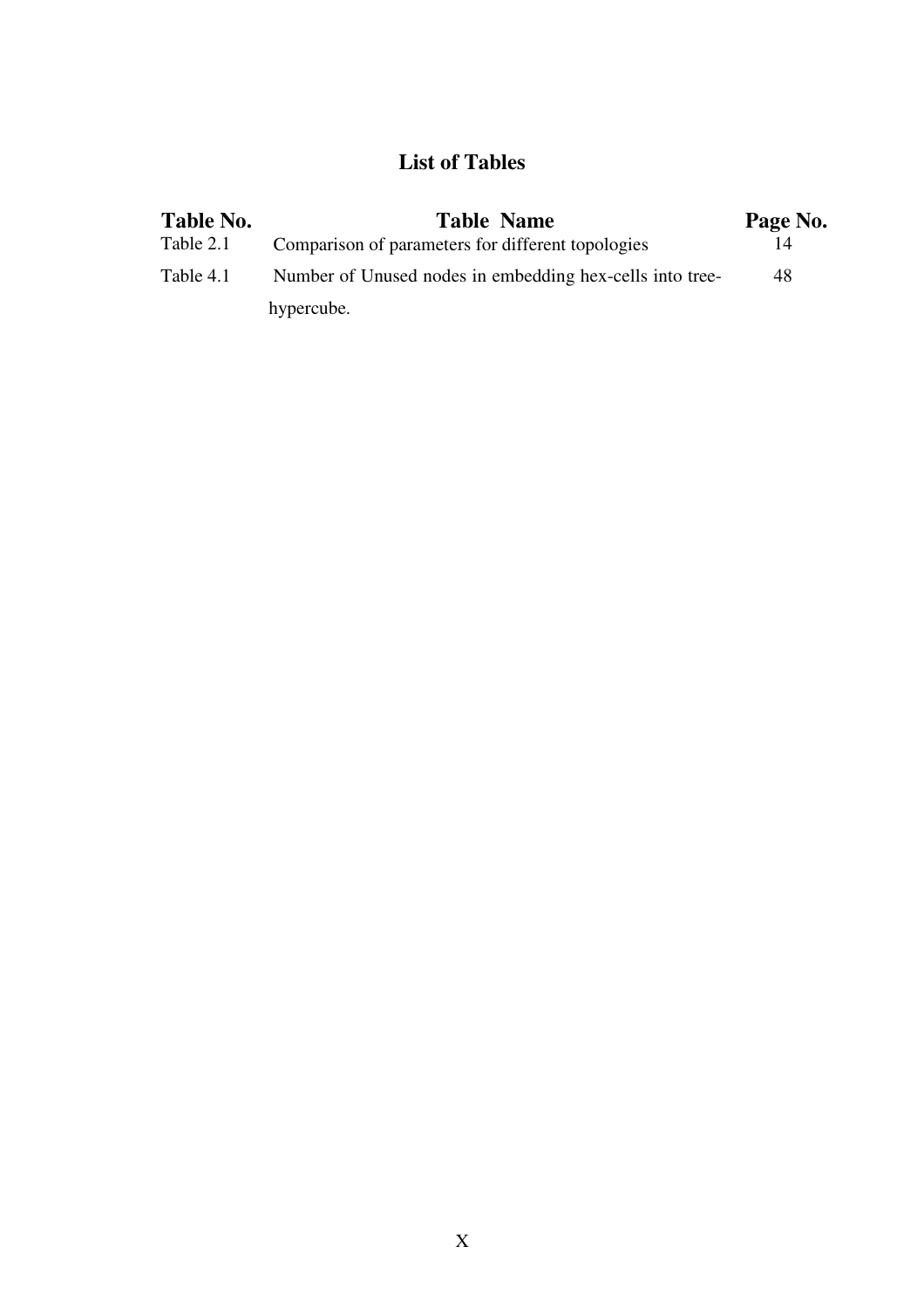# **List of Abbreviations**

- BRGC Binary Reflected Gray Code.
- HC Hex-Cell Network .
- TH Tree-hypercube Network.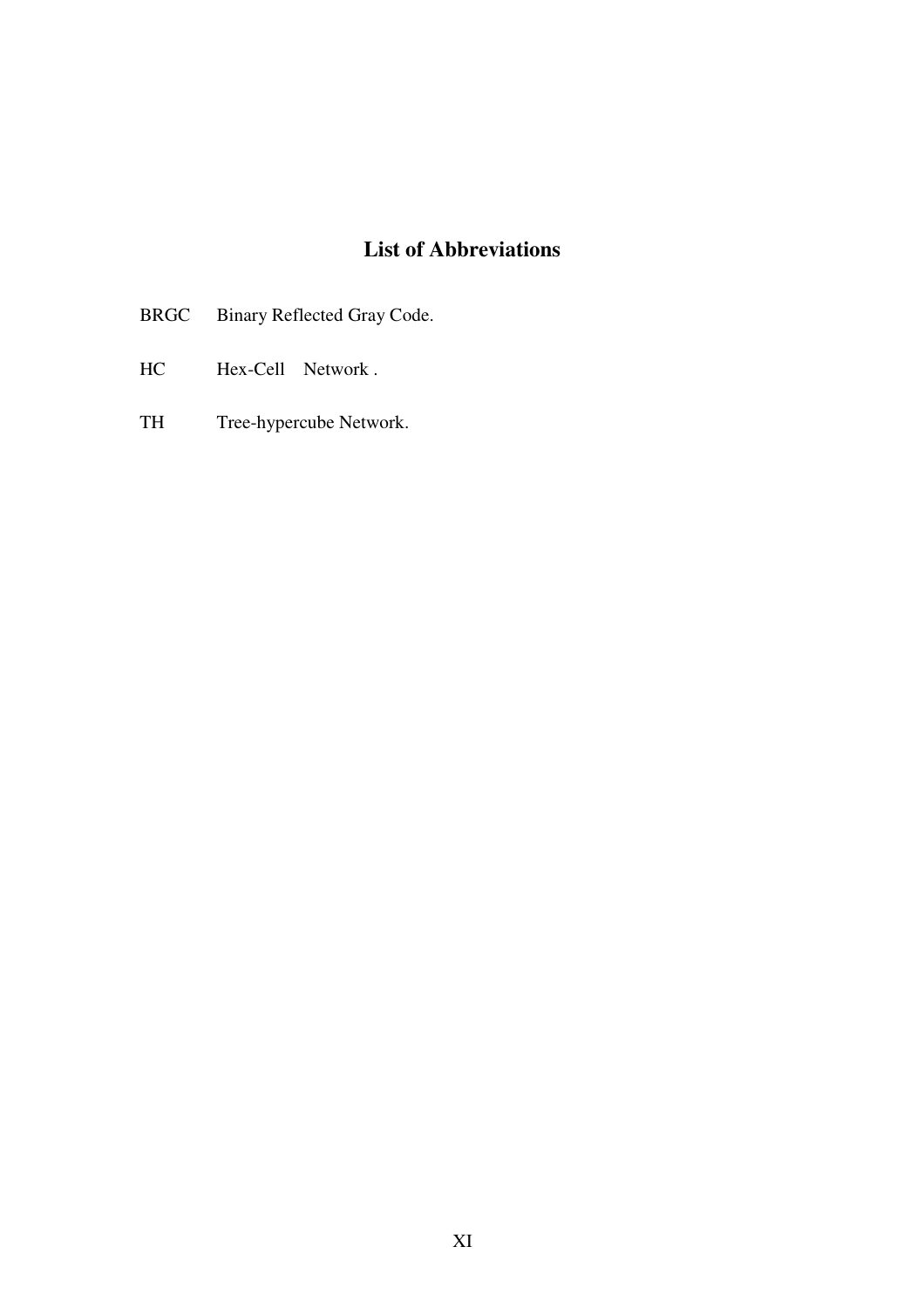## **Abstract**

Graph embedding or graph mapping is an important aspect for interconnection networks used for communication between processors in parallel systems. Some parallel algorithms use communication structures which can be represented by hexcells. In order to run these algorithms on a tree-hypercube multiprocessor system, without changing the current topology and the running application, their communication graphs need to be embedded into tree- hypercube.

In this thesis, we have designed an algorithm for embedding hex-cells of n nodes into tree-hypercube TH(2,d) where  $d \ge 2$ . The embedding has dilation one, congestion one, and expansion 1.1. In the algorithm an embedding of irregular shape of hex-cells into tree-hypercube TH(2,d) where  $d \ge 2$  is performed. We have also designed an algorithm for embedding hex-cells  $HC(i)$ , where  $i= 1,2$  into tree-hypercube TH (2, d), where  $d = 2i$ .

As a result the embedding of Hex-cells into Tree-Hypercube in algorithm 4.1 has dilation one, congestion one, and expansion 1.1, and an embedding of irregular shape of hex-cells into tree-hypercube TH(2,d) where  $d \ge 2$  is performed. In algorithm 4.2 the embedding has dilation 1, congestion 1 and expansion 1.1 when mapping  $HC(1)$ ; and dilation 1, congestion 1 expansion 1.3 when mapping  $HC(2)$ .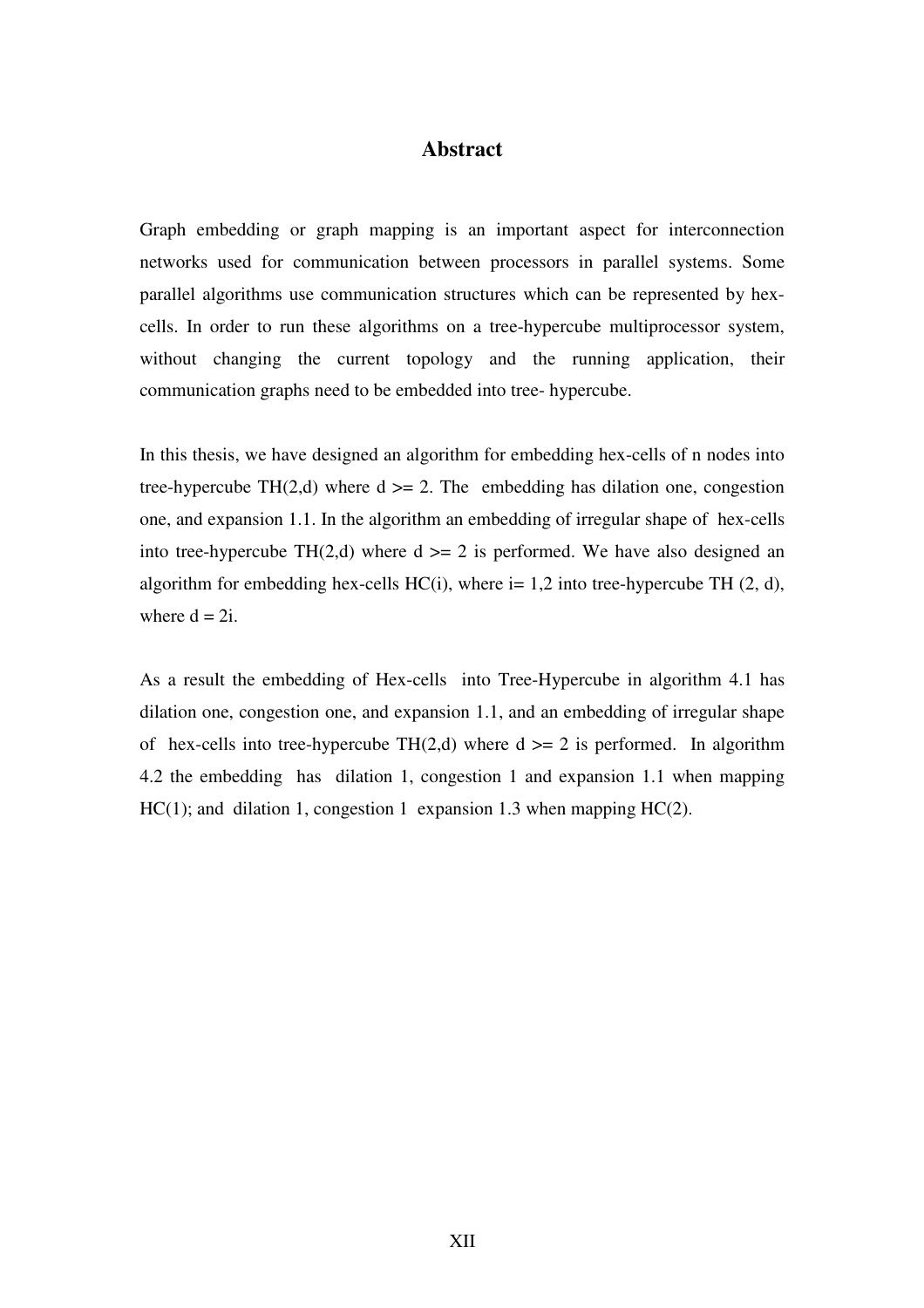## الملخص

يعتبر دمج الرسومات التي تمثل شبكات الاتصال أحد المواضيع المهمة بالنسبة لشبكات الاتصال التي تستخدم لتبادل البيانات بين المعالجات في النظم المتوازيـة . وعلـى اعتبـار أن الخوارزميـات المتوازيـة تستخدم تراكيب الاتصال والمتمثَّلة بشبكات الخلايا السداسية. من أجل تمكين هذه الخوارزميات من العمل على نظم متوازيـة تستخدم الشبكات الشجرية لفوق المكعبات كنموذج للاتصـال، مـع عدم تغيير تراكيب الاتـصـال الـحاليـة والبـرامج الفعالة عليها، لا بد من دمجها بالشبكات الشجرية للمكعبات

في هذه الرسالة، تم تصميم خوارزمية لدمج الخلايا السداسية ل ن من المعالجات في الشبكات الشجرية لفوق المكعبات بدرجه شبكة مقدار ها 2 وبعمق متغير د = > 2. بالإضـافة إلـى أن عوامل الـدمج، عامل التمـدد =[ ، عامل الازدحام =1 ، والتضخم = 1.1. حيث أن عملية الدمج المتمثلة بالخوارزميـة تتم للشكل غير المنتظم فـي الخلايا السداسية. في هذه الرسالة أيضـا، تـم تـصميم خوارزميـة لـدمج الخلايـا الـسداسية ذات البعـد الاول والثـاني، ن= 1، 2 في الشبكات الشجرية لفوق المكعبات، وبدرجه شبكة مقدار ها 2 وبعمق متغير د = 2 ن ِ

إن النتائج التي تم التوصـل إليهـا هـي أن عوامـل الـدمج، عامـل التمـدد =1 ، عامـل الاز دحـام =1 ، والتـضخم = 1.1. وأن عملية الدمج المتمثلة بالخوارزمية تتم للشكل غير المنتظم في الخلايا السداسية وذلك بسبب تركيب الشبكات الشجرية لفوق المكعبات بالإضـافة إلـى أن عوامـل الـدمج، عامـل التمـدد =1 ، عامـل الازدحـام =1 ، والتضخم = 1.1 لدمج الخلايـا الـسداسية ذات البعد الأول. عامل التمدد =1، عامل الازدحـام=1 ، والتـضخم = 1.3 لدمج الخلايا السداسية ذات البعد الثاني.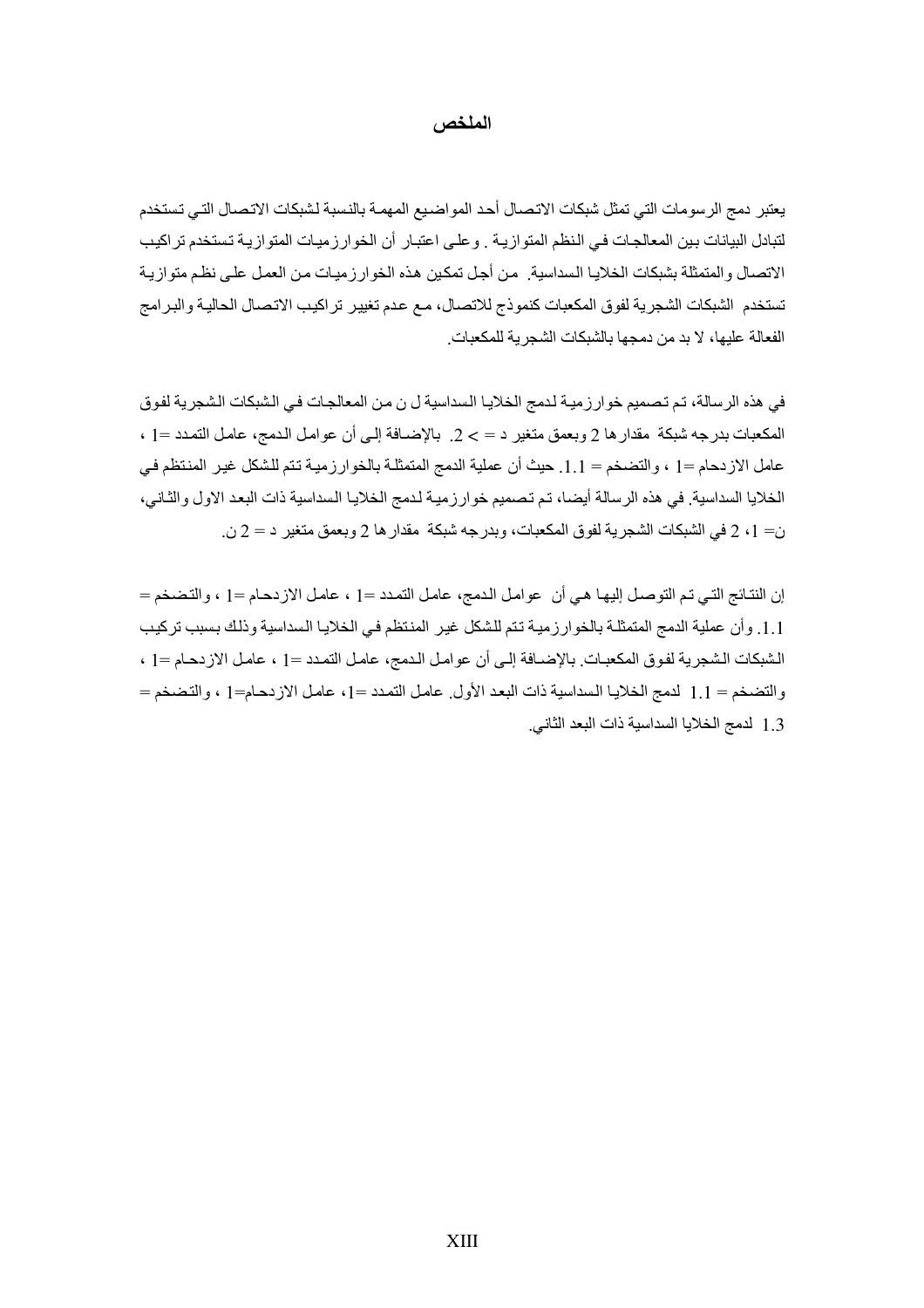#### **Chapter One**

#### **Introduction**

 Parallel computing is a form of computing in which many instructions are carried out simultaneously [12]. Parallel computing operates on the principle that large problems can almost always be divided into smaller ones, which may be carried out concurrently ("in parallel"). Parallel computing exists in several different forms: bitlevel parallelism, instruction level parallelism, data parallelism, and task parallelism. It has been used for many years, mainly in high performance computing, but interest in it has become greater in recent years due to physical constraints preventing frequency scaling. Parallel computing has recently become the dominant paradigm in computer architecture, mainly in the form of multi core processors [4].

Interconnection networks provide mechanisms for data transfer between processing nodes or between processors and memory modules; they are classified as static and dynamic. Static interconnection networks consist of point–to-point communication links among processing nodes, they are also referred to as direct networks. Dynamic networks on the other hand, are built using switches and communication links. Communication links are connected to one another dynamically by the switches to establish paths among processing nodes and memory banks. Dynamic networks are also referred to as indirect networks.

One of the primary design considerations for a massive multiprocessor system is the topology of the interconnection network used for communication between processors. Some of the important interconnection networks which have been studied so far are hypercube, meshes, trees, mesh-of-trees [27], tree-hypercube [19], hex-cell [24], and pyramids. tree-hypercube is one of the popular general purpose networks due to its small degree, short diameter, symmetry, optimal fault-tolerant properties, embedding of other networks, and their ability of implementing fast algorithms [19].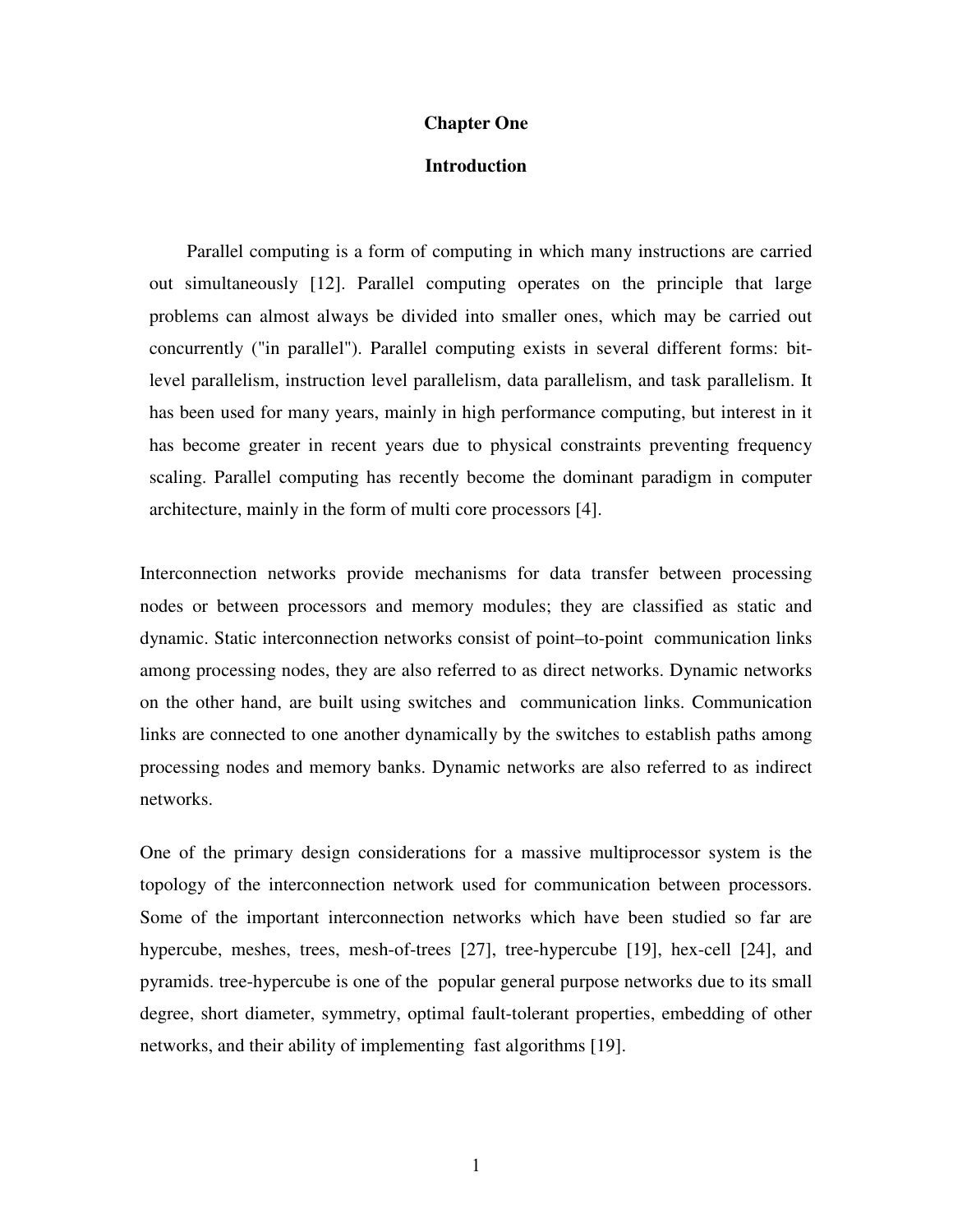One of the important properties of any general interconnection network is that it should be able to embed other interconnection networks with low overheads. This attribute makes it a good candidate for a topology underlying a general-purpose parallel machine [7]. The problem of mapping other interconnection topologies into tree-hypercube network has not received much attention from researchers.

Topology embedding is an important aspect in parallel computing for performing mapping techniques between network topologies. Such that each processing element (node or vertex) and edge in the a graph  $G = (V,E)$  that represents the guest topology is mapped into nodes and edges of graph  $G' = (V', E')$  which represents the host graph. This mapping has two advantages; the first one is that it reduces the amount of time processes spend interacting with each other, and the second is that it reduces the total amount of time some processes are idle while the others are engaged in performing some tasks. This improves the performance of communication between processing nodes, and gets over the problem of congesting communication. Another main advantage for embedding, is that if a graph G is mapped into G', then G' can simulate the behavior of G with less overhead [12] of executing tasks in parallel.

In our research, we will discuss the problem of embedding hex-cell static networks into tree-hypercube network. In this thesis, we have designed an algorithm for embedding hex-cells of n nodes into tree-hypercube  $TH(2,d)$  where  $d \ge 2$ . We have also designed an algorithm for embedding hex-cells HC (i), where  $i = 1, 2$  into tree-hypercube TH (2, d), where  $d = 2i$ , with dilation and congestion one, and expansion 1.1 for mapping  $HC(1)$ , and expansion 1.3 for mapping HC(2), depending on the structure and depth of the treehypercube.

#### **1.1 Terminologies:**

Here, we introduce various criteria used to characterize the cost and performance of static interconnection networks [12]. We use these criteria to evaluate static networks, the embedding of such network topologies introduced in chapter two.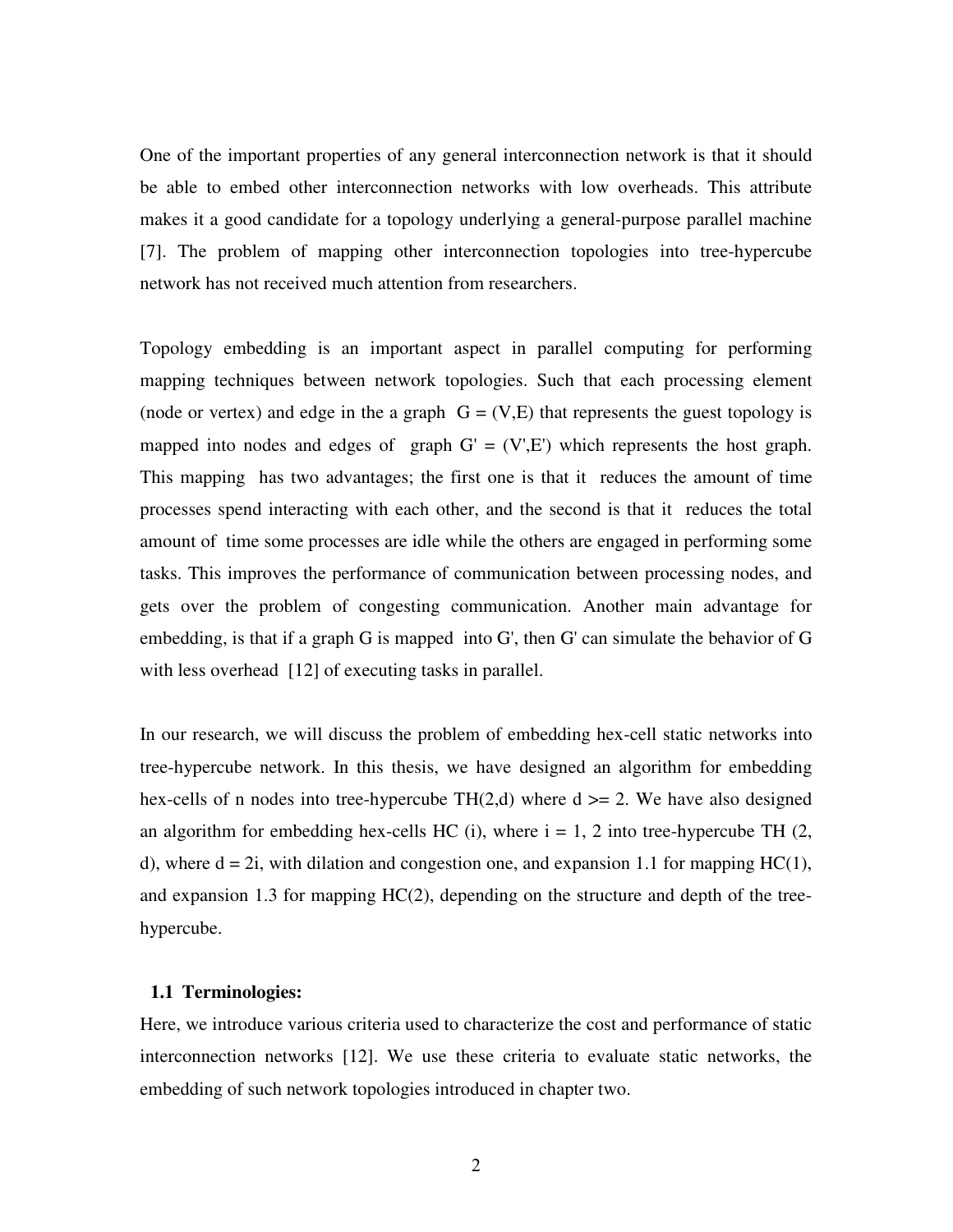### *Degree*

The degree of an interconnection network is defined as the maximum number of nodes at any node in the network. A desirable feature in an interconnection network is that the number of ports would not grow at the same rate as the number of processors. Therefore, it is useful to have a network with relatively few ports per node, since this will affect the expandability of the network [19].

#### *Diameter*

The diameter of an interconnection network is the maximum distance between any two nodes in the network, measured in terms of number of edges. The diameter is an important measure of the power of the interconnection network. It is useful to make this parameter as low as possible, since it will not only reduce the traveling time for messages, but also minimizes message density in the links of the network.

#### *Average Distance*

The average distance of an interconnection network is the average value of all distances between pairs of nodes in the network. One important measure of the power of a an interconnection network is the average distance between all nodes. It is very important to keep this parameter as low as possible, since it will reduce the traveling time for messages and provides more uniform message density in all links [19].

#### *Bisection Width*

The bisection width of a network, is defined as the minimum number of edges that must be removed to partition the network into two equal halves [19].

### *Bisection Bandwidth*

The bisection bandwidth of a network is defined as the minimum volume of communication allowed between any two halves of a network [19].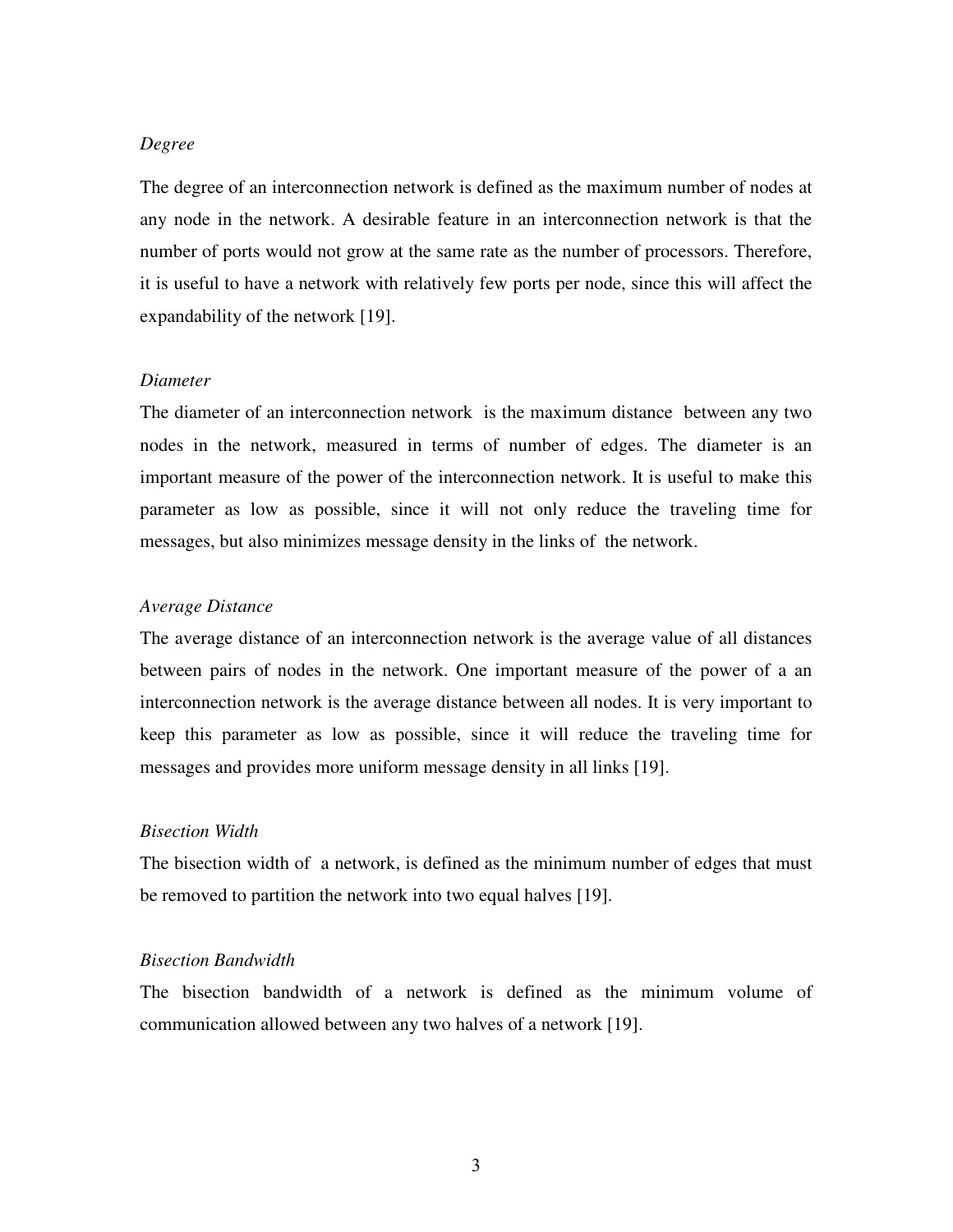## *Cost*

The number of edges in the network, the smaller the better [19].

#### *Congestion of Mapping*

 The maximum number of edges in E that are mapped onto any edge in E' is called the congestion of mapping [12].

## *Dilation of Mapping*

The maximum number of edges in E' that any edge in E is mapped into is called the dilation of mapping.

### *Expansion of Mapping*

The ratio of the number of nodes V' in the guest graph  $G' = (V', E')$  to nodes V in host graph  $G = (V, E)$ .

#### **1.2 Statement of the problem**

There are some static interconnection networks which have been studied in the literature, such as hypercube, tree hypercube, tree, star, and ring. In particular, we are concerned with hex-cell interconnection network topology and tree-hypercube network. We study the problem of embedding hex-cell networks into tree-hypercube networks.

A good mapping is said to exist when adjacent processors in the guest network are mapped to reasonably close processors in the host network (i.e. small dilation**)** and when the paths between adjacent processors in the guest network are chosen in such a way that the congestion at each host node and across each host edge is moderately small (i.e. small congestion).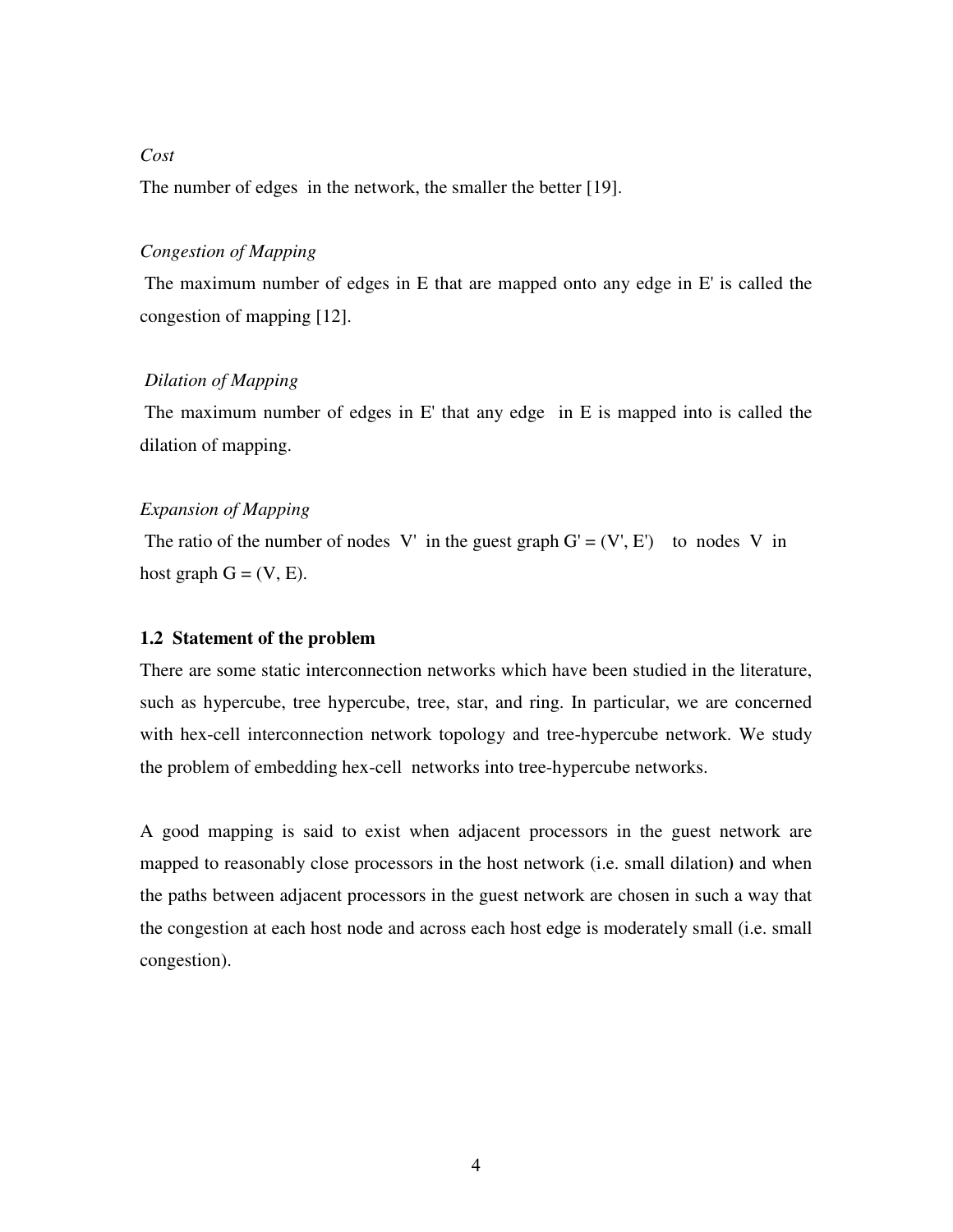## **1.3 Goals**

- Exploring and introducing the problem of embedding hex-cell networks into treehypercube networks.
- Developing a new mapping algorithm which allows the embedding hex-cell into tree-hypercube networks. We consider some embedding parameters such as congestion of mapping, dilation, and expansion.
- Developing an application to show the advantage of embedding of hex-cells into tree-hypercube networks.

#### **1.4 Significance**

Mapping interconnection topologies into tree-hypercube networks improves the performance of parallel systems by minimizing the overhead of executing tasks in parallel; we consider embedding hex-cell networks into tree-hypercube networks. The need for processor embedding or mapping comes from the need of a programmer to run an application on other topologies. In our case the programmer needs to run a hex-cell application on a tree-hypercube interconnection topology, without changing the application and the current interconnection topology (hex-cell). So we need to map the hex-cell into tree-hypercube networks, which means that the tree-hypercube can simulate hex-cell topology.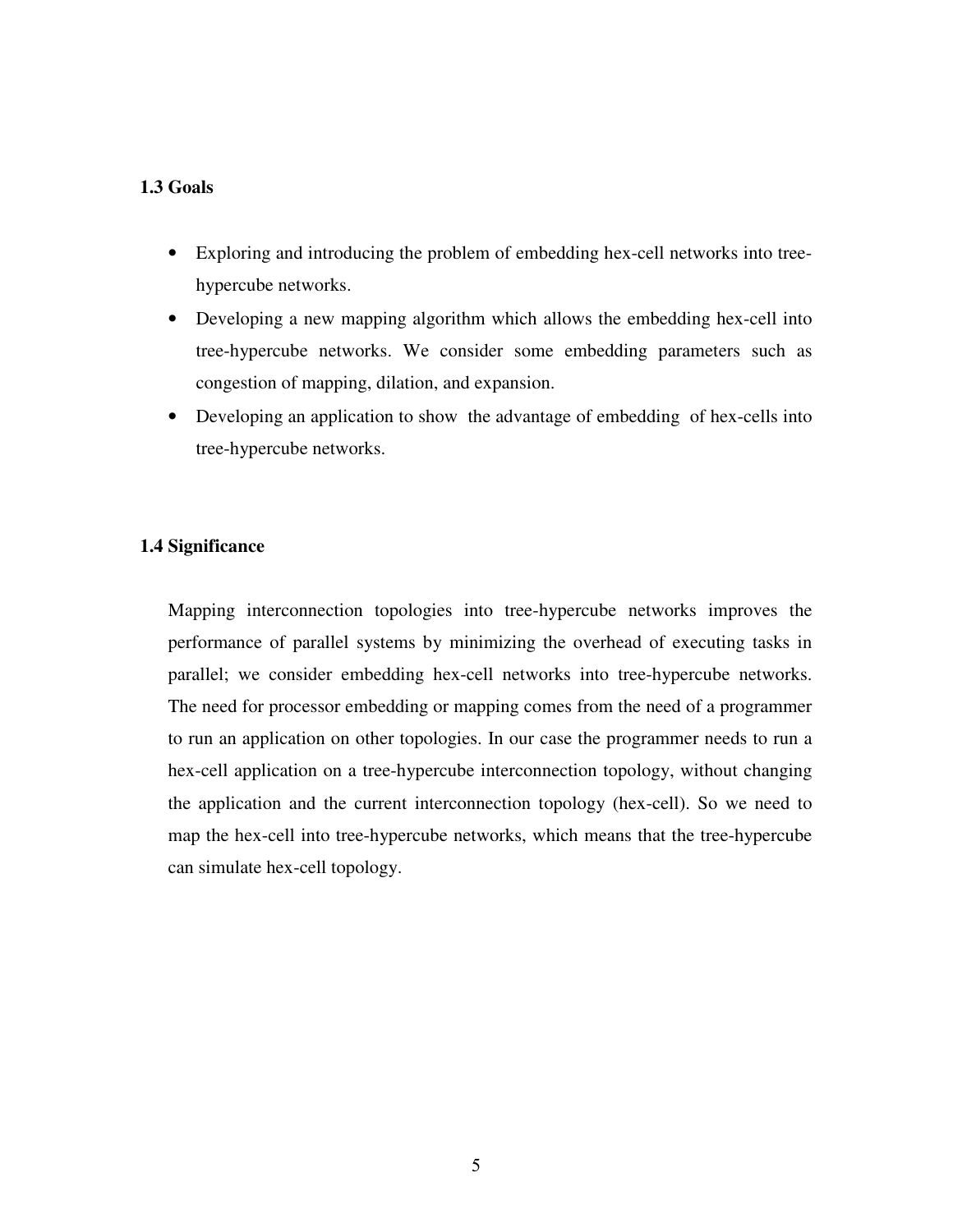#### **Chapter Two**

#### **Network Topologies**

A wide variety of network topologies have been used in interconnection networks. These topologies try to trade off cost and scalability with performance. While pure topologies have attractive mathematical properties, in practice interconnection networks tend to be a combination or modification of the pure topologies discussed in this section.

#### **2.1 Interconnection Networks Overview**

In this subsection we introduce some interconnection networks that have been studied in literature, such as bus-based networks**,** completely-connected network, star**,** linear arrays, meshes, hypercubes, tree-hypercubes, and hex-cells.

#### **Bus-Based Networks**

A bus-based network is the simplest network consisting of a shared medium that is common to all the nodes. A bus has the desirable property that the cost of the network scales linearly as the number of nodes *p*. This cost is typically associated with bus interfaces. Furthermore, the distance between any two nodes in the network is constant  $(O (1))$ . Buses are also ideal for broadcasting information among nodes. Since the transmission medium is shared, there is little overhead associated with broadcast compared to point-to-point message transfer [12].

#### **Completely-Connected Networks**

In a completely-connected network, each node has a direct communication link to every other node in the network. Figure 2.1 illustrates a completely-connected network of eight nodes. This network is ideal in the sense that a node can send a message to another node in a single step, since a communication link exists between each two nodes [12].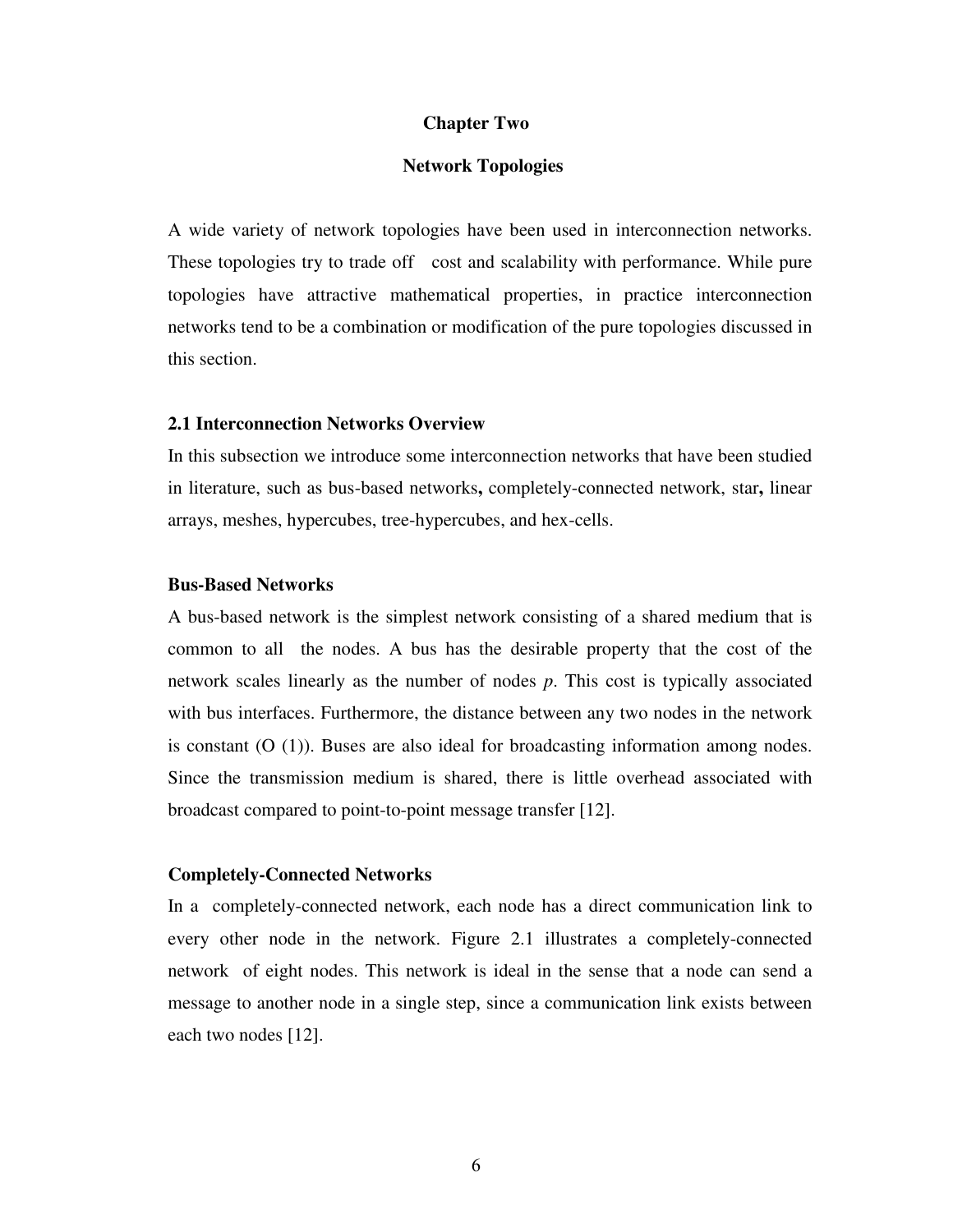#### **Star- Connected Networks**

In a star-connected network, one processor acts as the central processor. Every other processor has a communication link connecting it to this processor. Figure 2.2 shows a star-connected network of nine processors. Communication between any pair of processors is routed through the central processor, just as the shared bus forms the medium for all communication in a bus-based network. The central processor is the bottleneck in the star topology [12].



Figure 2.1: A completely connected network Figure 2.2: A star connected network.

#### **Linear Arrays and Meshes**

A linear array is a static network in which each node (except the two nodes at the ends) has two neighbors, one each to its left and right. A simple extension of the linear array (Figure 2.3-a) is the ring (Figure 2.3-b). The ring has a wraparound connection between the extremities of the linear array. In this case, each node has two neighbors.



Figure 2.3: linear arrays: (a) with no wraparound links, (b) with wraparound links.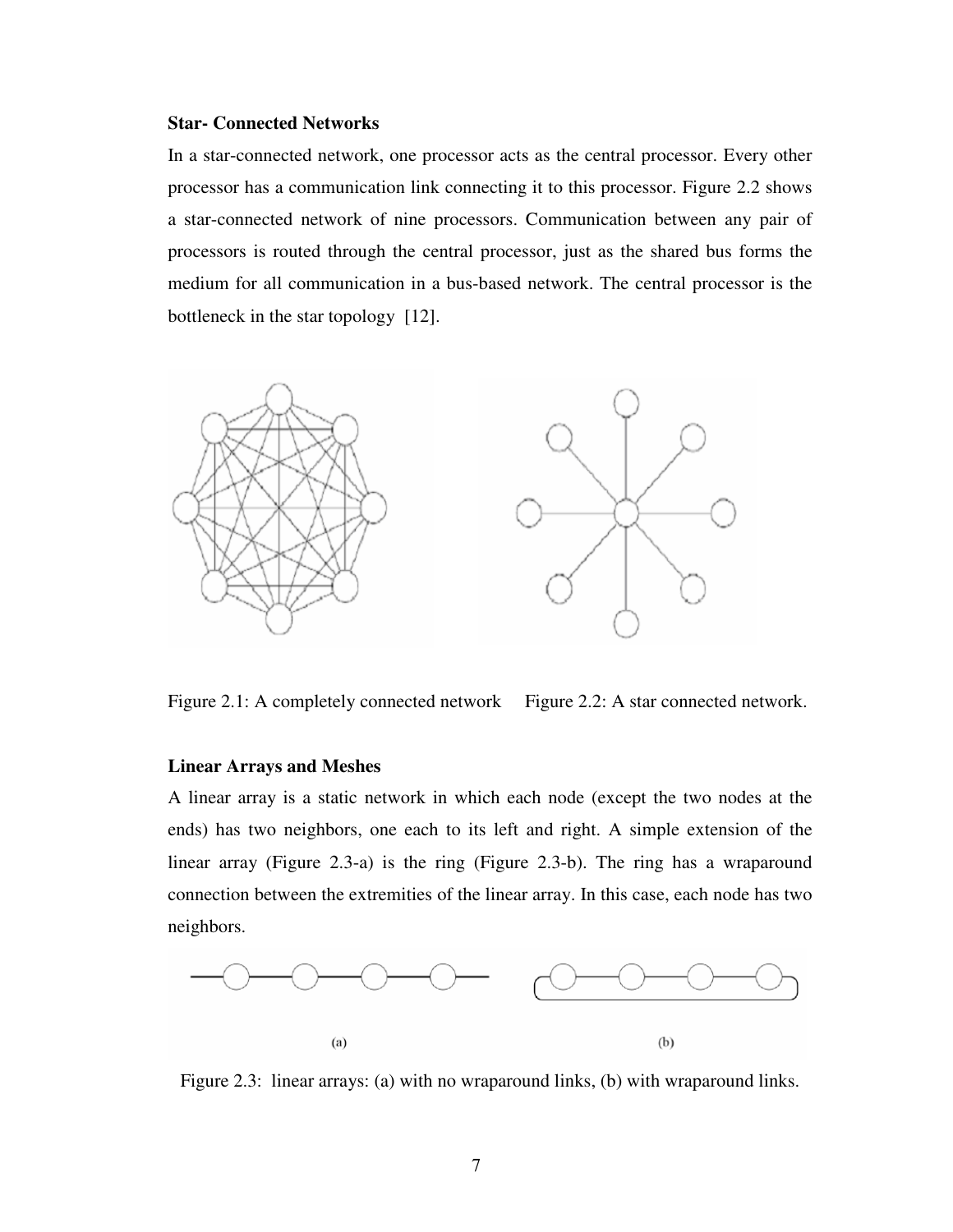A two-dimensional mesh illustrated in Figure 2.4 is an extension of the linear array to two-dimensions. Each dimension has  $\sqrt{p}$  nodes with a node identified by a two-tuple (i, j). Every node (except those on the periphery) is connected to four other nodes whose indices differ in any dimension by one. A 2-D mesh has the property that it can be laid out in 2-D space, making it attractive from a wiring standpoint. Furthermore, a variety of regularly structured computations map very naturally to a 2-D mesh. For this reason, 2-D meshes were often used as in parallel machines [12].



Figure 2.4: Two-dimensional mesh**.** 

#### **Hypercubes**

 The hypercube topology is an interconnection topology and known to be able to simulate other structures such as linear arrays and rings. The construction of a hypercube is illustrated in Figure 2.5. A zero-dimensional hypercube consist of  $2^0$ , i.e, one node. A one-dimensional hypercube is constructed from two zero-dimensional hypercube by connecting them. A two dimensional hypercube of four nodes is constructed from two one-dimensional hypercubes by connecting corresponding nodes. In general, a *d*dimensional hypercube is constructed recursively by connecting corresponding nodes of two (*d-1*) dimensional hypercubes, Figure 2.5 illustrates this for up to 16 nodes in a 4-D hypercube [12].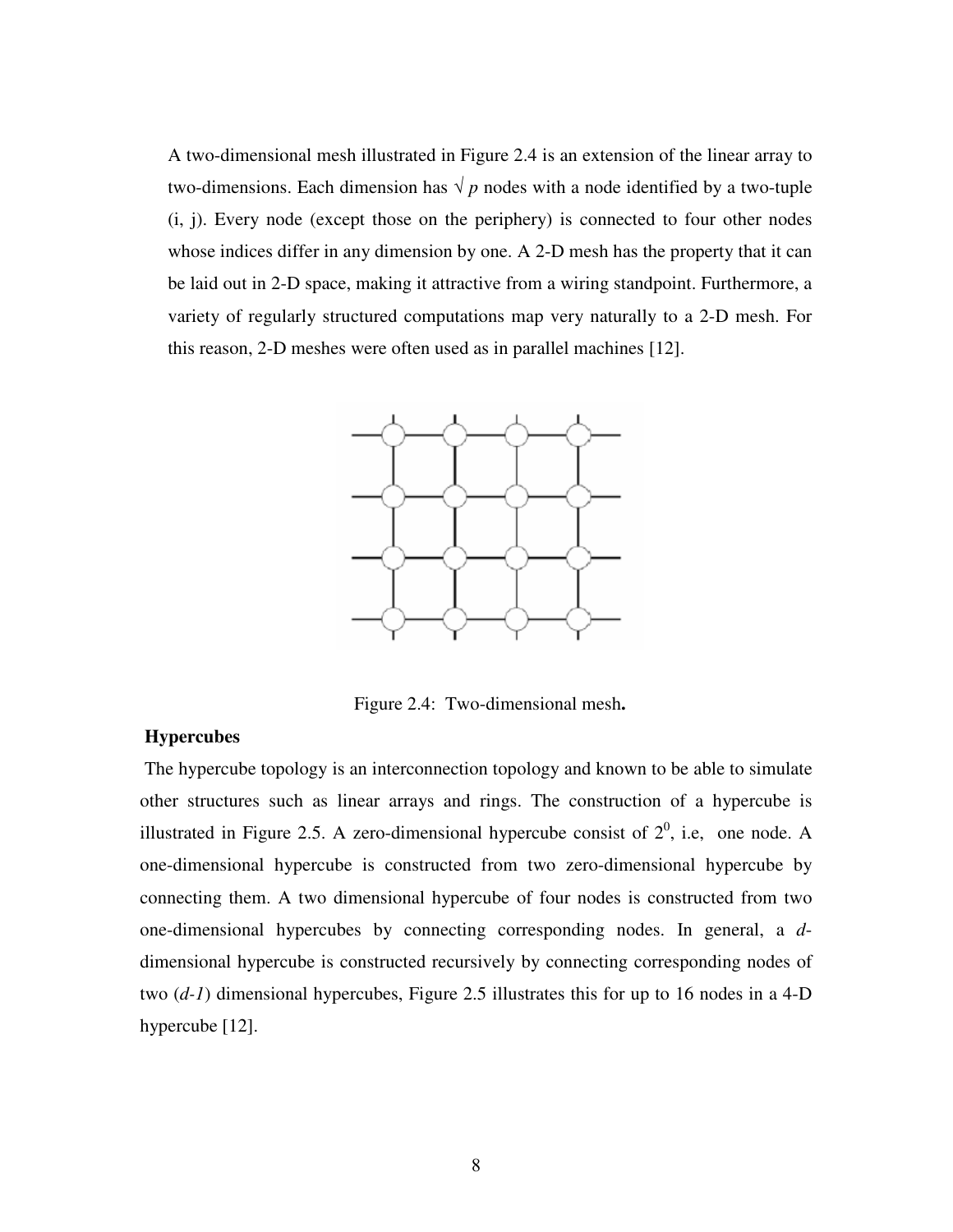

Figure 2.5: Recursive construction of hypercubes from hypercubes of lower dimensions

It is useful to derive a numbering scheme for nodes in a hypercube. A simple numbering scheme can be derived from the construction of a hypercube as illustrated in Figure 2.5. If we have a numbering of two subcubes of dimension *d-1*, we can derive a numbering scheme for the cube of dimension *d* by prefixing the labels of one of the subcubes with " 0" and the labels of the other subcubes with a "1". This numbering scheme has the useful property that the minimum distance between two nodes is given by the number of bits that are different in two labels. For example, nodes labeled 0110 and 0101 are two edges apart, since they differ at two bit positions. This property is useful for deriving a number of parallel algorithms for the hypercube architecture.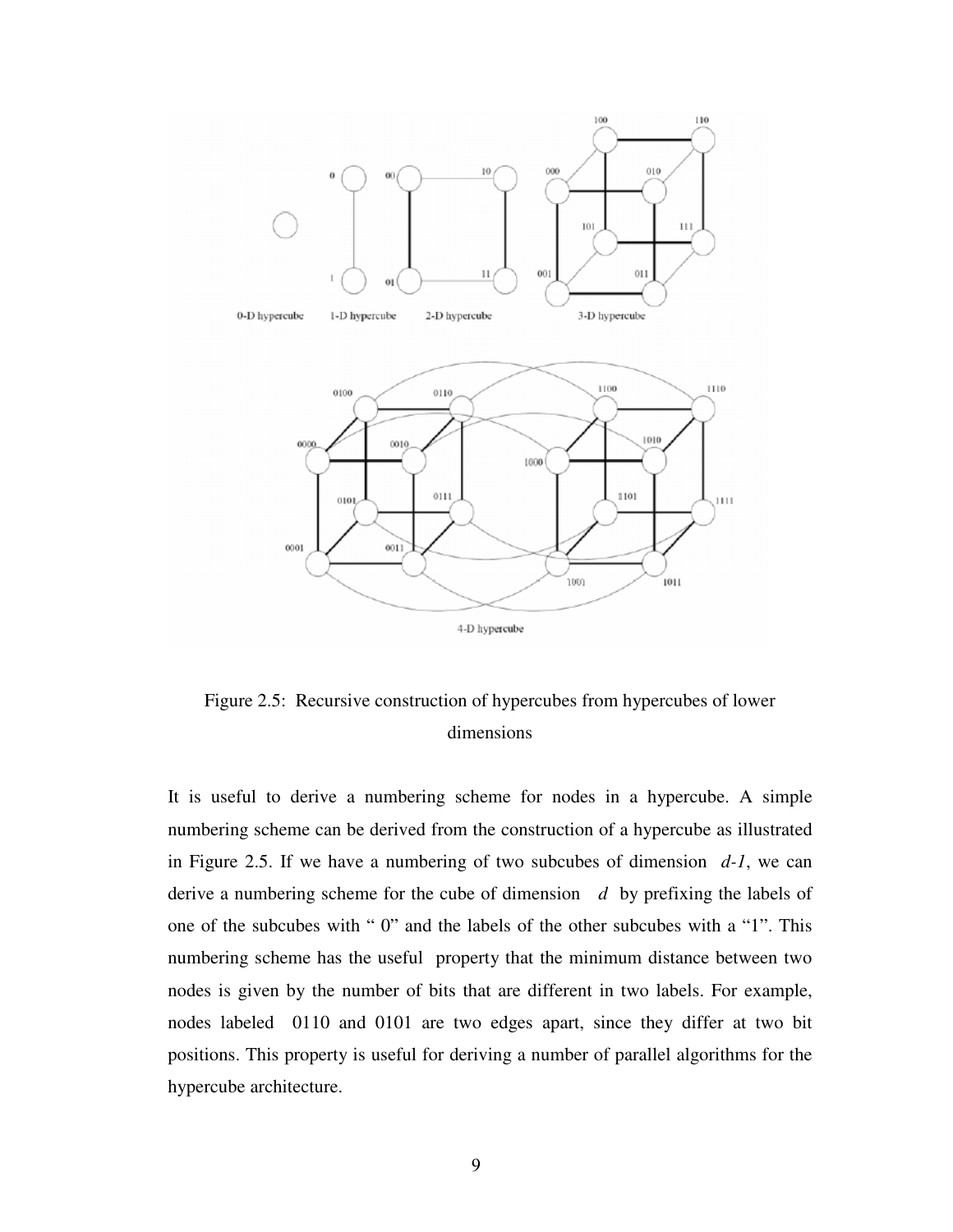#### **Tree- Hypercube Network**s

Here, we define a tree-hypercube [19] and describe a recursive construction mechanism. A tree-hypercube network TH (s, d) is constructed by taking a full tree of degree s, where s is a power of 2 and depth *d*. Levels of the tree are numbered 0, 1,  $...,$  d. Each level *k* has  $s<sup>k</sup>$  nodes representing processing elements and labeled from 0 to  $s^k$ -1 in binary code and interconnected as a hypercube. Thus, nodes at level k constitute *(k log s)*-cube. Each node in a tree-hypercube is identified by a pair (l, x), where l denotes the level number and x is the cube address. The total number of nodes in TH (s, d) is  $N = (s^{d+1}-1)/(s-1)$ . Figures 2.6 and 2.7 display two treehypercube TH (2, 2) and TH (2, 3), respectively.



Figure 2.6: Tree-Hypercube TH (2, 2)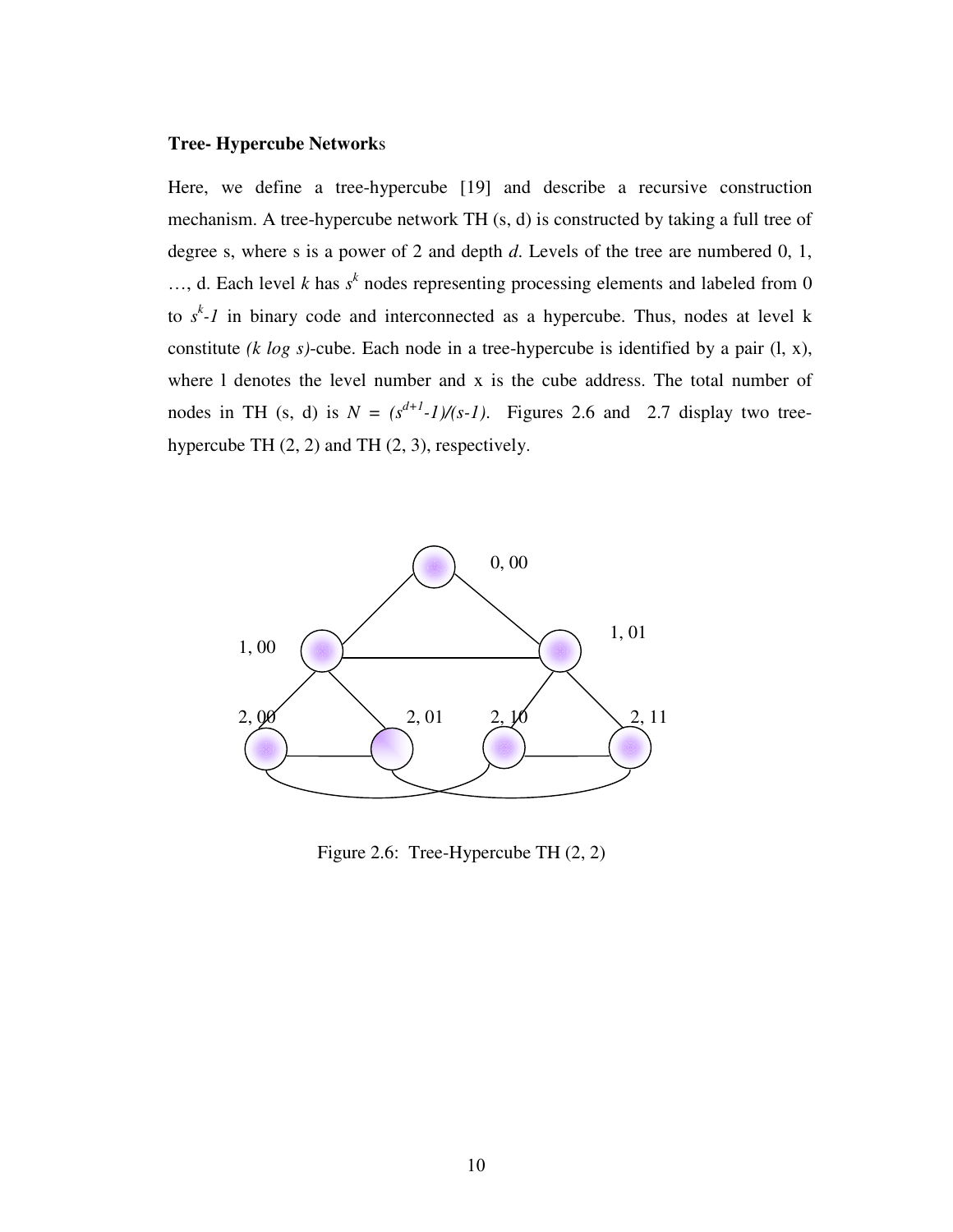

Figure 2.7: Tree-Hypercube TH (2, 3)

 A Tree-Hypercube network combines the advantages of both trees and hypercubes and avoids their shortcoming. Its diameter is less than that of the hypercube. The treehypercube network can emulate many interconnection topologies such as linear array, ring, tree, hypercubes and meshes.

A Tree-hypercube network can be viewed as a recursive structure. TH (s,0) is the smallest tree-hypercube and consists of only one node. TH  $(s,d)$  can be constructed from s copies of TH (s, d-1) by adding a new node to be the root node of TH (s,d) and label it with  $(0,0)$  then connect it to the s TH  $(s,d-1)$ 's. Label these TH  $(s,d-1)$  networks by 0,1, ...., s-1, and transform the label of each of the s nodes  $(0,x)$  to  $(1,x,i)$  where i=0, 1, ….. s-1 in binary notation. Then transform the label of each node  $(l,x)$  in the i-th network to  $(l+1, i.x (l \log s)-1 x(l \log s)-2 ... x0)$ . Now, any two nodes  $(l,x,r)$  and  $(l,x,i)$  become adjacent if r and j differ in only one bit position. As a result, all nodes at level L form an (l log s )–cube [19].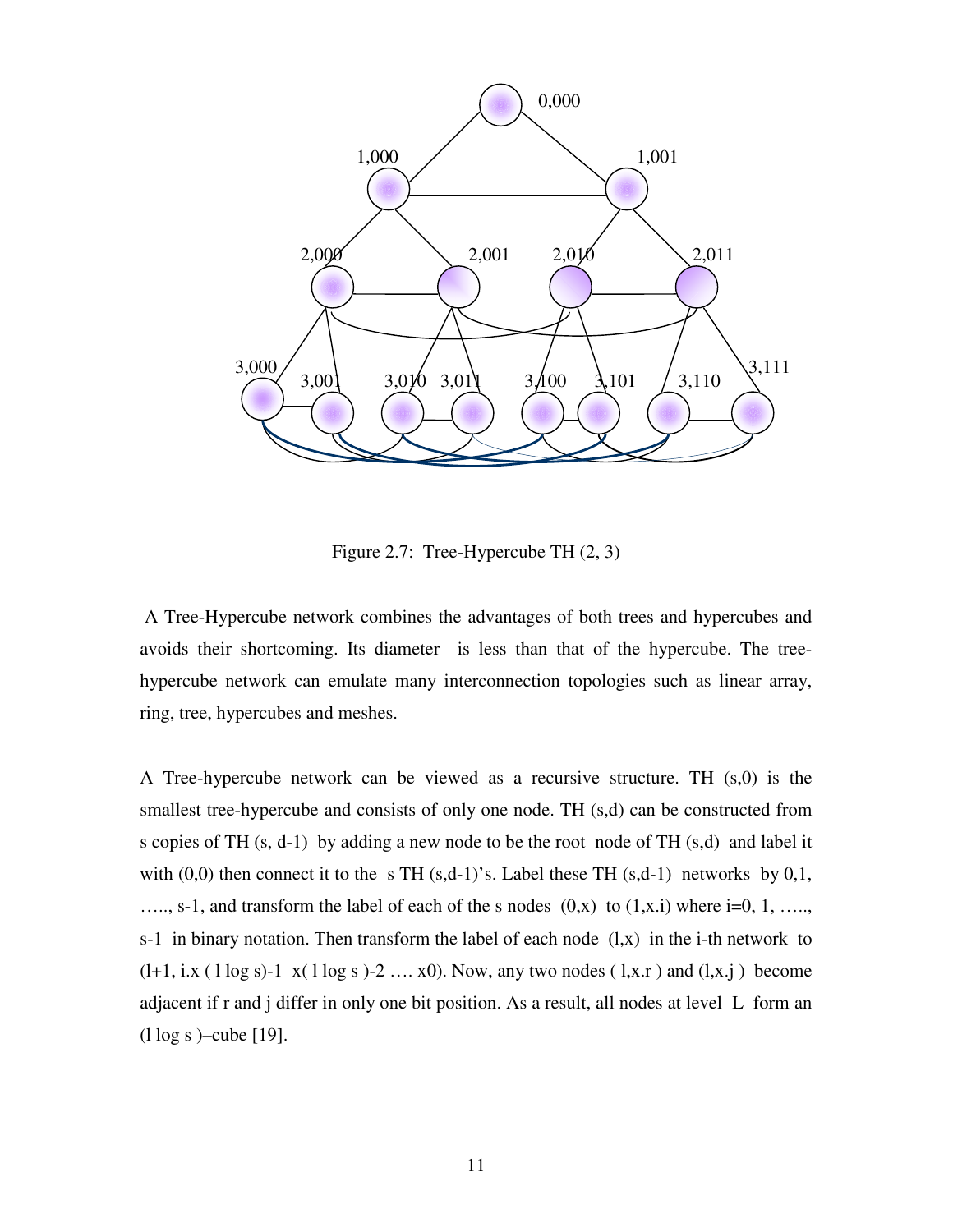Another way of constructing TH  $(s,d)$  from TH  $(s,d-1)$  is by adding a new level to the bottom of TH (s, d-1). That level consists of  $s^d$  nodes labeled from 0 to  $s^d$  - 1 in binary and connected in (d log s)-cube structure. To establish interconnections between level d-1 and level d, we make every node (d-1, x) at level d-1 to be adjacent to s nodes in the new level d. These s nodes are  $(d, x.a)$ , where  $a=0,1, ..., s-1$  in binary notation.

This recursive structure is helpful in routing as well as in partitioning. It is also useful when extending TH  $(s,d)$  to TH  $(s,d+1)$  by adding a new level using the second method above with a fraction of the cost. As we mentioned earlier, s is a power of 2, and in practice s is preferably 2 or 4 because TH  $(2,d)$  and TH  $(4,d)$  satisfies all the conditions for practical parallel computer systems [19].

### **Hex-Cell Network**

A hex-cell network [24] with depth d is denoted by HC (d) and can be constructed by using units of hexagon cells, each of six nodes. A hex-cell network with depth d has d levels numbered from 1 to d, where, level 1 represents the innermost level corresponding to one hexagon cell. Level 2 corresponds to the six hexagon cells surrounding the hexagon at level 1. Level 3 corresponds to the 12 hexagon cells surrounding the six hexagons at level 2, as shown in Figure 2.8 [24]. The levels of the HC(d) network are labeled from 1 to d. Each level i has  $N_i$  nodes, representing processing elements and interconnected in a ring structure. Addressing nodes in HC is shown in Figure 2.9 [24].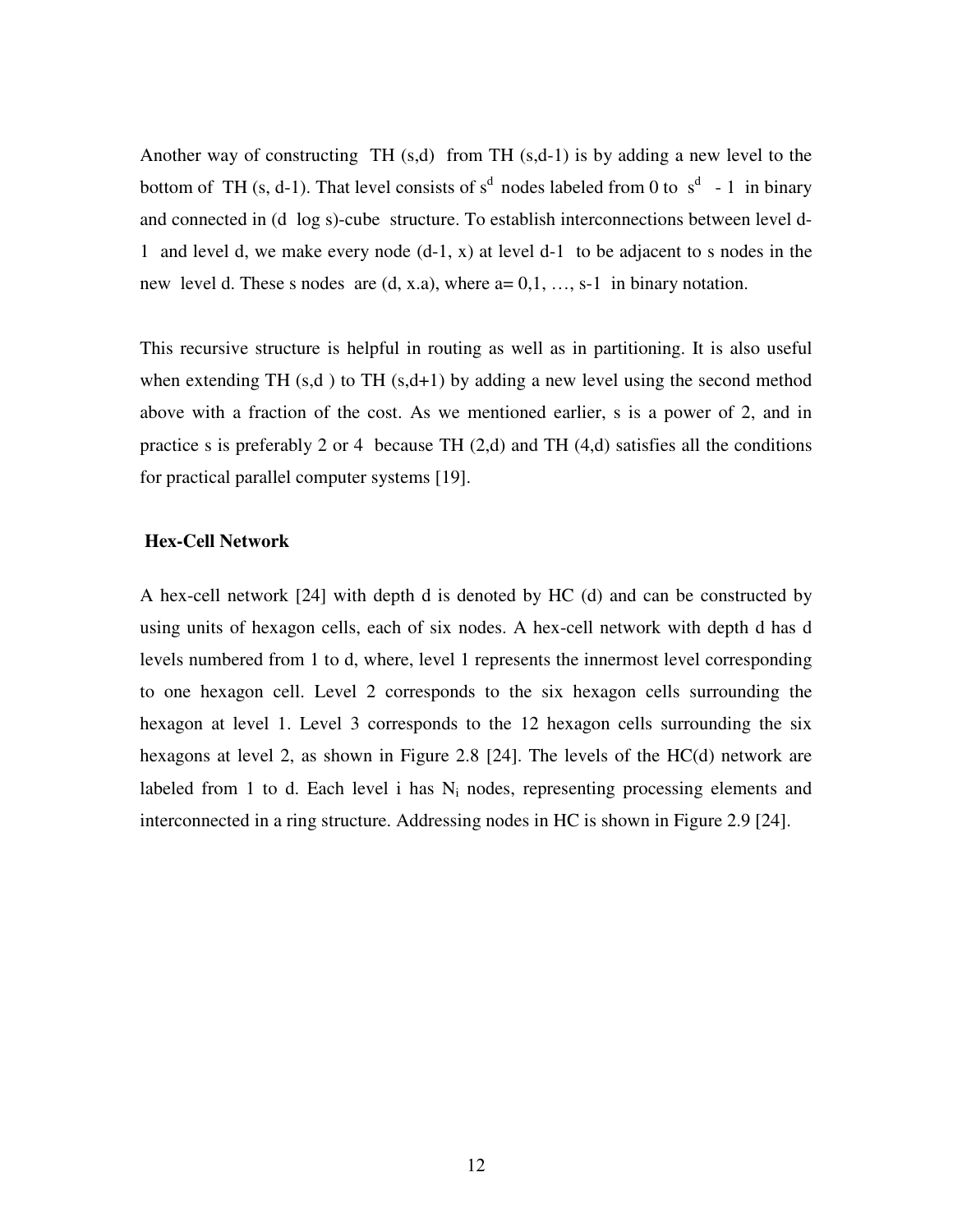

Figure 2.8: (a) HC (one level) (b) HC (two levels) (c) HC (three levels)



Figure 2.9**:** Addressing nodes in HC.

In a hex-cell network, the number of nodes at level I is :  $N_i = 6(2i - 1)$ . The total number of nodes in a hex-cell network  $HC(d)$  is :  $N = 6d^2$ . The number of links in HC(d) is  $L = 9d^2 - 3d$ .

The bisection of HC(d) is 2d.

The proposed architecture of hex-cells has some of the interesting characteristics of hypercubes, binary trees, and linear arrays [24]. The degree and total number of links of the HC is less than those of the hypercube. In a hypercube, the node degree of each node is a logarithmic function of the total number of nodes, which is a drawback of the topology. Consequently, the hypercube topology is not a good candidate for interconnection networks for massive parallel computers due to limitations concerning integrated circuit technology and port numbers. The hex-cell topology is suitable for massive parallel computers, since it has a fixed degree which is 3. The diameter of hexcell is less than that of the linear array and ring, and greater than that of the binary tree and hypercube [24].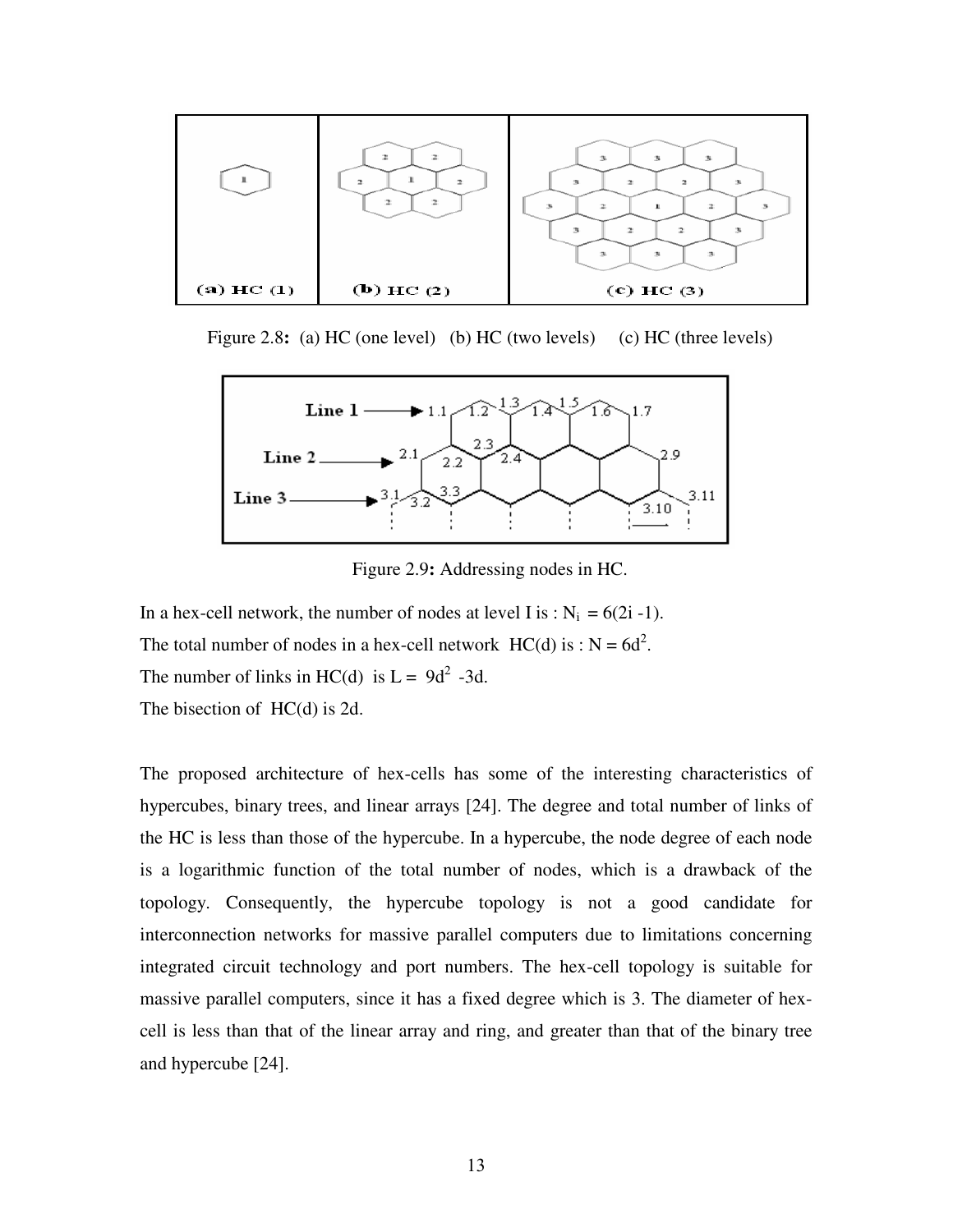| <b>Remarks on</b>        | <b>Bisection</b> | <b>Number</b>         | <b>Diameter</b>    | <b>Maximum</b>     | <b>Topology</b>     |
|--------------------------|------------------|-----------------------|--------------------|--------------------|---------------------|
| network size             | <b>Bandwidth</b> | of Links              |                    | <b>Node</b>        | <b>Name</b>         |
|                          |                  |                       |                    | <b>Degree</b>      |                     |
| $\mathbf N$<br>the<br>is | $2\sqrt{(N/6)}$  | $3N/2 -$              | $4\sqrt{(N/6)}-1$  | 3                  | <b>Hex-Cell</b>     |
| <b>of</b><br>number      |                  | $3\sqrt{\frac{N}{6}}$ |                    |                    |                     |
| nodes                    |                  |                       |                    |                    |                     |
| $\mathbf N$<br>is<br>the | N/2              | log <sub>2</sub> N    | log <sub>2</sub> N | log <sub>2</sub> N | Hypercube           |
| number<br>of             |                  | (N/2)                 |                    |                    |                     |
| nodes                    |                  |                       |                    |                    |                     |
|                          |                  |                       |                    |                    |                     |
| N is the                 | 1                | $N-1$                 | $2(log_2N-1)$      | 3                  | <b>Binary Tree</b>  |
| number of                |                  |                       |                    |                    |                     |
| nodes,                   |                  |                       |                    |                    |                     |
| N nodes                  | 1                | $N-1$                 | $N-1$              | $\overline{2}$     | <b>Linear Array</b> |
| N nodes                  | $\overline{2}$   | $\mathbf N$           | N/2                | $\overline{2}$     | <b>Ring</b>         |
| $r \times r$ torus       | N/2              | 2N                    | 2(r/2)             | $\overline{4}$     | 2D-Torus            |
| where $r = \sqrt{N}$     |                  |                       |                    |                    |                     |
| $N = k \times 2^{k}$     | N/(2k)           | 3N/2                  | $2k-1+[k/2]$       | 3                  | Cube-               |
| nodes with a             |                  |                       |                    |                    | <b>Connected</b>    |
| cycle length k           |                  |                       |                    |                    | <b>Cycles</b>       |
| $\geq$ 3                 |                  |                       |                    |                    |                     |
| N is the                 | $2.32 \sqrt{N}$  | $3N -$                | $1.16 \sqrt{N}$    | 6                  | <b>3D Hexagonal</b> |
| number of                |                  | $8.66\sqrt{N}$        |                    |                    |                     |
| nodes                    |                  |                       |                    |                    |                     |
|                          |                  |                       |                    |                    |                     |

Table 2.1 shows a comparison of parameters for different topologies including hex-cell [24].

Table 2.1: Comparison of parameters for different topologies.

The degree of the HC is constant when  $d > 1$  and less than the degree of hypercube and falls in between of linear array and 2d-torus as shown in Figure 2.10. Constant node degree facilitates modularity in building blocks for scalable systems [24]. The diameter of HC is less than that of the linear array and ring, and greater than that of the binary tree and hypercube as illustrated in Figure 2.11. The total number of links for HC is less than hypercube but greater than binary tree as shown in Figure 2.12. The proposed topology has the ability to efficiently simulate programs written for architectures such as linear arrays, rings and meshes. And can be used in wide range network applications such as mobile systems, and Ad-Hoc mobile networks [24].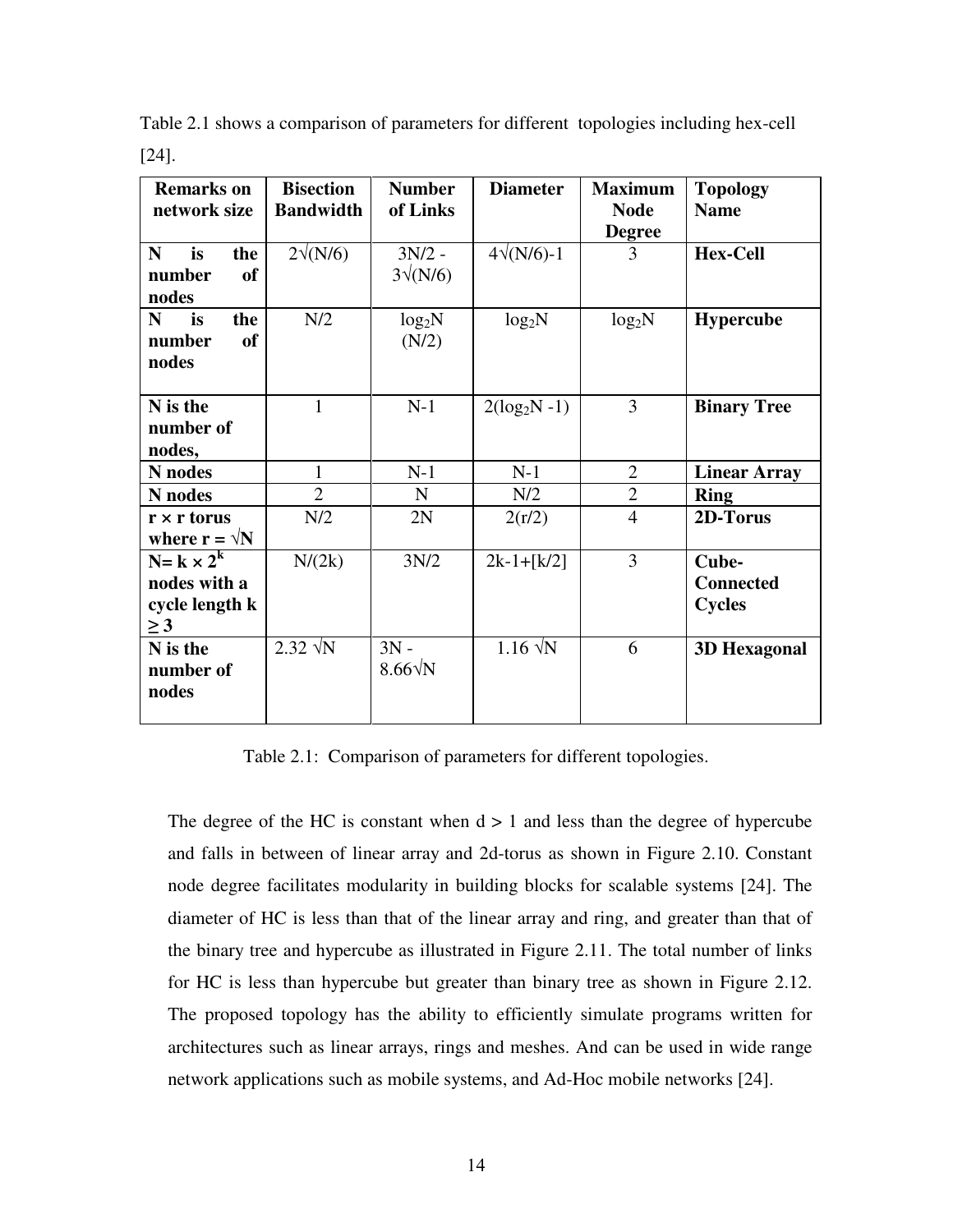

Figure 2.10**:** Degree of HC against the network size





Figure 2.12: The number of links of HC against network size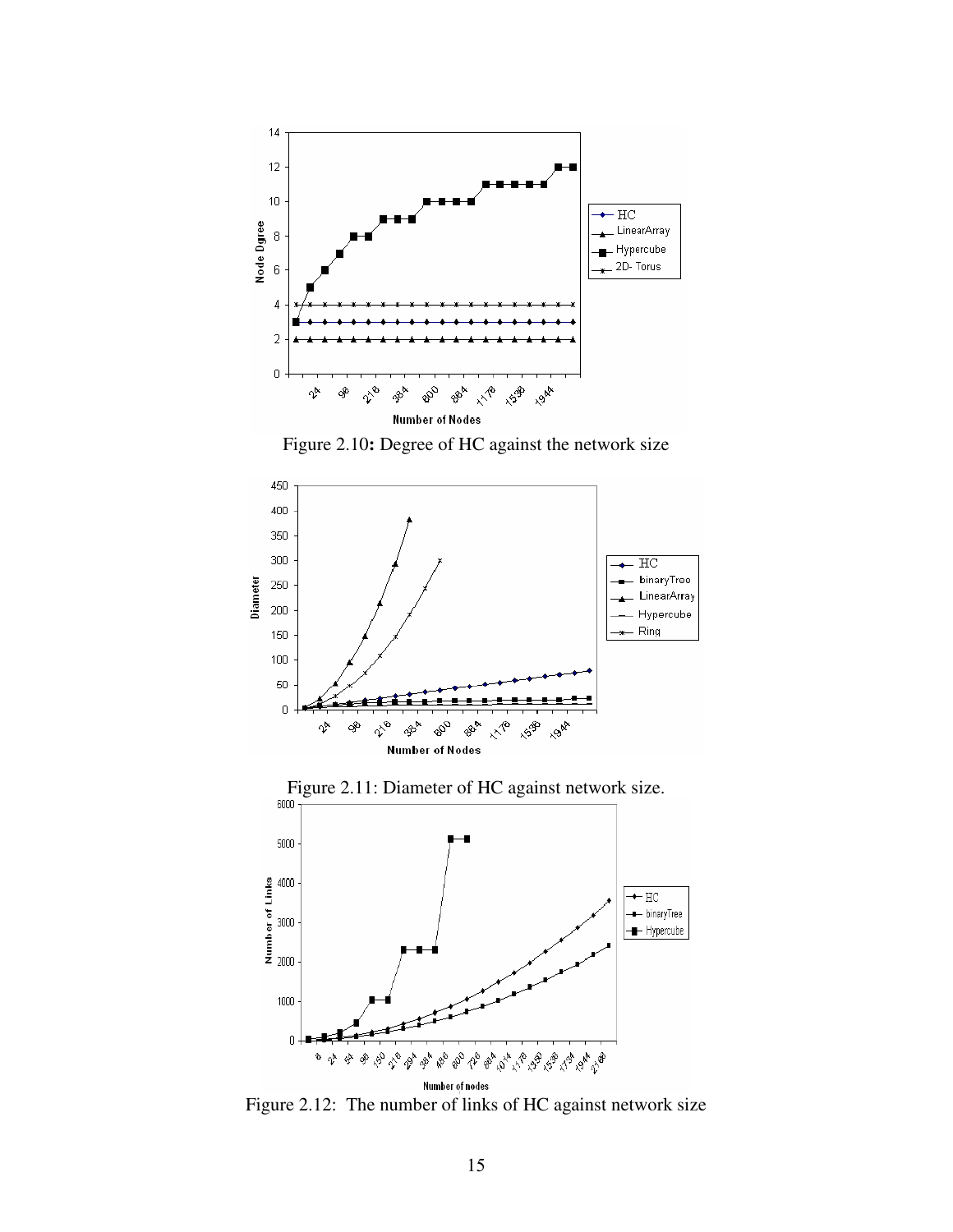#### **2.2 Tree-Hypercube and Hypercubes Comparison**

As we mentioned earlier, a tree-hypercube network combines the advantages of both trees and hypercubes and avoids their shortcoming [19]. Its diameter is less than that of the hypercube. The tree-hypercube network can emulate many interconnection topologies such as linear arrays, rings, trees, hypercubes, and meshes. In this section we present a comparison between tree-hypercube and hypercube topology.

Here, we introduce some criteria used to characterize the cost and performance of treehypercubes, and compare them with hypercubes; these criteria include degree, diameter, and average distance.

#### *Degree*

For a TH with s=2 the degree of the TH is  $d+2$  but for a hypercube with almost the same number of nodes the degree is  $d+1$ . Also for s=4 it is  $2d+3$ , but for a hypercube with almost the same number of nodes the degree is  $2d+1$ . The degree of a TH is larger than that of a hypercube by 1 and 2 for the cases when  $s=2$  and  $s=4$ , respectively [19].

#### *Diamete*r

The diameter of TH $(s,d)$  is  $d * log s$ , the diameter of tree-hypercube is always smaller than the diameter of the hypercube [19].

#### *Average Distance*

The average distance V2 of TH $(2,d)$  is: 2 (  $(d+1)$  4<sup>d</sup> -  $d2^{d+1}$  -1) /  $(2^{d+1}$  -1)<sup>2</sup>, where  $d/2 \le v2 \le d+1/2$ .

And the average distance V4 of  $TH(4,d)$  is:

d-  $1/15 + 8/(15(4^{d+1}-1)) - (d+1)/(4^{d+1}-1)^2$ , for d > 1, d-(1/15) < V4 < d.

When s=4, the average distance of tree-hypercube is always smaller than the average distance of the hypercube of almost the same number of node. When s=2, the average distance of tree-hypercube is smaller than that of hypercube for values  $d \le 9$ , and they are equal for  $d > 9$  [19].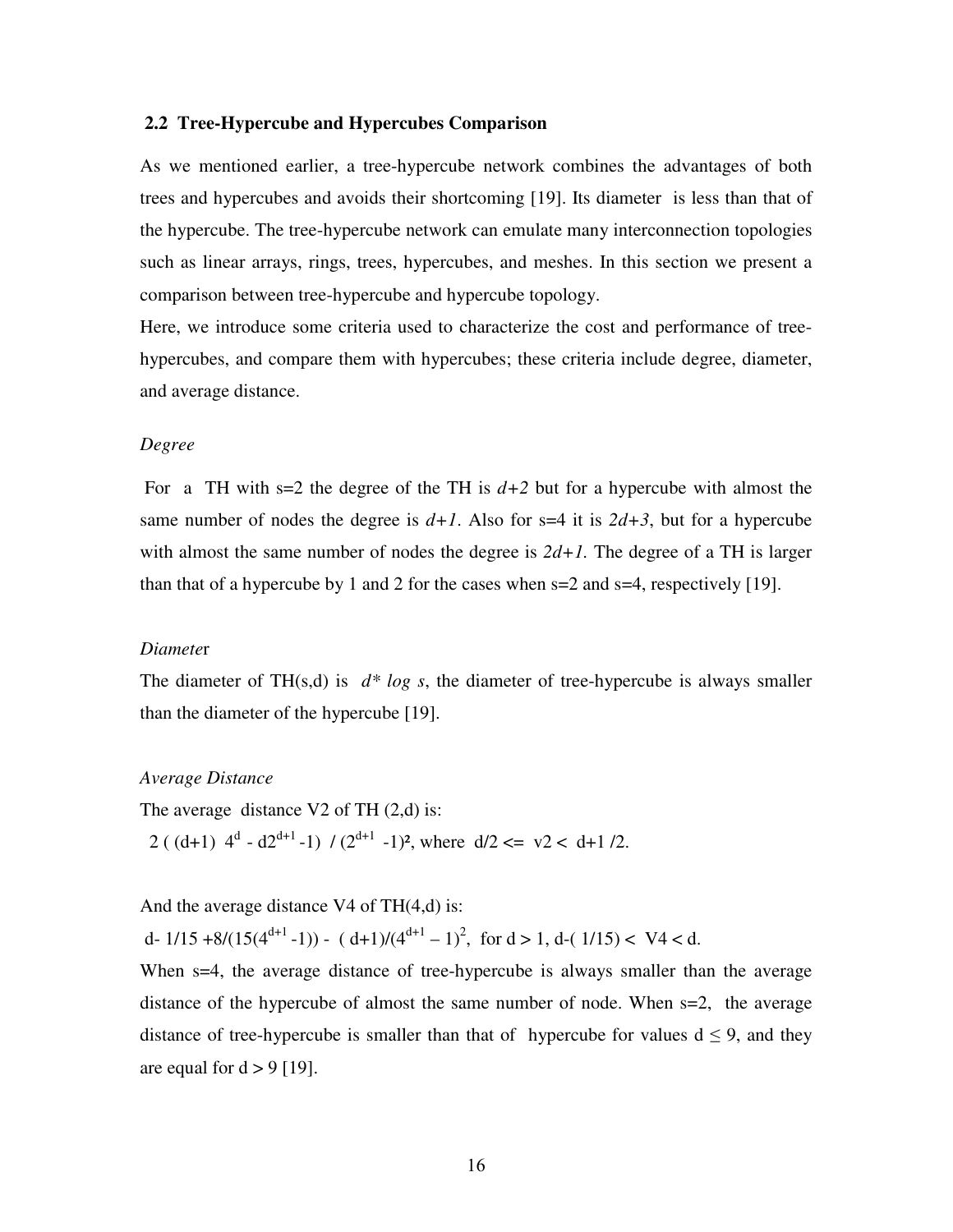#### **2.3 Topology Embeddings**

Embedding a guest graph  $G = (V, E)$  into a host graph  $G' = (V', E')$  is a mapping of each vertex in the set V into a vertex (or a set of vertices) in set V' and each edge in the set E into an edge (or a set of edges) in E'. When mapping graph  $G = (V, E)$  into  $G' = (V', E')$ E'), the following must be taken into consideration. First, one or more edge in E can be mapped into a single edge in E'. The maximum number of edges mapped into any edge in E' is called the *congestion* of mapping. Second, an edge in E may be mapped into multiple contiguous edges in E'. The maximum number of links in E' that any edge in E is mapped into is called the *dilation* of mapping. This is significant because traffic on the corresponding communication link in G must traverse more than one link in G', possibly contributing to the *congestio*n on the network. Third, the sets V and V' may contain different numbers of vertices. A node in V may correspond to more than one node in V' and vice versa. The ratio of the number of nodes in V' to that in V is called the *expansion* of mapping. If there is a good mapping of a graph G into G', then G' can simulate the behavior of G with less overhead [12].

### **2.3.1 Binary Reflected Gray Code (RGC)**

The embedding of linear arrays into hypercubes discussed in [12], is based on mapping nodes of the linear array to the nodes of a hypercube, using the binary reflected gray code method, as presented below. A linear array (or a ring ) composed of  $2<sup>d</sup>$  nodes (labeled 0 through  $2^d$  -1) can be embedded into a d-dimensional hypercube by mapping node i of the linear array onto node  $G(i,d)$  of the hypercube. The function  $G(i,x)$  is defined as follows:

G (0,1) = 0  
\nG (1,1) = 1  
\nG(i, x+1) = { G(i, x),  
\n
$$
2^{x} + G(2^{x+1} - 1-i,x),
$$
  $i >2^{x}$   
\n $i >2^{x}$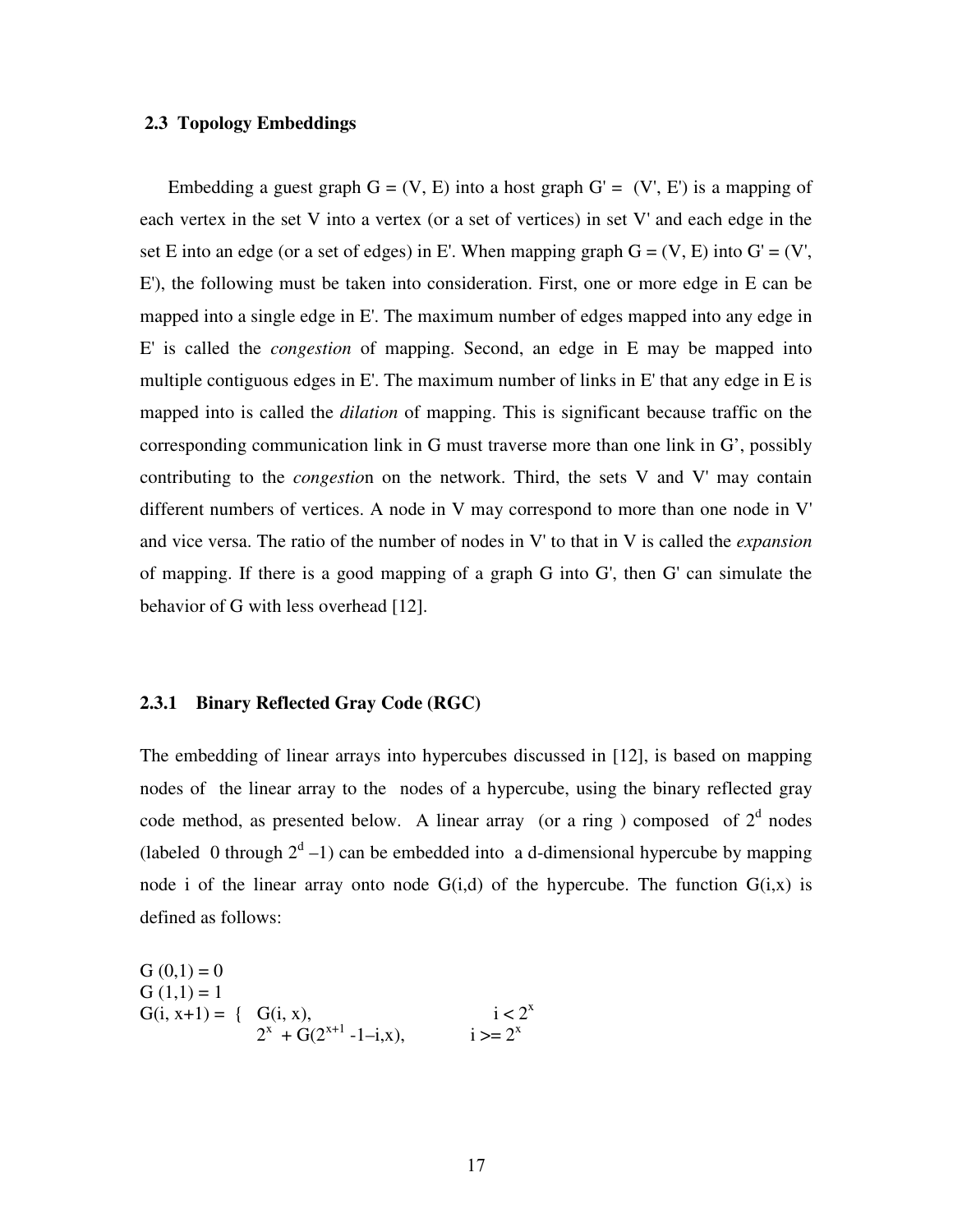The function G is called the *Binary Reflected Gray Code (BRGC)*. The entry G(i,d) denotes the i<sup>th</sup> entry in the sequence of Gray codes of d bits. Gray codes of  $d+1$  bits are derived from a table of Gray Codes of d bits by reflecting the table and prefixing the reflected entries with a 1 and the original entries with a 0. This process is illustrated in Figure 2.13. A careful look at the Gray Code table reveals that the two adjoining entries  $G(i, d)$  and  $G(i, d+1)$  differ from each other at only one bit position.

As an example on using the *Binary Reflected Gray Code,* we present the embedding of linear arrays or rings into a hypercubes. Since node i in the linear array is mapped to node  $G(i, D)$ , and node  $i +1$  is mapped to  $G(i+1, d)$ , there is a direct link in the hypercube that corresponds to each direct link in the linear array. Recall that two nodes whose labels differ at only one bit position have a direct link in a hypercube. Therefore, the mapping specified by function G has a dilation of one and a congestion of one. Figure 2.14 illustrates the embedding of eight-node ring into a three-dimensional hypercube.



Figure 2.13: A three-bit reflected Gray Code ring.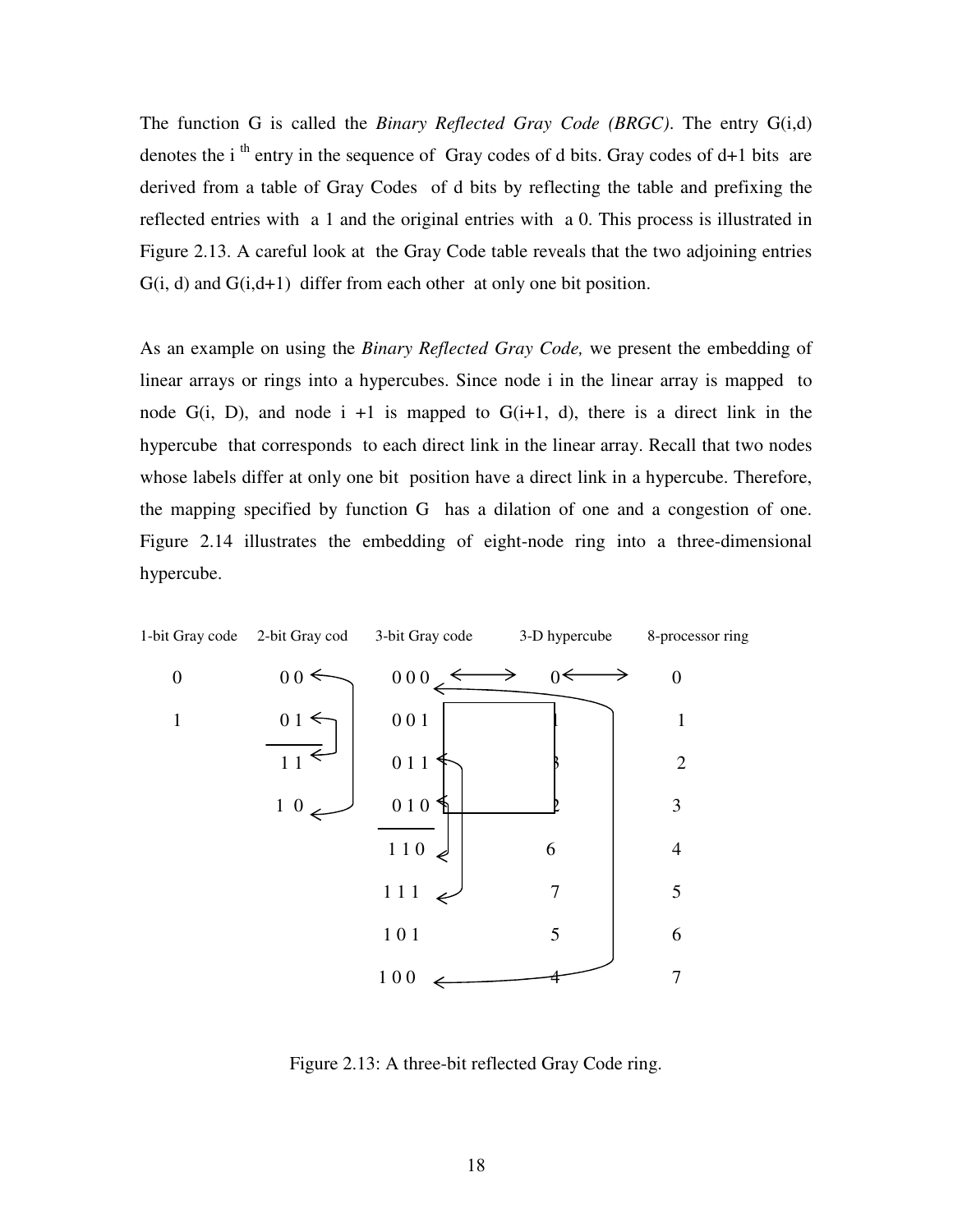

Figure 2.14: The embedding of eight-node ring into a three-dimensional hypercube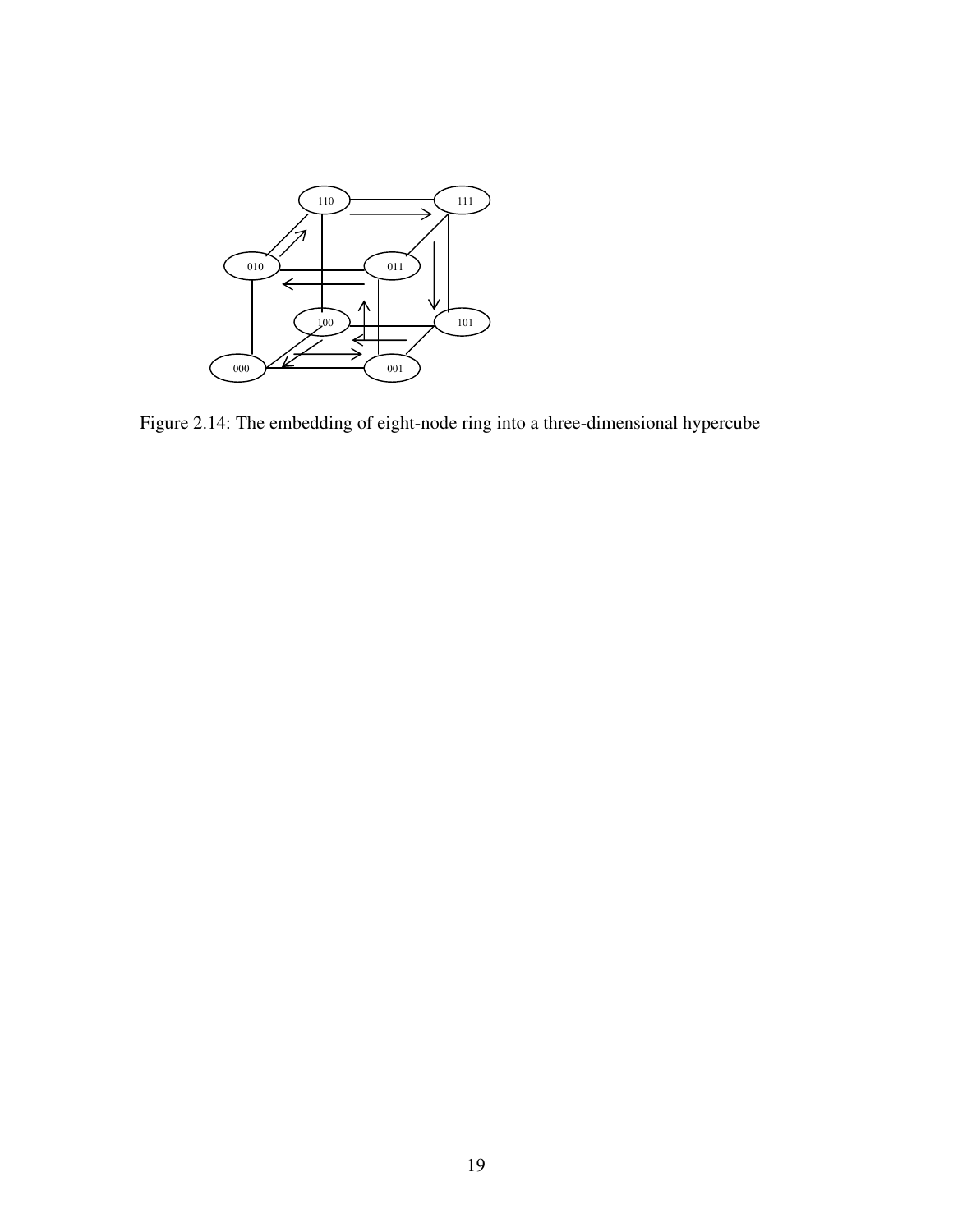#### **Chapter Three**

#### **Related Work**

 In this chapter, we discuss some of the work that are related to our research, the embedding of a hex-cell into a tree-hypercube. These related work include embedding of a ring into a tree-hypercube, embedding of a linear array into a tree-hypercube, and other embeddings.

#### **3.1 Embedding Topologies into Hypercubes**

 In this section, we present some embeddings of different topologies into the hypercube networks, these different topologies include arbitrary binary trees, balanced binary trees, ring, and mapping of meshes on star graphs.

 In [17] embeddings in hypercubes, stated that one important aspect of efficient use of a hypercube computer to solve a given problem is the assignment of subtasks to processors in such a way that the communication overhead is low. The subtasks and their inter-communication requirements can be modeled by a graph, and the assignment of subtasks to processors viewed as an embedding of the task graph into the graph of the hypercube network. We survey the known results concerning such embeddings, including expansion/dilation tradeoffs for general graphs, embeddings of meshes and trees, packings of multiple copies of a graph, the complexity of finding good embeddings, and critical graphs which are minimal with respect to some property.

 In [14] the embedding of hierarchical hypercube networks into the hypercube was presented. And states that the embedding of one interconnection network into another is a very important issue in the design and analysis of parallel algorithms. Through such embeddings, the algorithms originally developed for one architecture can be directly mapped to another architecture. This paper describes a new embedding method, based on matrix transformations, for optimally embedding hierarchical hypercube networks (HHNs) into the hypercube (binary n-cube). Thus, this embedding method has practical importance in enhancing the capabilities and extending the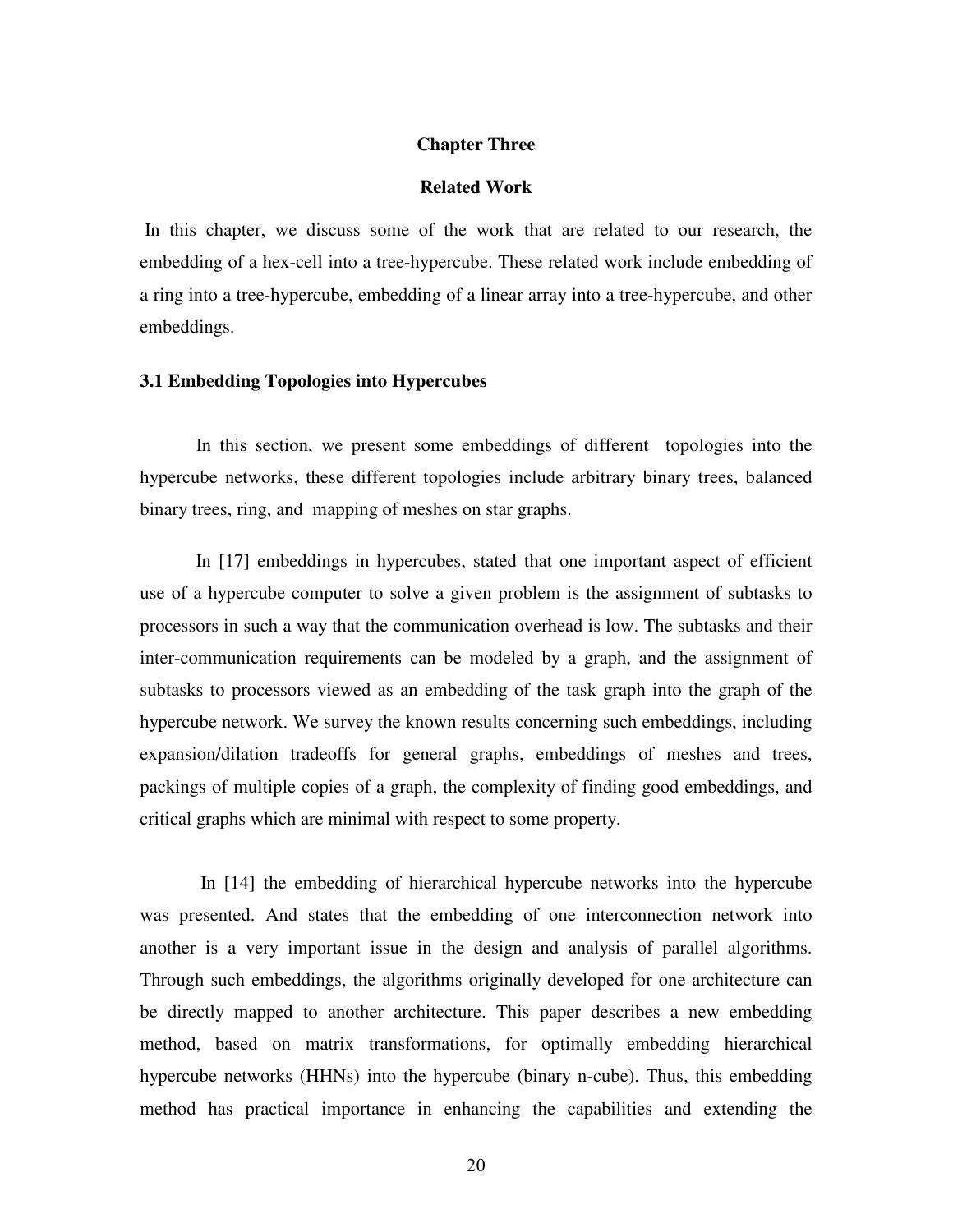usefulness of the hypercube, since hierarchical hypercube networks have proven to be very cost-effective for a wide range of applications**.** 

 On mapping *n*-dimensional meshes on a star graph of degree *n* an algorithm developed in [22], the mapping has expansion 1 and dilation 3. This shows that an *n*degree star graph can efficiently simulate an *n-*dimensional mesh. The mapping in this research is based on performing a sequence of exchanges along each dimension i of the mesh. On the other hand, embedding binary trees into hypercubes [9], states that hypercubes are known to be able to simulate other structures such as grids and binary trees. In this paper, an embedding of arbitrary binary trees into a hypercube with expansion 1 and dilation no more than 2 is proposed, and embeddings with expansion 2 and dilation 1.

 On embedding star network into hypercubes [6]. The star interconnection network has recently been suggested as an alternative to the hypercube. As hypercubes are often viewed as universal and capable of simulating other architectures efficiently, we investigate embeddings of star network into hypercubes. Our embeddings exhibit a marked trade off between dilation and expansion. We also show that the embedding of *S<sup>n</sup>* into its optimum hypercube requires dilation Ω *(log2 n).*

 The embedding of arbitrary binary tree into its optimal hypercube have been studied in [15]. A d-dimensional hypercube is a very popular model of parallel computing, and the execution of many algorithms can be represented by binary trees, making desirable fast simulations of binary trees on hypercubes. This paper presents a simple embedding of an arbitrary binary tree into its optimal hypercube with dilation 8 and constant congestion. The novelty of the method used here is based on the use of an intermediate quadtree data structure, which also permits the embedding to be efficiently computed on the hypercube itself. The embedding of *r*-ary *m* cubes into hypercubes is presented in [13], using matrix transformations as an alternate to reflected gray code, which achieves the same result. This new method has a nice property that makes it suitable to be used in divide-and-conquer algorithms. Thus, it constitutes a useful tool for the design of parallel algorithms for the hypercube. The method of matrix transformation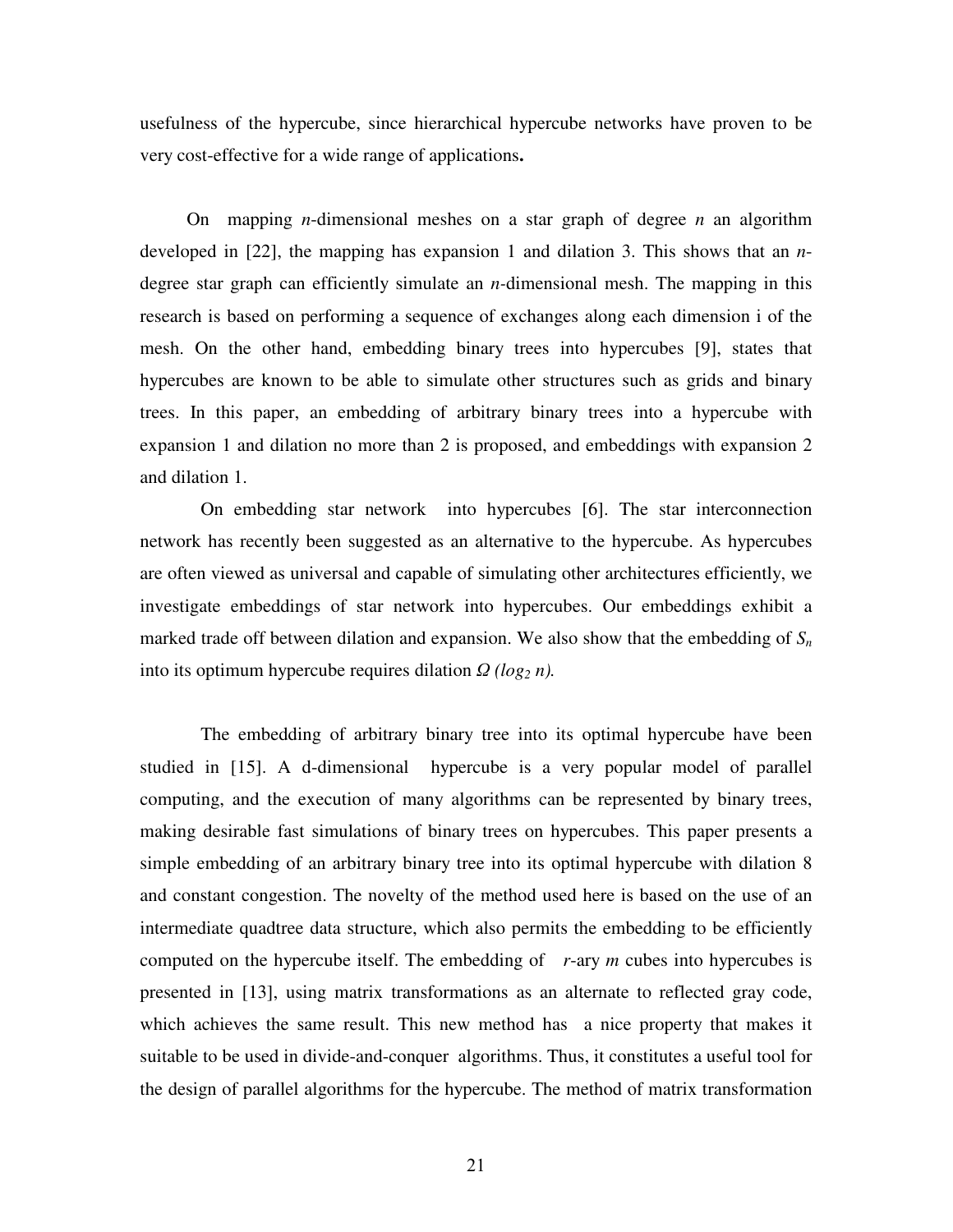is based on, folding the hypercube recursively, so that the final layout contains the *r*ary *m*-cube.

 Embedding incomplete binary trees into incomplete hypercubes [16]. It has been proved that an incomplete binary tree cannot be embedded into an incomplete hypercube with dilation 1 and expansion 1. By applying some properties of in order traversal, the authors present an embedding scheme with dilation 2, edge-congestion 2 and expansion ratio  $(N + 1)$ /N, where N is the number of nodes in an incomplete binary tree. With this embedding scheme, a method is developed that can be used to simulate a binary tree on an incomplete hypercube effectively. Under the distributed environment, the mapping addresses of neighboring nodes in an incomplete binary tree can be identified in constant time without repeating the mapping work. Furthermore, experimental results show that this scheme is much better than the corresponding best known dilation 1 embedding scheme in terms of hardware costs and implementation. Even in total time costs (addressing time, computation time and transmission time), this approach is quite competitive.

 On embedding balanced binary trees into hypercubes [2] states that in the context of parallel computing, the problem of embedding binary trees that represent communication structures arises. Whereas much research has focused on arbitrary trees, here the researcher concentrates on the subclass of balanced binary trees. The motivation for embedding into hypercube is that hypercube multiprocessor systems are very prominent type of parallel machines, because of their recursive structure and the fact that they contain structures like rings, 2-D-meshes, and higher dimensional meshes make them suitable for a large variety of problems. Many parallel algorithms use communication structures which can be represented by binary trees. In order to run these algorithms on a hypercube multiprocessor system, their communication graphs need to be embedded in the corresponding hypercube.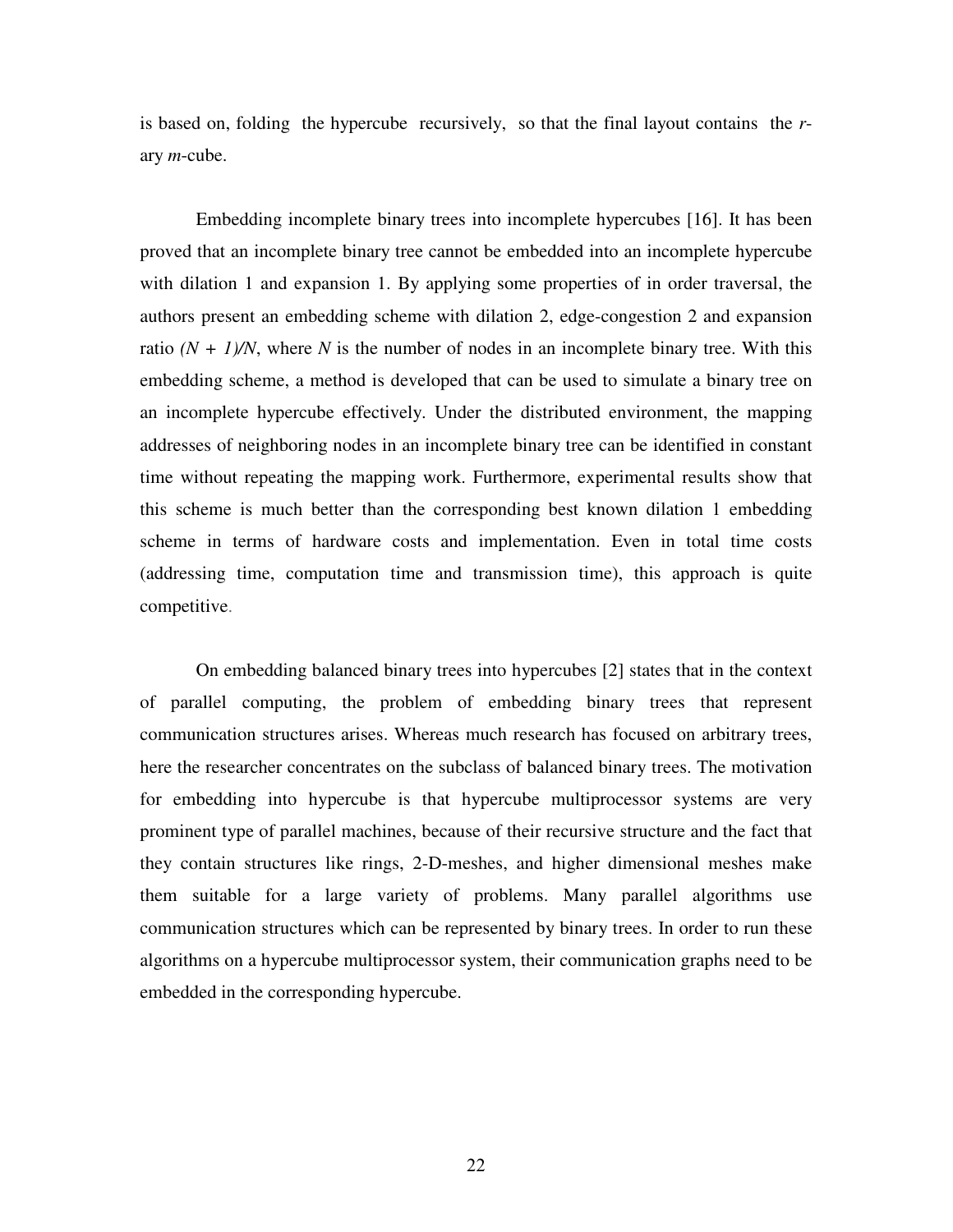On the embedding of rings into faulty twisted hypercubes [1], stated that the hypercube is emerging as one of the most effective and popular network architectures for large scale parallel machines. Hypercube based machines are becoming more popular due to many of their attractive features in parallel computing. An attractive version of the hypercube is the twisted hypercube. It preserves many properties of the hypercube and most importantly reduces the diameter by a factor of two. In this paper an optimal embeddings of rings into faulty twisted hypercubes with up to  $2^{n-3}$  faulty processes was presented.

 In distributed fault-tolerant embedding of several topologies into hypercubes, [28] proposed a distributed fault tolerant embedding based on the faulty link model, for embedding several topologies into hypercubes, with faulty links and /or faulty nodes. Since embedding has great importance in the applications of parallel computing, every parallel application has its intrinsic communication pattern. The communication pattern graph is mapped into a topology of multiprocessor structure so that the application can be executed. To increase the reliability of parallel applications, fault-tolerant embedding is necessary. In this research, embedding of rings and toruses is studied and proposed. An optimal embedding of a honeycomb network (honeycomb mesh and honeycomb torus) of size *n* into a hypercube is presented in [5], with expansion ratio of  $4/3 = 1.33$  when *n* is a power of two. When n is not a power of two, the expansion is  $16/3 = 5.33$ , which we conjecture to be near optimal. For a honeycomb mesh, the dilation of the embedding is 1. A honeycomb network, built recursively using hexagon tessellation, is a multiprocessor interconnection network that is better than the planar mesh with the same number of nodes in terms of degree, diameter, number of links, and bisection width.

 In [26] Cycles embedding in hypercubes with node failures. The hypercube has been widely used as the interconnection network in parallel computers. The *n*dimensional hypercube  $Q_n$  is a graph having  $2^n$  vertices each labeled with a distinct *n*-bit binary strings. Two vertices are linked by an edge if and only if their addresses differ exactly in the one bit position. Let  $f<sub>v</sub>$  denote the number of faulty vertices in  $Q<sub>n</sub>$ . For  $n \geq 3$ , this paper, proofs that every fault-free edge and fault-free vertex of  $Q_n$  lies on a fault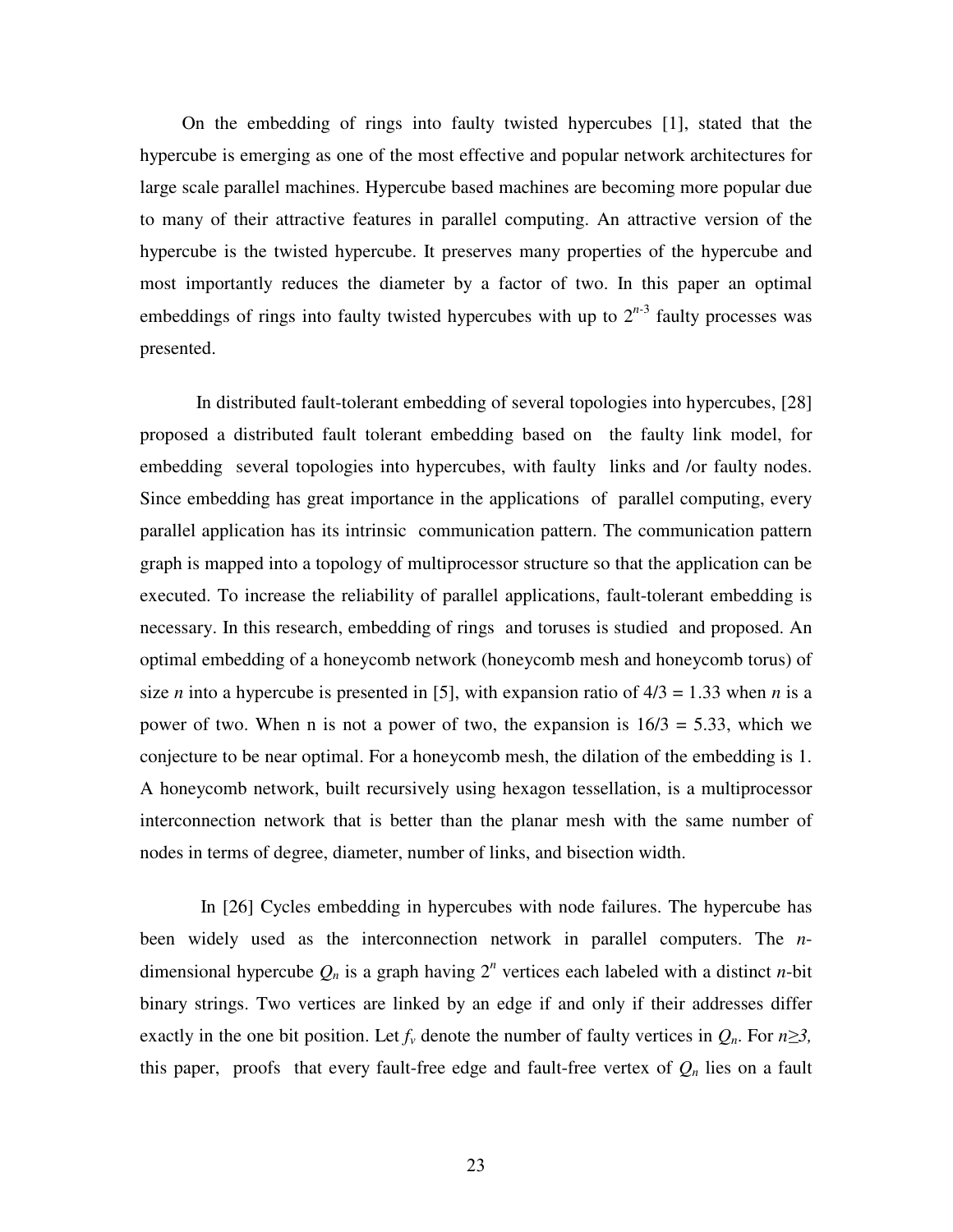free cycle of every even length from 4 to  $2^{n}$ - $2f_{v}$  inclusive even if  $f_{v}$ ≤n-2. These results are optimal.

 In [11] the embedding of cycles in twisted cubes was studied. It has been proven in the literature that, for any integer *l*,  $4 \le l \le 2^n$ , a cycle of length *l* can be embedded with dilation 1 in an *n*-dimensional twisted cube,  $n \geq 3$ . In this paper the researcher obtained a stronger result of embedding of cycles with edge-pancyclic. And proven that, for any integer *l*,  $4 \le l \le 2^n$ , and a given edge  $(x, y)$  in an *n*-dimensional twisted cube,  $n \ge 3$ , a cycle *C* of length *l* can be embedded with dilation 1 in the *n*-dimensional twisted cube such that  $(x, y)$  is in *C* in the twisted cube. Based on the proof of the edge-pancyclicity of twisted cubes, further provided an  $O(log \ t+n^2+n)$  algorithm to find a cycle C of length *l* that contains  $(u,v)$  in  $TQ_n$  for any  $(u,v) \in E(TQ_n)$  and any integer *l* with  $4 \le l \le 2^n$ .

### **3.2 Embedding Topologies into Tree-Hypercube Networks**

 Here, we introduce the mapping of Linear Array network into tree-hypercube [21], and its extension which is the mapping of a ring into a tree-hypercube [3]. The embedding of Linear Array network into tree-hypercube is presented in [21]. This research shows that graph embedding exists when adjacent processors in the guest network are mapped to reasonably close processors in the host network (i.e. small dilation), and when the paths between adjacent processors in the guest network are chosen in such way that the congestion of each host node and across each host edge is moderately small ( i.e. small congestion ). An approach for embedding linear array into tree-hypercube is proposed in that paper. Arrays are one of the most natural (data or process) structures for many applications. Linear array of  $2^{d+1}$ -1 processors (where  $d=0,1,2,3,...,n$  can be embedded into a tree-hypercube TH  $(s,d)$  by mapping processor G onto processor  $G'(L,X)$  of the tree-hypercube by two steps: In the first step, the mapping is performed as a hypercube (at each level of the tree-hypercube, because each level i in the tree-hypercube has  $s^i$  nodes representing processing elements as a hypercube) nodes that are represented in BRGC order. The BRGC embedding has the property that any two adjacent numbers are mapped to neighboring nodes that can communicate directly through a link. Therefore, it uses only one link to route a message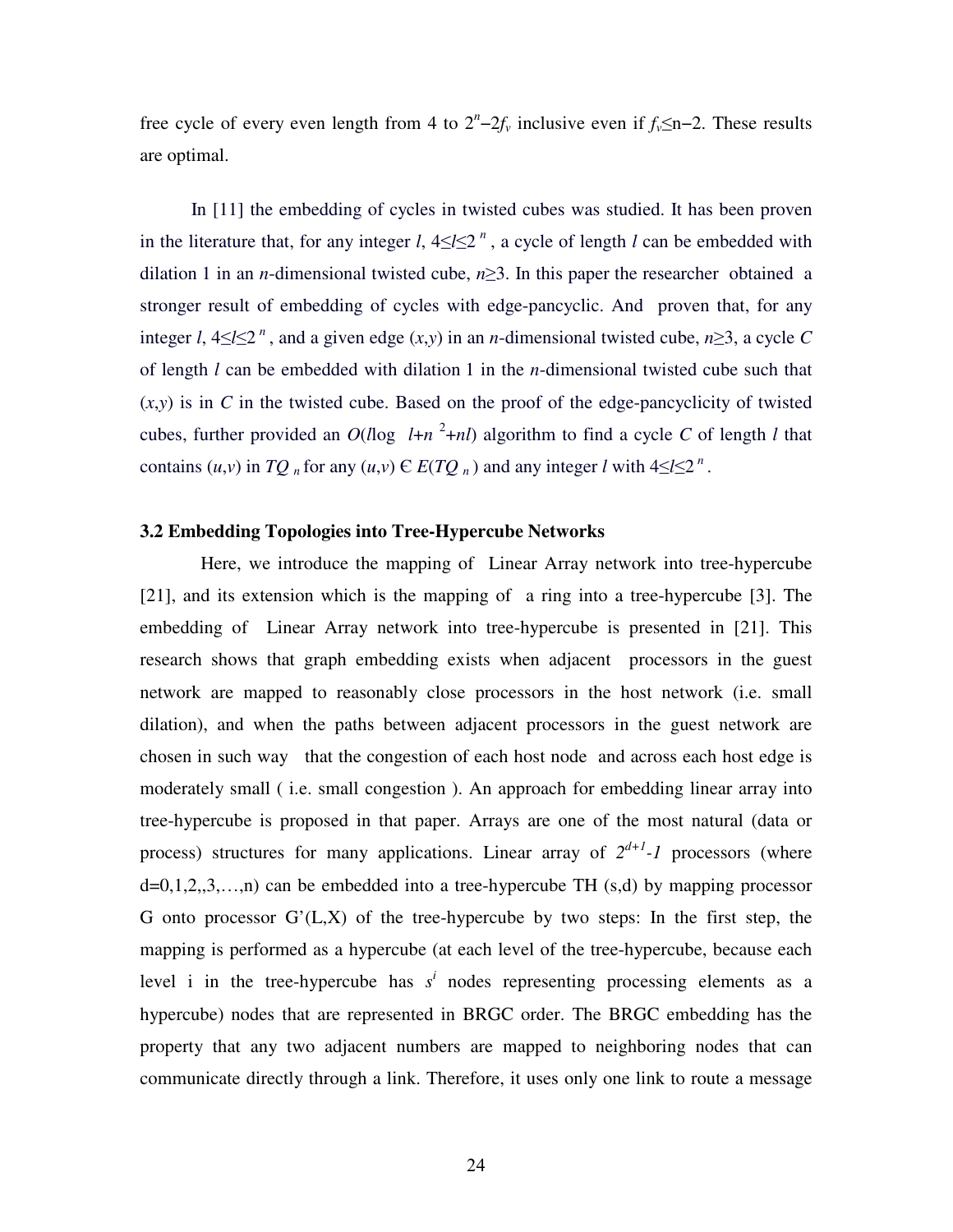from any node to its destination node. An embedding of a linear array into each level of tree-hypercube is a mapping of its linear array elements to hypercube nodes such that each linear array element is mapped to a distinct node. In the second step of mapping, the mapping is performed as tree nodes [21].

 An algorithm for mapping a ring into tree-hypercube has been proposed in [3]. In that paper, the authors revealed that TH (s,d) has the ability to implement algorithms that use the communication pattern of linear array ring. They also showed that the treehypercube which combines the advantages of both trees and hypercubes, can emulate the topology of a ring, and also other topologies such as linear arrays, trees, and meshes. The algorithm for mapping Ring topology into tree-hypercube network includes: first, mapping a linear array at each level of tree-hypercube networks TH(s, d), in order to obtain the decimal address for each node at each level k in TH(s, d), using BRGC, then finds the start node in the last level. An example that explains the procedure of mapping a ring with  $2^{d+1}$ -1 nodes into a TH (2, 3) is shown in Figure 3.1 [3].



 The following related work includes, the embedding of binary trees into hypercubes, embedding of combinational circuits in hypercubes, and the embedding of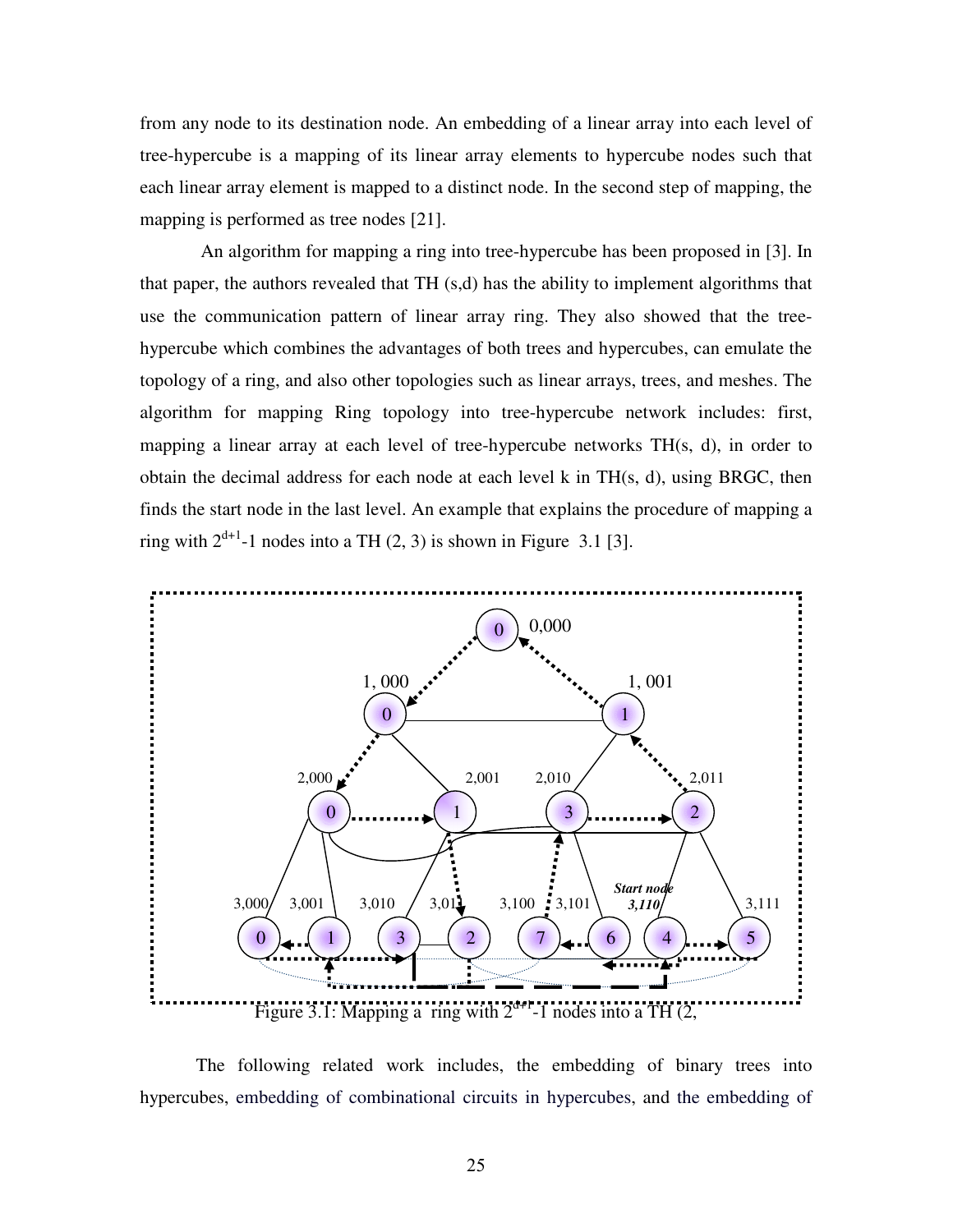fault-free cycles in crossed cubes with conditional link faults. In [8], embedding of binary trees into hypercubes is described, the method is based on an iterative embedding of binary trees into their graphs, and presents a class of binary trees, that allow a dilation two embedding into their optimal hypercubes. Then, concludes that there exist an embedding for an arbitrary binary tree.

 In [29] the embedding torus in hexagonal honeycomb torus, states that a number of parallel algorithms admit a static torus-structured task graph. Hexagonal honeycomb torus (HHT) networks are regarded as promising candidates for interconnection networks. In order to efficiently execute a torus-structured parallel algorithm on an HHT, it is essential to map the tasks to processors so that the communication overhead is minimized. The study proves that a (3n, In) torus can be embedded into an nth-order HHT with dilation 3, congestion 4, expansion 1 and load factor 1. Consequently, a parallel algorithm with a (3n, 1n) torus task graph can be executed on an nth-order HHT efficiently.

 An embedding of combinational circuits in hypercubes was considered in [23], such that the nodes of the scheme go into vertices of the hypercube and bundles of arcs go into similar bundles or the so-called transition trees of the hypercube having no common internal vertices. This embedding was considered since that in the recent years, it has become popular to realize Boolean functions by combinational circuits. In many cases, the further use of the scheme constructed requires its geometric realization, i.e., a certain embedding in one or another specific geometric structure. The role of such structure is often played by the unit *n*-dimensional cube [23]. In [25], the embedding of fault-free cycles in crossed cubes with conditional link faults, the researcher states that the crossed cube, which is a variation of the hypercube, possesses some properties that are superior to those of the hypercube. It is shown that with the assumption of each node incident with at least two fault-free links, an *n*-dimensional crossed cube with up to 2*n-*5 link faults can embed, with dilation one, fault-free cycles of lengths ranging from 4 to 2*n*. The assumption is meaningful, for its occurrence probability is very close to 1, and the result is optimal with respect to the number of link faults tolerated.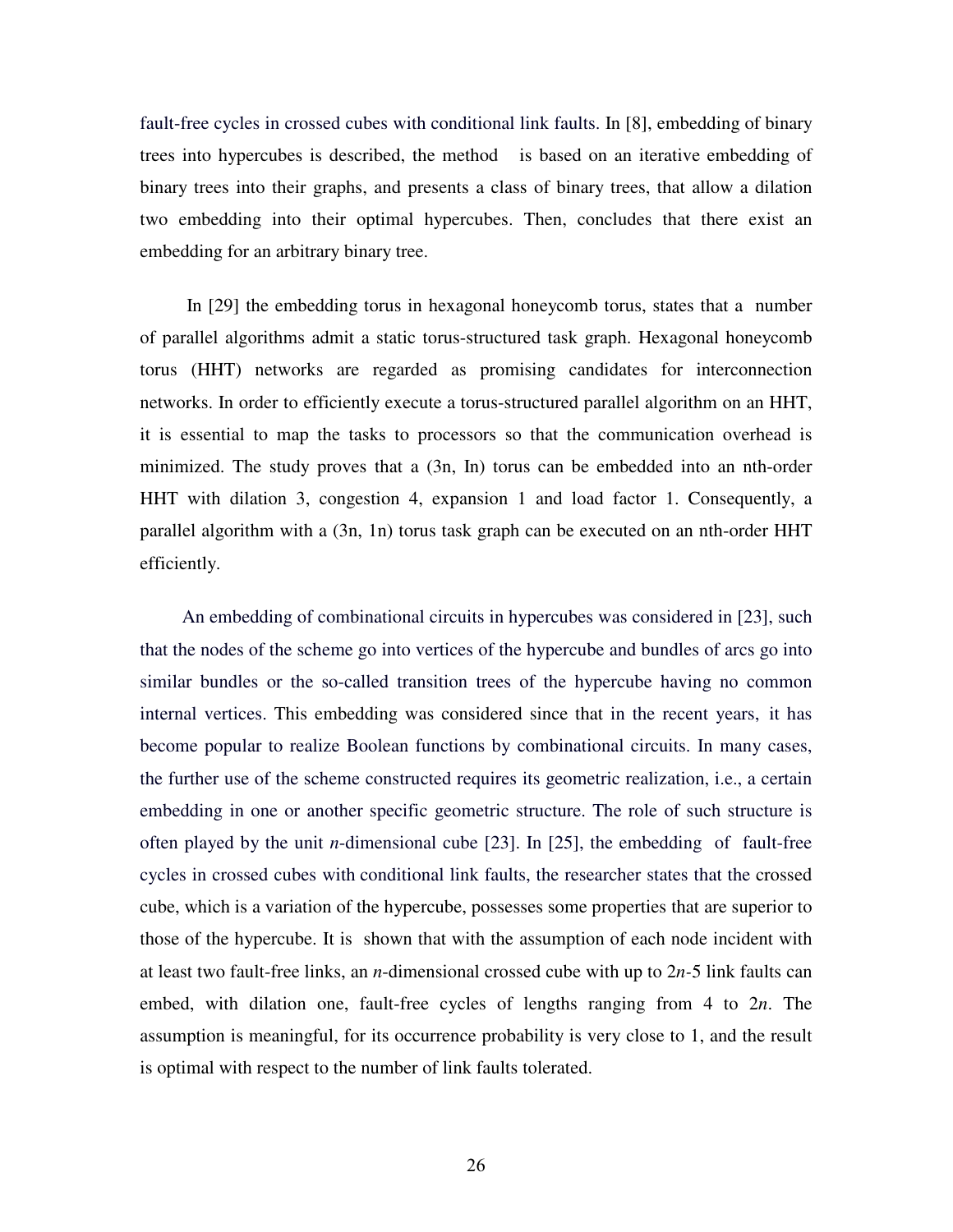### **3.3 Tree-Hypercube Partitioning and the Embedding of Rings and Linear Arrays**

 Network partitionability is an important feature of networks underlying parallel machines, that support multitasking to serve several users or to run multiple tasks of the same algorithm simultaneously. To run multiple tasks in parallel, where each task can itself be parallel, the machine is partitioned into independent parts. To support the communication of each part, the network has to be partitioned into independent subnetworks. One important property of partionability is to have the partitions have the same topology as the original network [18].

To be able to partition tree-hypercube networks, extending the definition of TH is needed by allowing any h levels to be a tree-hypercube. The notation of TH's was modified to indicate the top and bottom level s of the h levels. The tree-hypercube is denoted by TH (t, d, s), the graph consisting of the levels t,  $t+1$ ,... d of the TH(s, d) [18]. The structure of tree-hypercubes allows for vertical partitioning, and the flexibility of having any successive levels to be a TH allows for horizontal partitioning. Horizontal partitioning consists of splitting the TH  $(t, d, s)$  at level i and getting a TH  $(t, i, s)$  and a TH  $(i+1, d, s)$ . Figure 3.2 shows an example of horizontal partitioning.



Figure 3.2: Horizontal Partitioning TH  $(0, 3, 2)$  into TH $(0, 1, 2)$  and TH $(2, 3, 2)$ .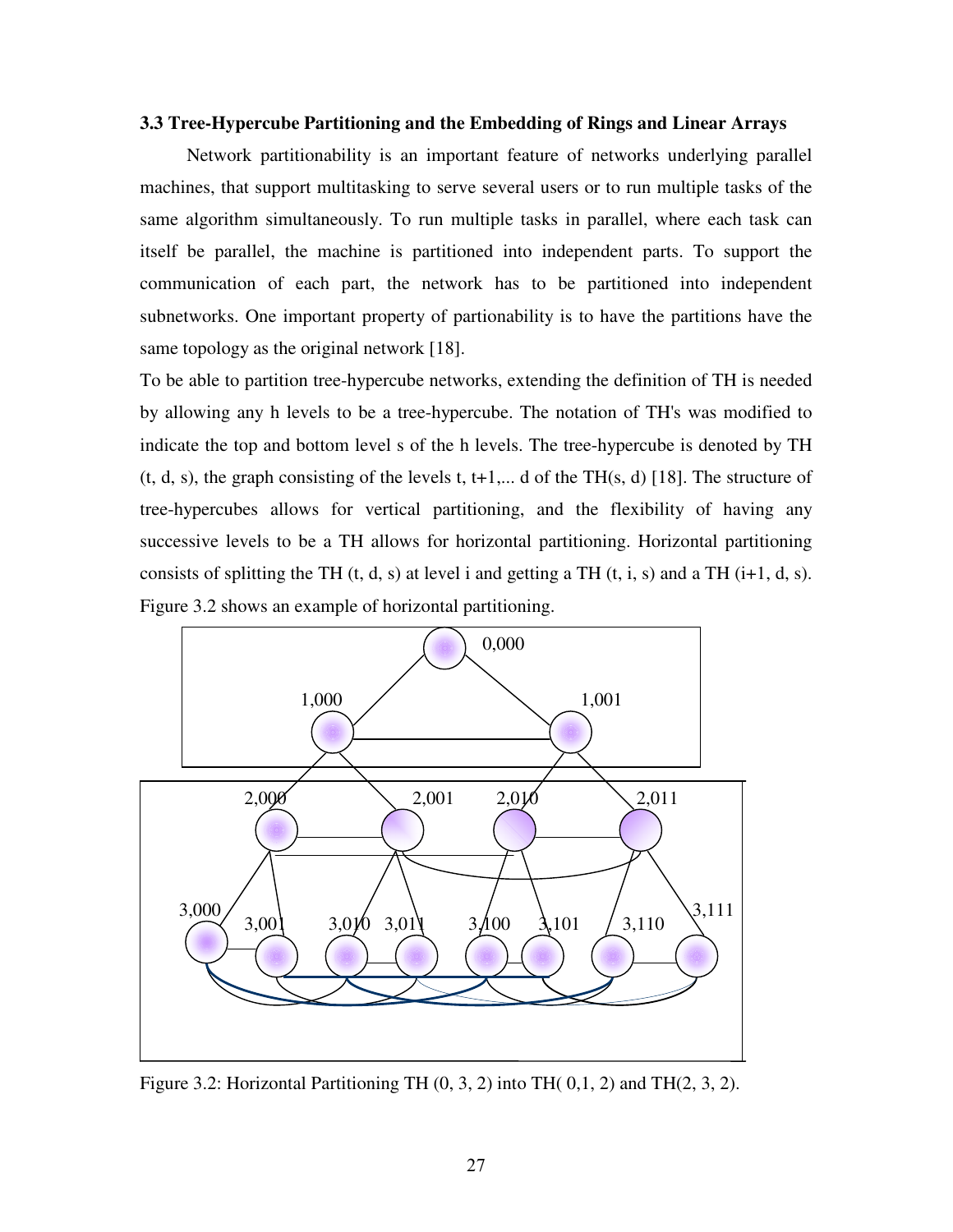While studying the embedding of linear array and ring into Tree-Hypercube, we have found that we can map the linear array, and ring just at each level of the tree-hypercube; using the horizontal partitioning presented previously. This gives the tree-hypercube a good advantage so that it can simulate other topologies not just by mapping nodes of the guest topology on the tree-hypercube from the root node to the leaves.

But mapping can be performed at each level of the Tree-Hypercube, by performing another horizontal partitioning on the partitioned tree-hypercube. Figure 3.3 illustrates examples of this embedding. The embedding in Figure 3.4 is based on the binary reflected gray code (BRGC), in which each node is connected with the other only if it differs with it at 1 bit position (binary address of the node). The same corresponds for embedding the ring into Tree-Hypercube, by connecting the last node with the start node. As shown in Figure 3.4.



Figure 3.3: Embedding of both, four nodes and eight nodes Linear Array into  $TH(0, 1, 2)$ , and  $TH(2, 3, 2)$ .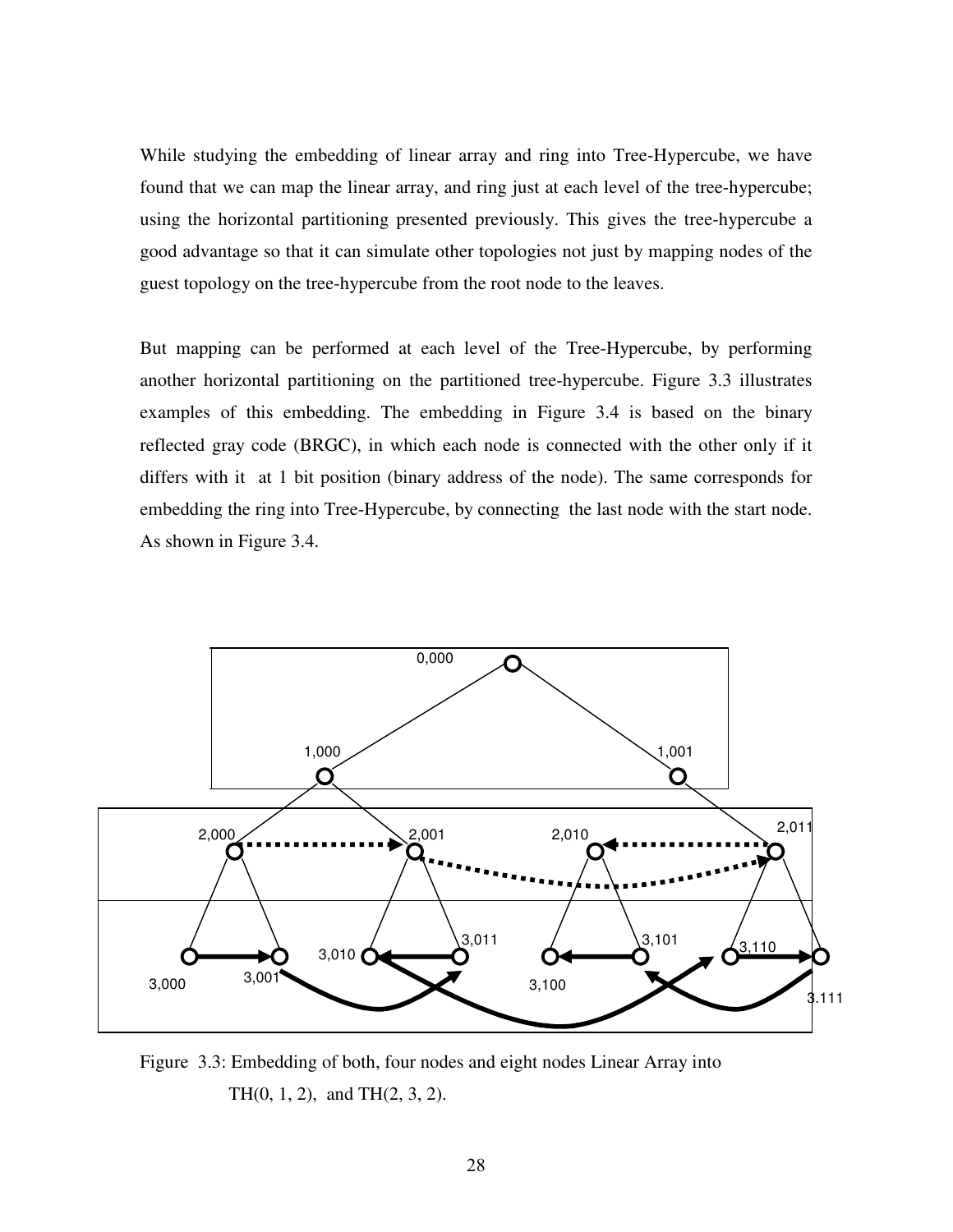

We can also use a whole part of the partition to map a linear array or ring on both tree edges and hypercube edges of the tree-hypercube, as illustrated in the following Figure.



Figure 3.5: Mapping of 12 nodes linear array onto partitioned tree-hypercube TH(2,3,2)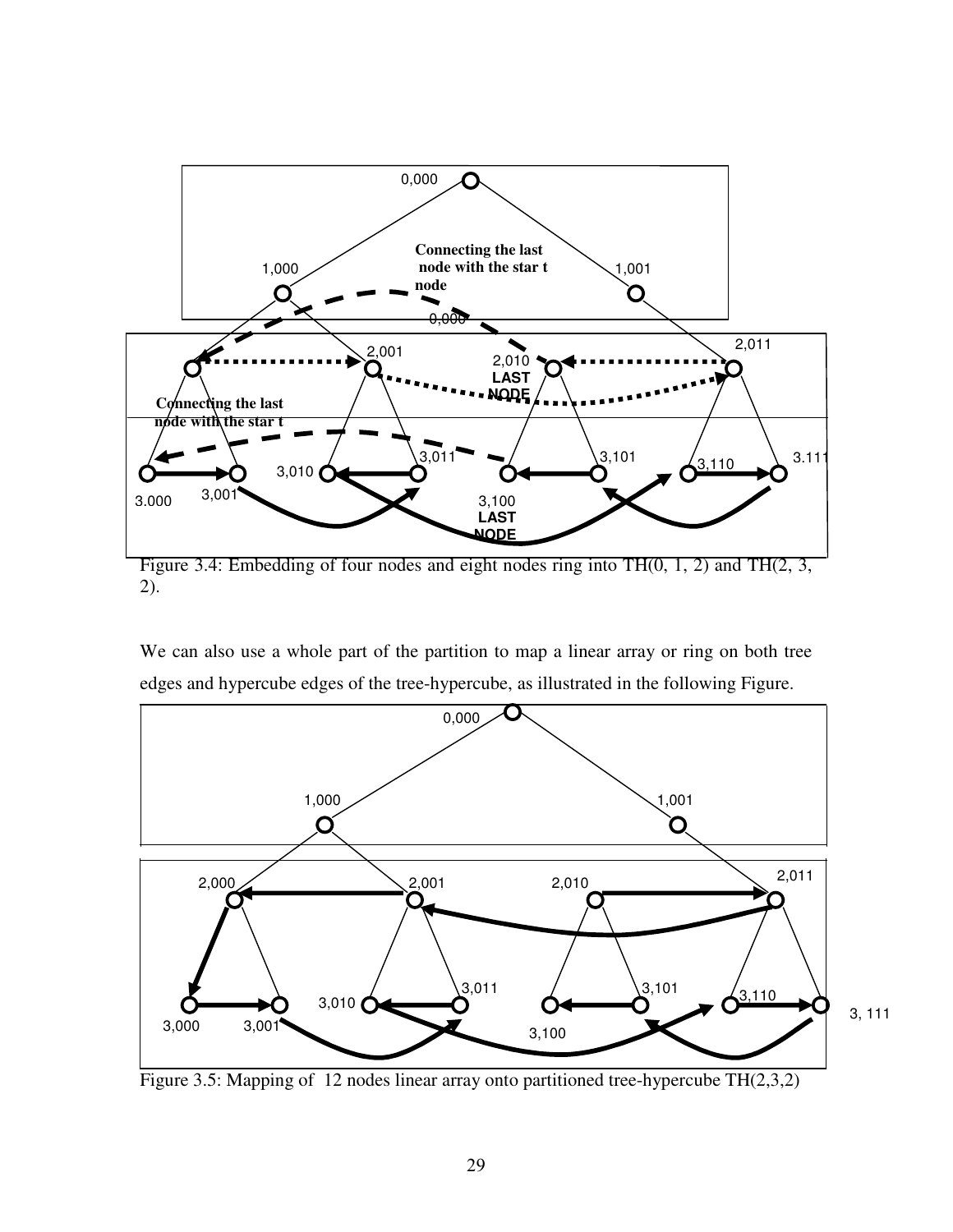### **Chapter Four**

### **Embedding Hex-Cells into Tree-Hypercubes Networks**

 Hex-Cell is a new interconnection topology, which is suitable for large parallel computers, and can connect massive number of nodes with 3 links per node [24]. It has the ability to efficiently simulate programs written for architectures such as linear arrays, rings, and meshes. The hex-cell topology can easily embed these structures into it.

Hex-Cell can be embedded into tree-hypercube by mapping nodes of the hex-cell into nodes of the tree-hypercube, and edges of the hex-cell onto edges of the tree-hypercube; without having additional number of edges (i.e. dilation of one) and with lower expansion and congestion as possible. Since the smaller dilation of mapping, the shorter communication delay that the host graph (tree-hypercube) simulates the guest graph (hexcell), and the smaller the expansion of mapping, the more efficient the processor utilization that the host graph (Tree-Hypercube) simulates the guest graph (hex-cell) [10]. In the next section we present the algorithm for mapping hex-cells into tree-hypercube TH (2,d).

## **4.1 The Proposed Algorithm for Embedding Hex-Cells into Tree-Hypercube TH(2,d).**

We have designed an algorithm for mapping hex-cells of n nodes into tree-hypercube TH(2,d); such that every hex-cell with six nodes and six edges is mapped onto nodes and edges of the tree-hypercube TH(2,d) where  $d \ge 2$ . The mapping has dilation one, congestion one, and expansion 1.1.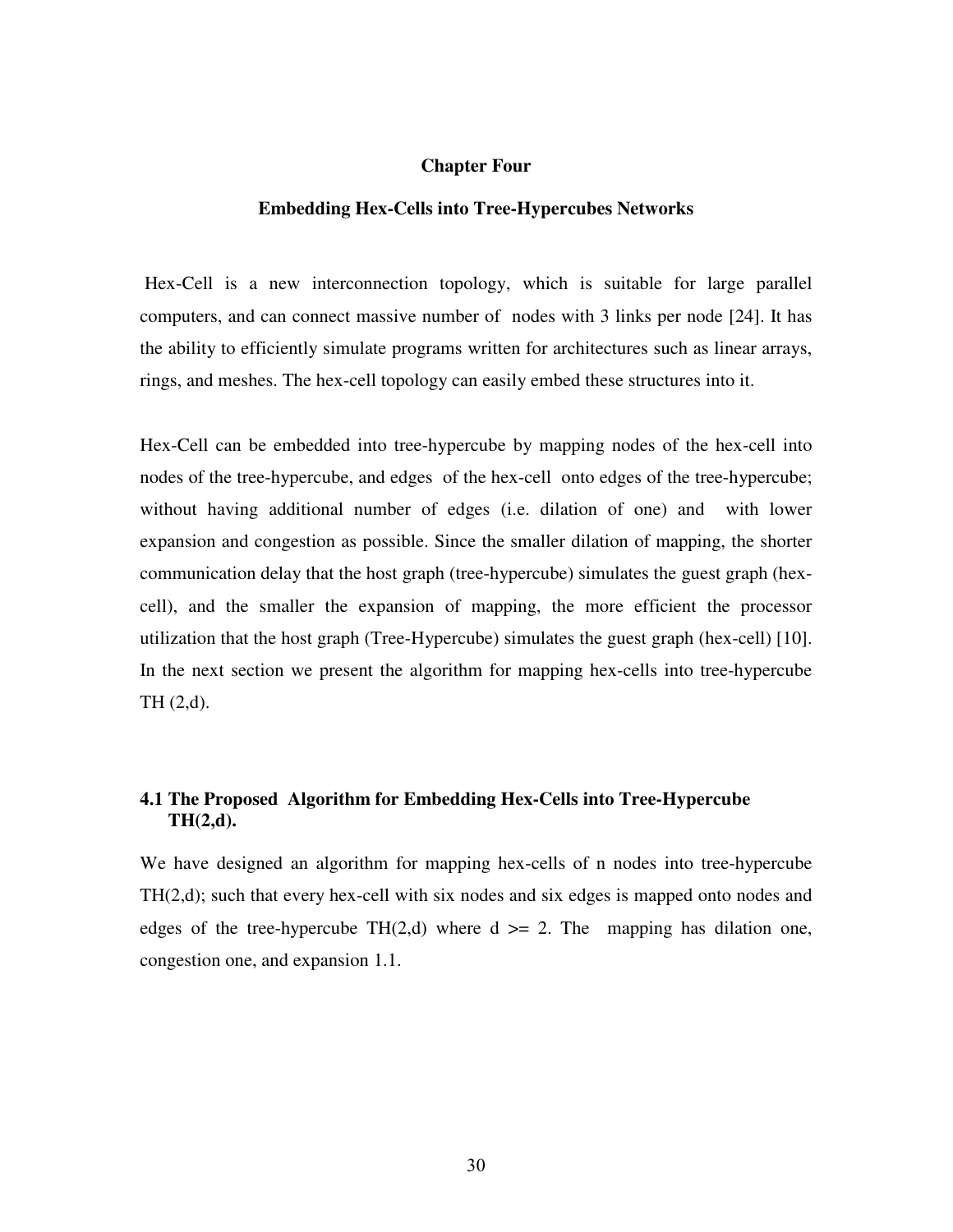Algorithm 4.1 for embedding hex-cells into tree-hypercube TH(2,d), where  $d \ge 2$ .

```
int d, // depth of Tree-Hypercube
if (d >= 2){ 
    For i = 1 to (d - 1) // each level of the tree-hypercube 
        For j = 1 to 2^{i} step 2
                                    // each node at that level of the tree-hypercube.
           Node (i, j-1) in TH = Node 1 in HC.
           Node (i, j) in TH = Node 2 in HC.
           Node (i+1, 2*(i-1) + 3) in TH = Node 3 in HC
           Node (i+1, 2*(j-1) + 2) in TH= Node 4 in HC.
           Node (i+1, 2*(i-1)) in TH = Node 5 in HC.
           Node (i+1, 2*(i-1) + 1) in TH = Node 6 in HC.
            Connect node 1 with node 6 through a link. 
       Next j 
  Next i 
 }
```
### **4.2 Examples on The Embedding Algorithm 4.1, and Discussion.**

Example 4.1; embedding 1 Hex-Cell (Figure 4.2) into Tree-Hypercube TH(2,2); since d=2, with respect to the algorithm nodes of the Hex-Cell will be mapped as the following, Figure 4.1 illustrates the example:

node  $(1,0)$  in TH = Node 1 in HC node  $(1,1)$  in TH = Node 2 in HC node  $(2,3)$  in TH = Node 3 in HC node  $(2,2)$  in TH = Node 4 in HC node  $(2,0)$  in TH = Node 5 in HC node  $(2,1)$  in TH = Node 6 in HC Connect Node 1 with node 6 through a link.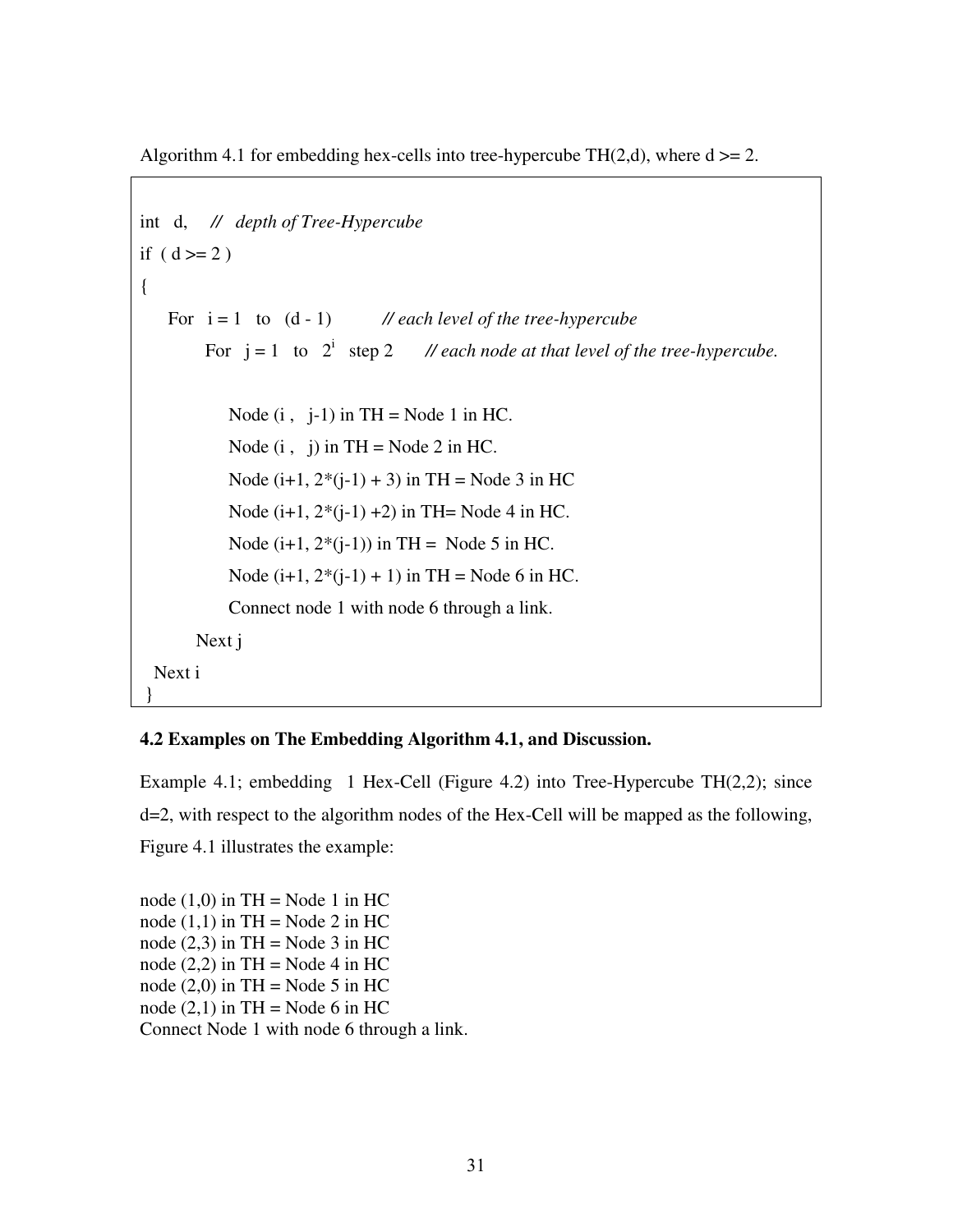

Figure 4.1: Embedding One Hex-Cell into Tree-Hypercube TH( 2, 2).



Figure 4.2: 1 Hex-Cell.

Example 4.2; embedding 3 Hex-Cells (Figure 4.4) into Tree-Hypercube TH(2,3); since d=3, with respect to the algorithm nodes of the Hex-Cell will be mapped as the following, Figure 4.3 illustrates the example:

*At First Iteration ( i = 1):*  Node  $(1,0)$  in TH = Node 1 in HC Node  $(1,1)$  in TH = Node 2 in HC Node  $(2,3)$  in TH = Node 3 in HC Node  $(2,2)$  in TH = Node 4 in HC Node  $(2,0)$  in TH = Node 5 in HC Node  $(2,1)$  in TH = Node 6 in HC Connect Node 1 with node 6 through a link. *At Second Iteration ( i = 2):*  Node  $(2,0)$  in TH = Node 1 in HC Node  $(2,1)$  in TH = Node 2 in HC Node  $(3,3)$  in TH = Node 3 in HC Node  $(3,2)$  in TH = Node 4 in HC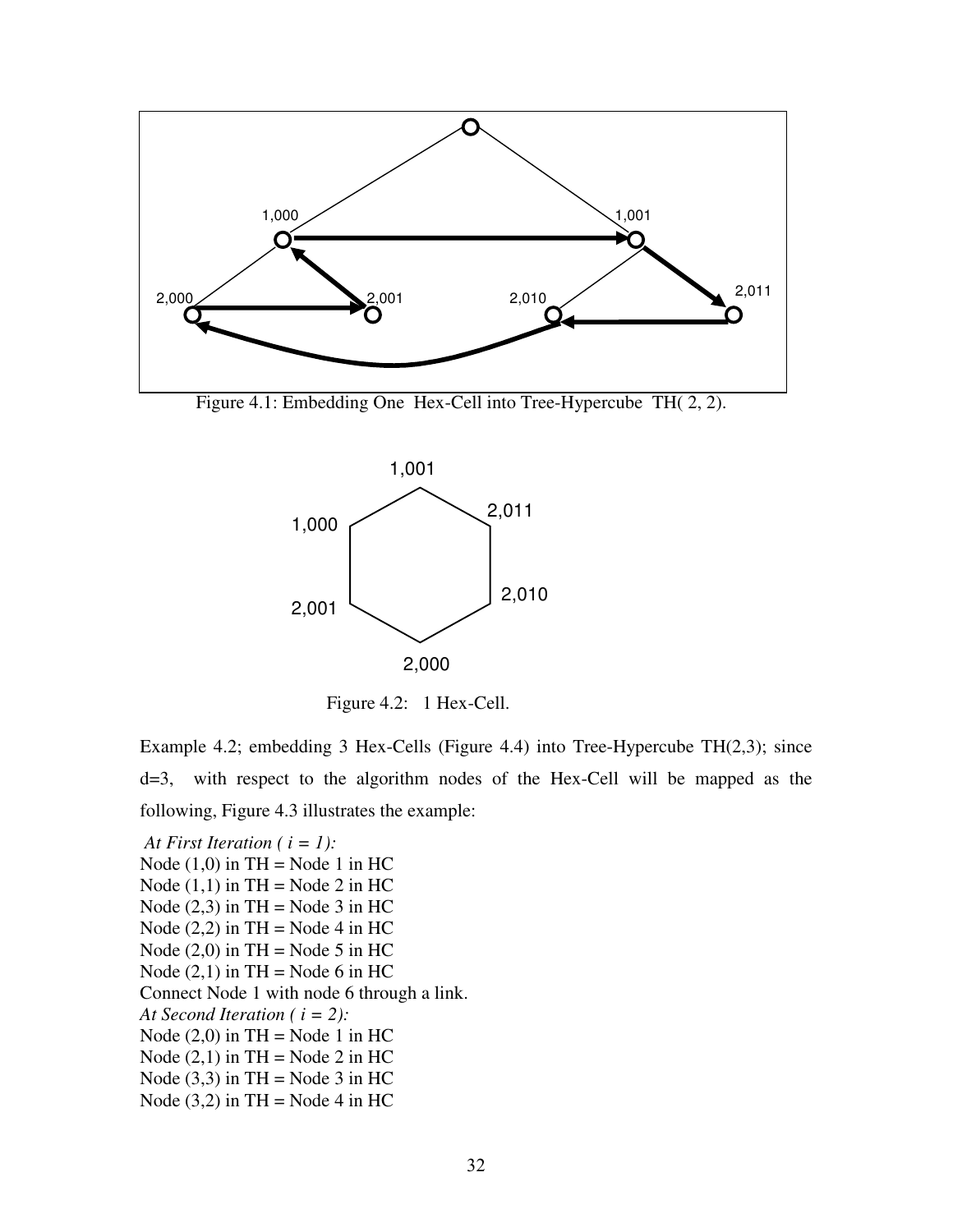Node  $(3,0)$  in TH = Node 5 in HC Node  $(3,1)$  in HC = Node 6 in HC Connect Node 1 with node 6 through a link.

Node  $(2,2)$  in TH = Node 1 in HC Node  $(2,3)$  in TH = Node 2 in HC Node  $(3,7)$  in TH = Node 3 in HC Node  $(3,6)$  in TH = Node 4 in HC Node  $(3,4)$  in TH = Node 5 in HC Node  $(3,5)$  in TH = Node 6 in HC Connect Node 1 with node 6 through a link.



Figure 4.3 : Embedding Three Hex-Cells into Tree-Hypercube TH ( 2,3 ).

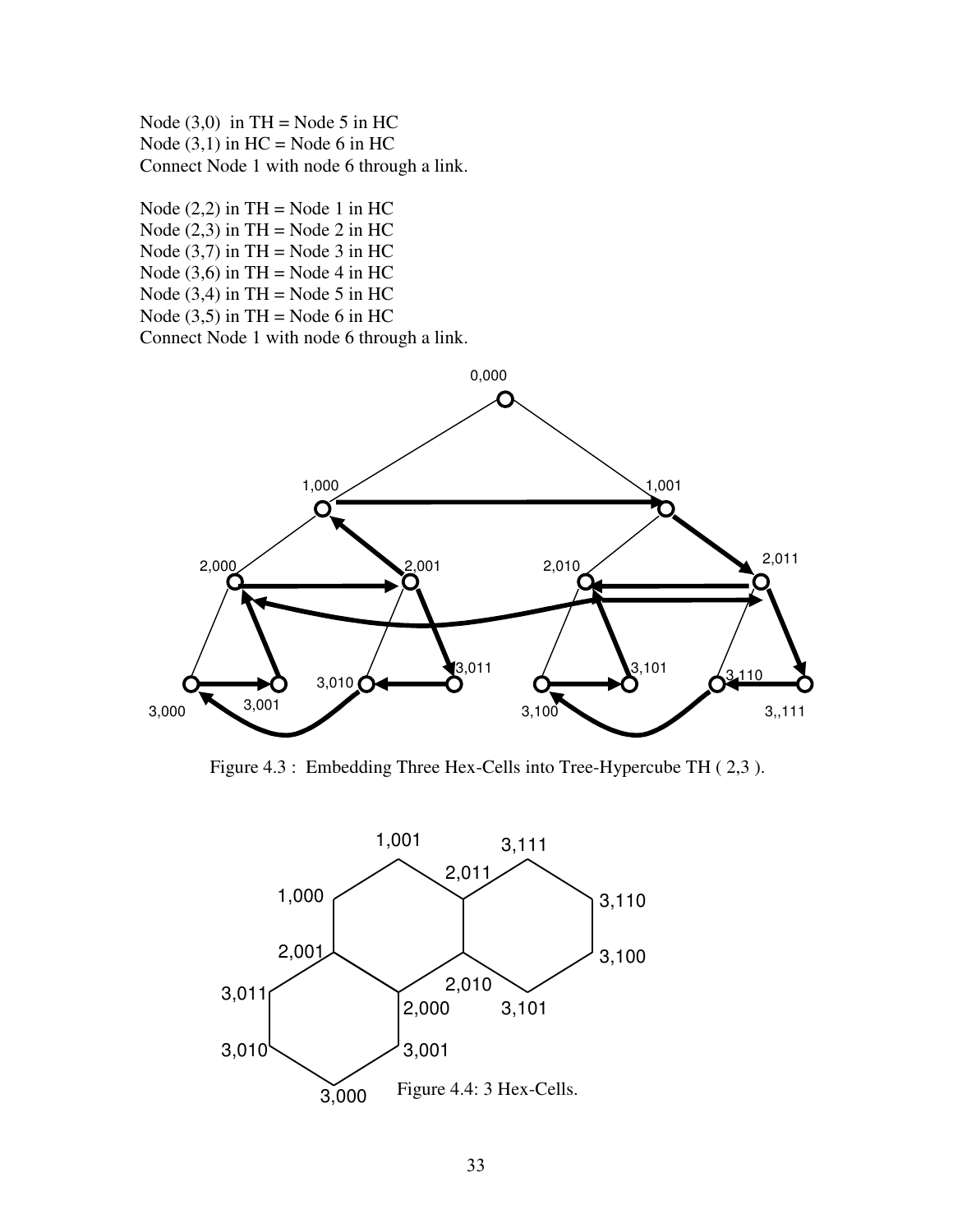Example 4.3; embedding of seven hex-cells (Figure 4.6) into Tree-Hypercube TH(2,4); since d=4, with respect to the algorithm nodes of the Hex-Cell will be mapped as the following, Figure 4.5 illustrates the example:

*At First Iteration ( i = 1):*  Node  $(1,0)$  in TH = Node 1 in HC Node  $(1,1)$  in TH = Node 2 in HC Node  $(2,3)$  in TH = Node 3 in HC Node  $(2,2)$  in TH = Node 4 in HC Node  $(2,0)$  in TH = Node 5 in HC Node  $(2.1)$  in TH = Node 6 in HC Connect Node 1 with node 6 through a link.

*At Second Iteration ( i = 2):*  Node  $(2,0)$  in TH = Node 1 in HC Node  $(2,1)$  in TH = Node 2 in HC Node  $(3,3)$  in TH = Node 3 in HC Node  $(3,2)$  in TH = Node 4 in HC Node  $(3,0)$  in TH = Node 5 in HC Node  $(3,1)$  in HC = Node 6 in HC Connect Node 1 with node 6 through a link.

Node  $(2,2)$  in TH = Node 1 in HC Node  $(2,3)$  in TH = Node 2 in HC Node  $(3,7)$  in TH = Node 3 in HC Node  $(3,6)$  in TH = Node 4 in HC Node  $(3,4)$  in TH = Node 5 in HC Node  $(3,5)$  in TH = Node 6 in HC Connect Node 1 with node 6 through a link.

*At Third Iteration (i = 3)*  Node  $(3,0)$  in TH = Node 1 in HC Node  $(3,1)$  in TH = Node 2 in HC Node  $(4,3)$  in TH = Node 3 in HC Node  $(4,2)$  in TH = Node 4 in HC Node  $(4,0)$  in TH = Node 5 in HC Node  $(4,1)$  in TH = Node 6 in HC Connect Node 1 with node 6 through a link.

Node  $(3,2)$  in TH = Node 1 in HC Node  $(3,3)$  in TH = Node 2 in HC Node  $(4,7)$  in TH = Node 3 in HC Node  $(4,6)$  in TH = Node 4 in HC Node  $(4,4)$  in TH = Node 5 in HC Node  $(4,5)$  in TH = Node 6 in HC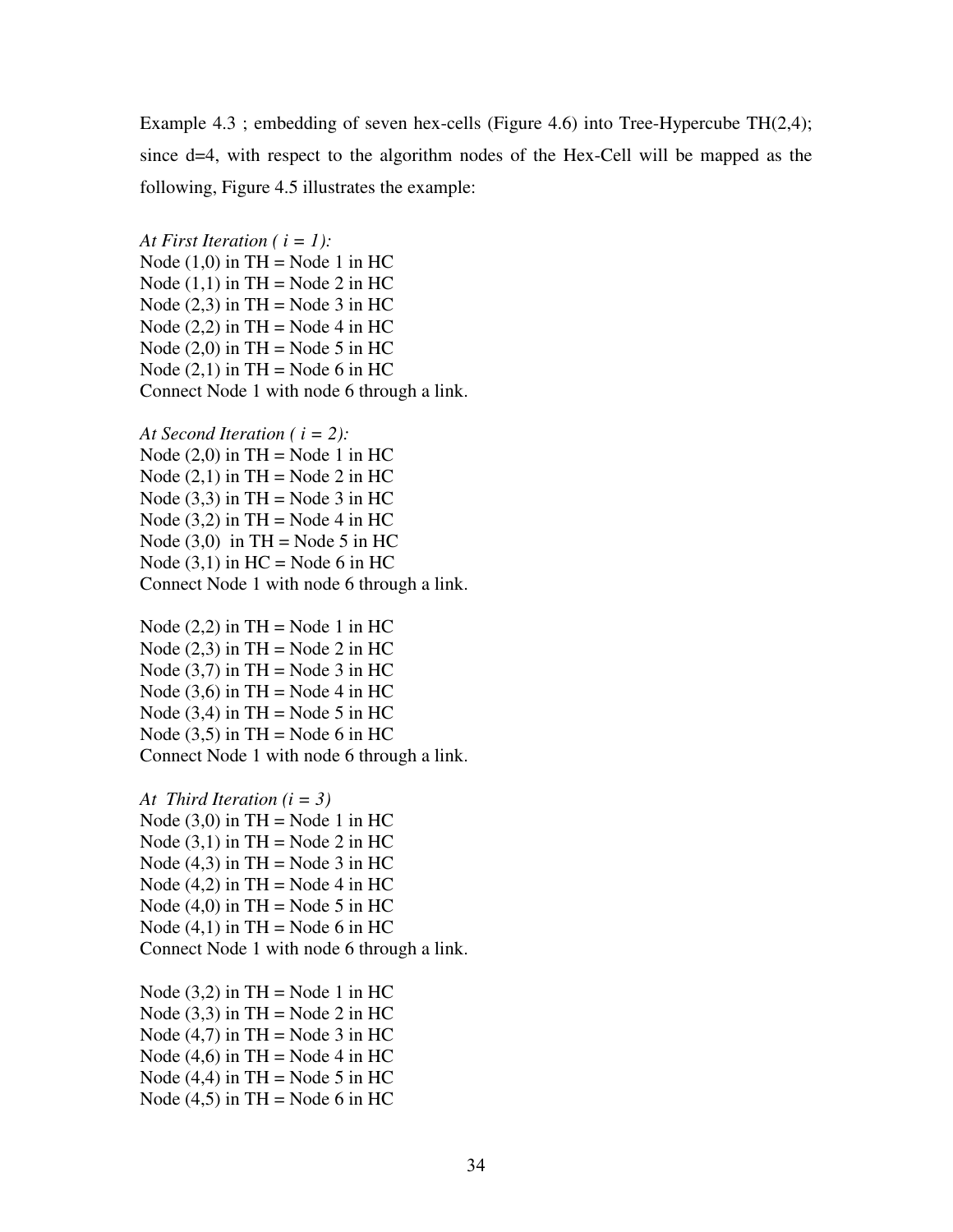Connect Node 1 with node 6 through a link.



Node  $(3,6)$  in TH = Node 1 in HC Node  $(3,7)$  in TH = Node 2 in HC Node  $(4,15)$  in TH = Node 3 in HC Node  $(4,14)$  in TH = Node 4 in HC Node  $(4,12)$  in TH = Node 5 in HC Node  $(4,11)$  in TH = Node 6 in HC Connect Node 1 with node 6 through a link.



Figure 4.5: Embedding of seven Hex-Cells into Tree-Hypercube TH( 2,4 ).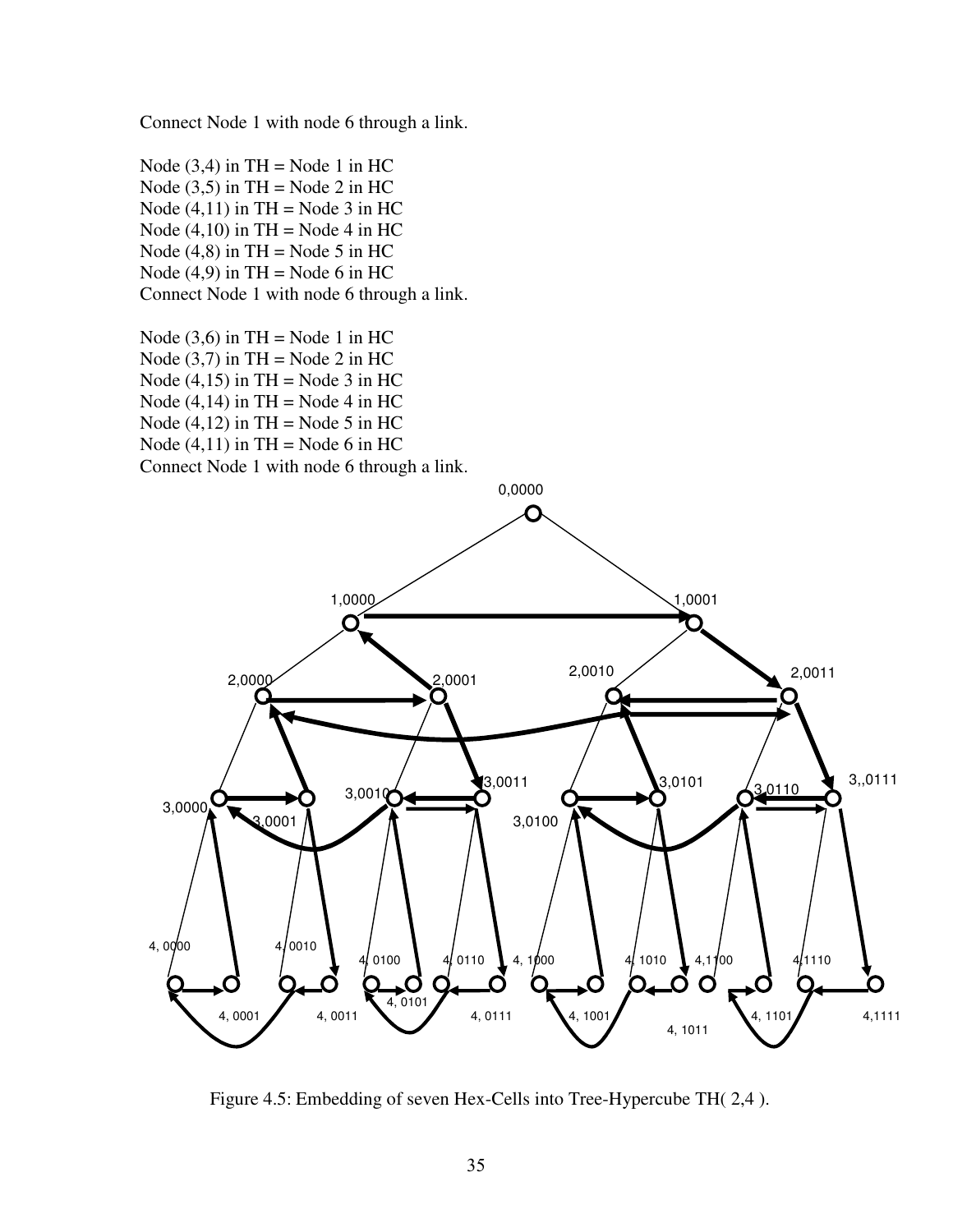

Figure 4.6: Seven Hex-Cells

Example 4.4 ; embedding of fifteen hex-cells (Figure 4.8) into Tree-Hypercube TH $(2,5)$ ; since d=5, with respect to the algorithm nodes of the Hex-Cell will be mapped as the following, Figure 4.7 illustrates the example:

*At First Iteration ( i = 1):*  Node  $(1,0)$  in TH = Node 1 in HC Node  $(1,1)$  in TH = Node 2 in HC Node  $(2,3)$  in TH = Node 3 in HC Node  $(2,2)$  in TH = Node 4 in HC Node  $(2,0)$  in TH = Node 5 in HC Node  $(2,1)$  in TH = Node 6 in HC Connect Node 1 with node 6 through a link.

*At Second Iteration ( i = 2):*  Node  $(2,0)$  in TH = Node 1 in HC Node  $(2,1)$  in TH = Node 2 in HC Node  $(3,3)$  in TH = Node 3 in HC Node  $(3,2)$  in TH = Node 4 in HC Node  $(3,0)$  in TH = Node 5 in HC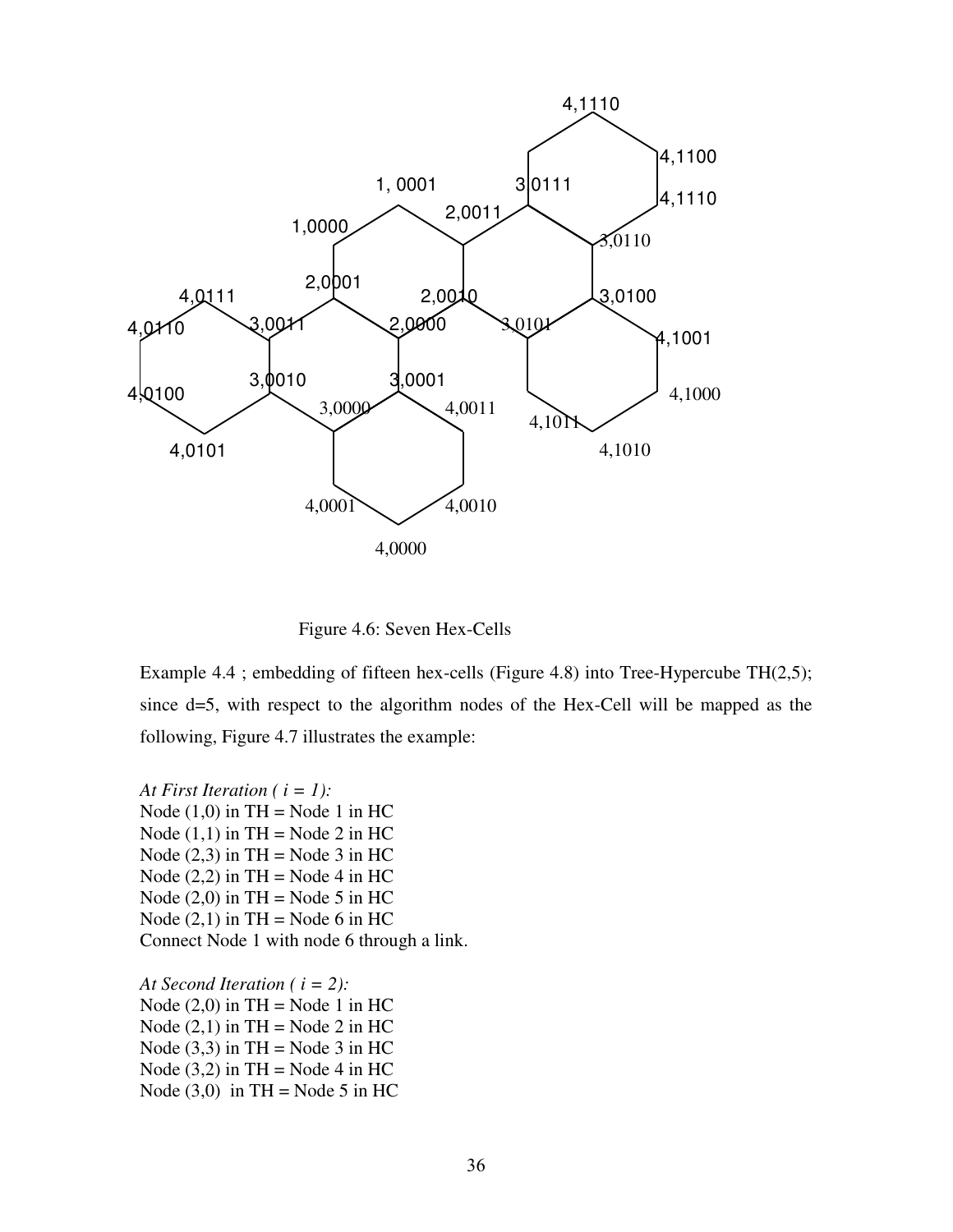Node  $(3,1)$  in HC = Node 6 in HC Connect Node 1 with node 6 through a link.

Node  $(2,2)$  in TH = Node 1 in HC Node  $(2,3)$  in TH = Node 2 in HC Node  $(3,7)$  in TH = Node 3 in HC Node  $(3,6)$  in TH = Node 4 in HC Node  $(3,4)$  in TH = Node 5 in HC Node  $(3,5)$  in TH = Node 6 in HC Connect Node 1 with node 6 through a link.

*At Third Iteration (i = 3)*  Node  $(3,0)$  in TH = Node 1 in HC Node  $(3,1)$  in TH = Node 2 in HC Node  $(4,3)$  in TH = Node 3 in HC Node  $(4,2)$  in TH = Node 4 in HC Node  $(4,0)$  in TH = Node 5 in HC Node  $(4,1)$  in TH = Node 6 in HC Connect Node 1 with node 6 through a link.

Node  $(3,2)$  in TH = Node 1 in HC Node  $(3,3)$  in TH = Node 2 in HC Node  $(4,7)$  in TH = Node 3 in HC Node  $(4,6)$  in TH = Node 4 in HC Node  $(4,4)$  in TH = Node 5 in HC Node  $(4,5)$  in TH = Node 6 in HC Connect Node 1 with node 6 through a link.

Node  $(3,4)$  in TH = Node 1 in HC Node  $(3,5)$  in TH = Node 2 in HC Node  $(4,11)$  in TH = Node 3 in HC Node  $(4,10)$  in TH = Node 4 in HC Node  $(4,8)$  in TH = Node 5 in HC Node  $(4,9)$  in TH = Node 6 in HC Connect Node 1 with node 6 through a link.

Node  $(3,6)$  in TH = Node 1 in HC Node  $(3,7)$  in TH = Node 2 in HC Node  $(4,15)$  in TH = Node 3 in HC Node  $(4,14)$  in TH = Node 4 in HC Node  $(4,12)$  in TH = Node 5 in HC Node  $(4,11)$  in TH = Node 6 in HC Connect Node 1 with node 6 through a link.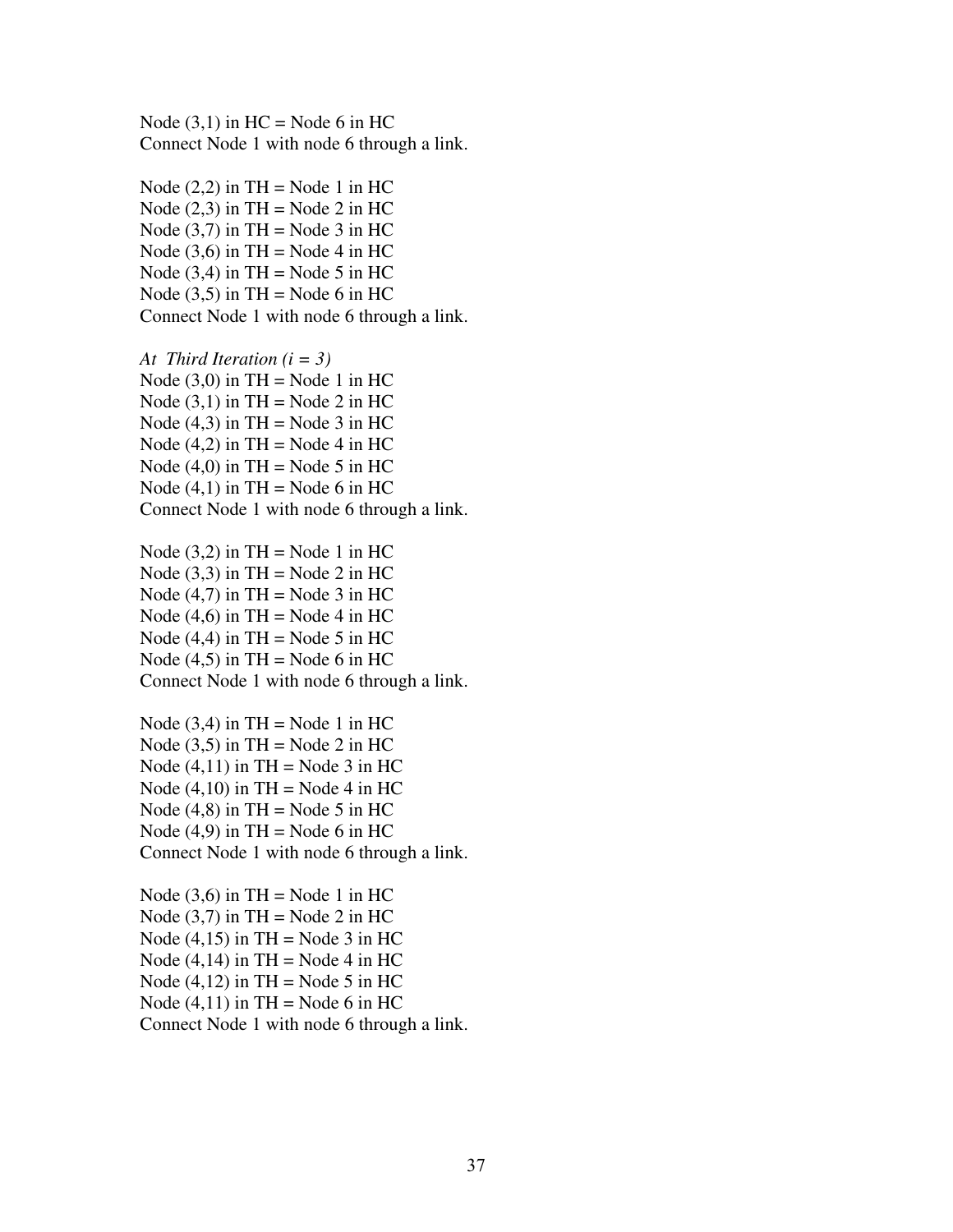*At Fourth Iteration (i = 4)*  Node  $(4,0)$  in TH = Node 1 in HC Node  $(4,1)$  in TH = Node 2 in HC Node  $(5,3)$  in TH = Node 3 in HC Node  $(5,2)$  in TH = Node 4 in HC Node  $(5,0)$  in TH = Node 5 in HC Node  $(5,1)$  in TH = Node 6 in HC Connect Node 1 with node 6 through a link.

Node  $(4,2)$  in TH = Node 1 in HC Node  $(4,3)$  in TH = Node 2 in HC Node  $(5,7)$  in TH = Node 3 in HC Node  $(5,6)$  in TH = Node 4 in HC Node  $(5,4)$  in TH = Node 5 in HC Node  $(5,5)$  in TH = Node 6 in HC Connect Node 1 with node 6 through a link.

Node  $(4,4)$  in TH = Node 1 in HC Node  $(4,5)$  in TH = Node 2 in HC Node  $(5,11)$  in TH = Node 3 in HC Node  $(5,10)$  in TH = Node 4 in HC Node  $(5,8)$  in TH = Node 5 in HC Node  $(5,9)$  in TH = Node 6 in HC Connect Node 1 with node 6 through a link.

Node  $(4,6)$  in TH = Node 1 in HC Node  $(4,7)$  in TH = Node 2 in HC Node  $(5,15)$  in TH = Node 3 in HC Node  $(5,14)$  in TH = Node 4 in HC Node  $(5,12)$  in TH = Node 5 in HC Node  $(5,13)$  in TH = Node 6 in HC Connect Node 1 with node 6 through a link.

Node  $(4,8)$  in TH = Node 1 in HC Node  $(4.9)$  in TH = Node 2 in HC Node  $(5,19)$  in TH = Node 3 in HC Node  $(5,18)$  in TH = Node 4 in HC Node  $(5,16)$  in TH = Node 5 in HC Node  $(5,17)$  in TH = Node 6 in HC Connect Node 1 with node 6 through a link.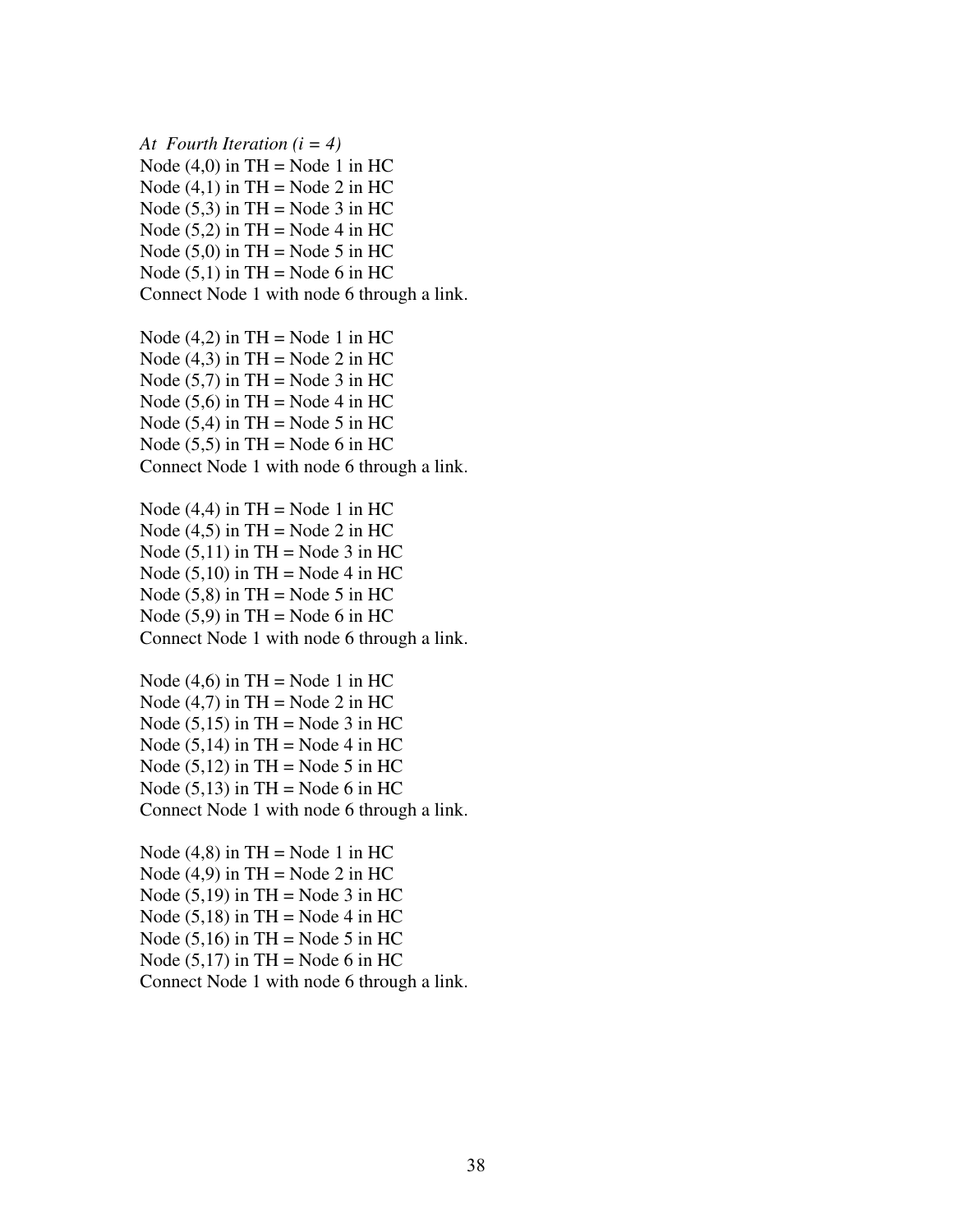Node  $(4,10)$  in TH = Node 1 in HC Node  $(4,11)$  in TH = Node 2 in HC Node  $(5,23)$  in TH = Node 3 in HC Node  $(5,22)$  in TH = Node 4 in HC Node  $(5,20)$  in TH = Node 5 in HC Node  $(5,21)$  in TH = Node 6 in HC Connect Node 1 with node 6 through a link.

Node  $(4,12)$  in TH = Node 1 in HC Node  $(4,13)$  in TH = Node 2 in HC Node  $(5,27)$  in TH = Node 3 in HC Node  $(5,26)$  in TH = Node 4 in HC Node  $(5,24)$  in TH = Node 5 in HC Node  $(5,25)$  in TH = Node 6 in HC Connect Node 1 with node 6 through a link.

Node  $(4,14)$  in TH = Node 1 in HC Node  $(4,15)$  in TH = Node 2 in HC Node  $(5,31)$  in TH = Node 3 in HC Node  $(5,30)$  in TH = Node 4 in HC Node  $(5,28)$  in TH = Node 5 in HC Node  $(5,29)$  in TH = Node 6 in HC Connect Node 1 with node 6 through a link.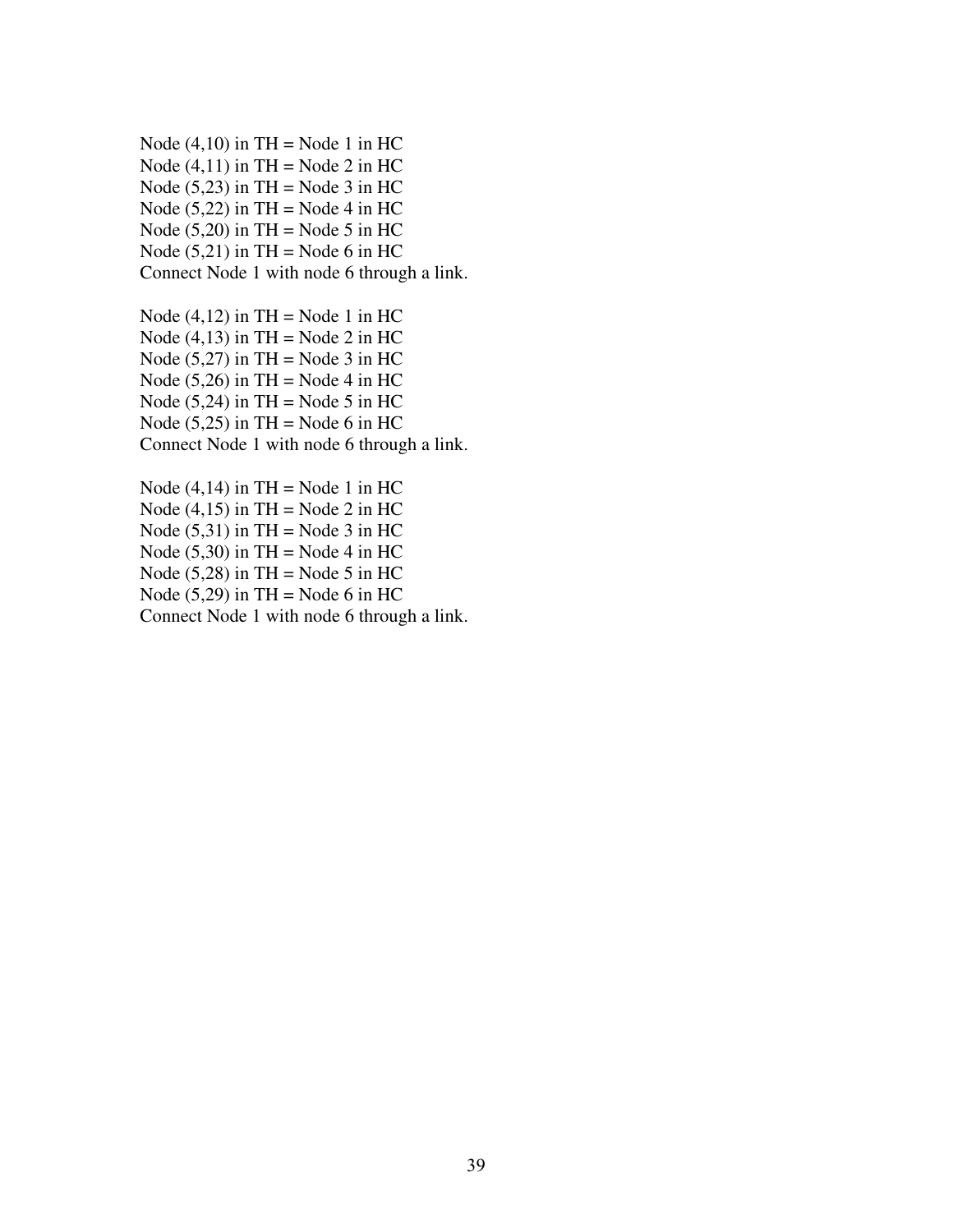

Figure 4.7: Embedding of fifteen Hex-Cells into Tree-Hypercube TH( 2,5 )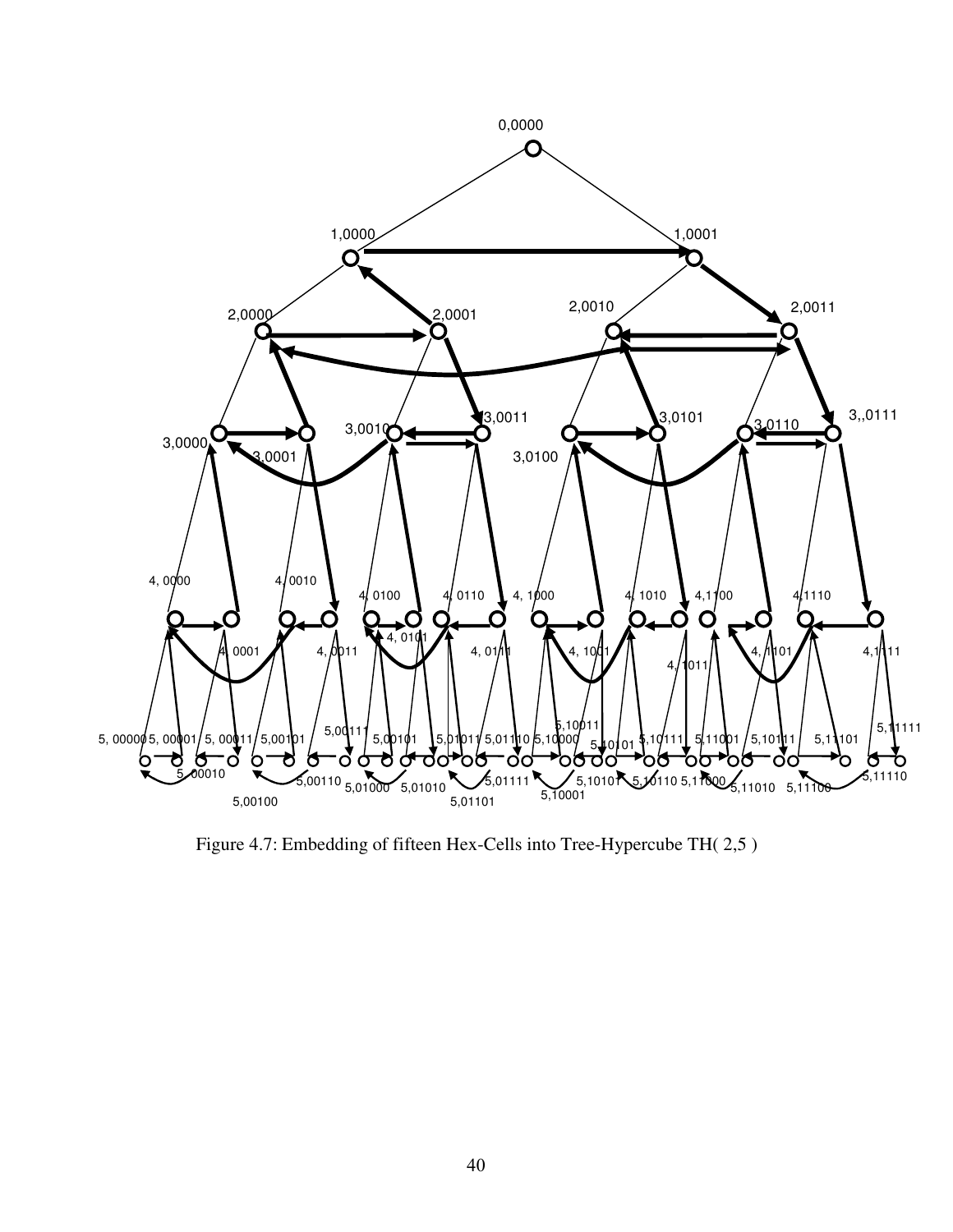

Figure 4.8: Embedding of fifteen Hex-Cells into Tree-Hypercube TH(2,5)

### **Note:**

In algorithm 4.1 an embedding of irregular shape of hex-cells into tree-hypercube  $TH(2,d)$  where  $d \geq 2$  is performed. Embedding of regular shape of hex-cells into treehypercube can't be performed, requiring the structure of the tree-hypercube. And so as not to have additional number of links and not to increase the cost.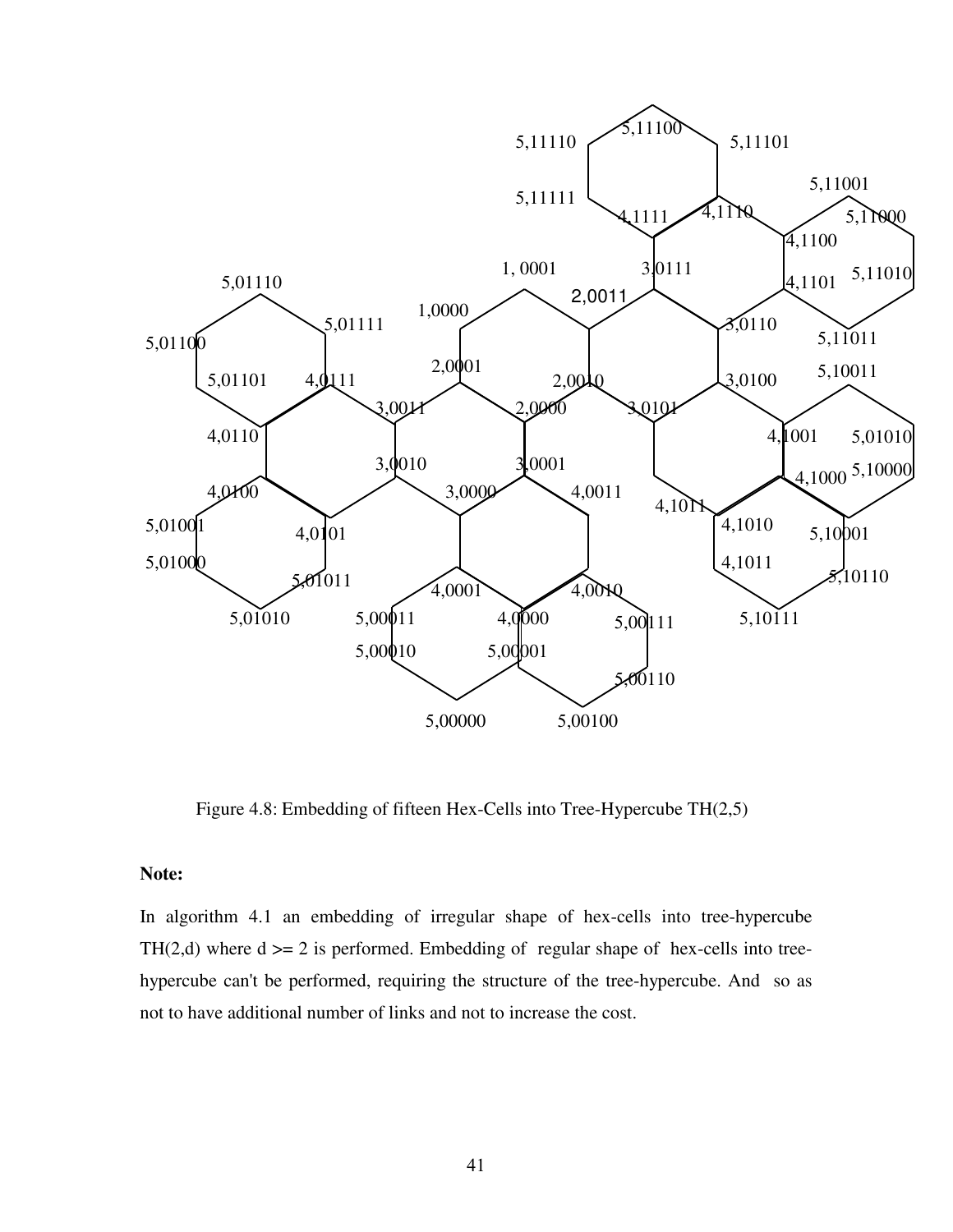### **4.3 The Proposed Algorithm for Embedding Hex-cells HC(i) ), where i = 1, 2 into Tree-Hypercube Network TH(2,d), where d = 2i.**

We have also designed an algorithm for embedding hex-cells  $HC(i)$ , where  $i = 1, 2$  into tree-hypercube TH $(2,d)$ , where  $d = 2i$ ; without having additional number of edges when mapping edges of the hex-cells ( i.e. dilation one and congestion one), with expansion 1.1 when mapping nodes of the hex-cell HC (1) into distinct nodes of the tree-hypercube TH $(2,2)$ . Also expansion 1.3 when mapping HC $(2)$  into TH $(2,4)$ . The first part of the proposed algorithm performs mapping of  $HC(1)$  into  $TH(2,2)$ . The second part performs mapping of  $HC(2)$  into TH $(2,4)$ . Mapping nodes of hex-cell into nodes of tree-hypercube is done by making a mathematical relation between the addresses of hex-cell nodes and the addresses of tree-hypercube nodes (i.e. node (i, j-1) in TH = node (i,  $3\cdot i$  mod 5) in HC).

Algorithm 4.2 for embedding hex-cells  $HC(i)$ ), where  $i = 1, 2$  into tree-hypercube network TH $(2,d)$ , where  $d = 2i$ :

```
int d, // depth of Tree-Hypercube
If (d=2){ // Mapping HC (1) into TH (2,2)
node (1,0) in TH = node (1,1) in HC
node (1,1) in TH = node (1,2) in HC
node (2,3) in TH = node (1,3) in HC
node (2,2) in TH = node (2,3) in HC
node (2,0) in TH = node (2,2) in HC
node (2,1) in TH = node (2,1) in HC
Connect Node (1,0) with node (2,1) through a link.
} // end of the if statement
If (d=4){ 
     Map (d); // Mapping Function 
node (4,3) in TH = node (3,4) in HC
node (4,11) in TH = node (3,5) in HC
node (4,10) in TH = node (3,6) in HC
node (4,14) in TH = node (4,5) in HC
node (4,6) in TH = node (4,4) in HC
node (4,2) in TH = node (4,3) in HC
```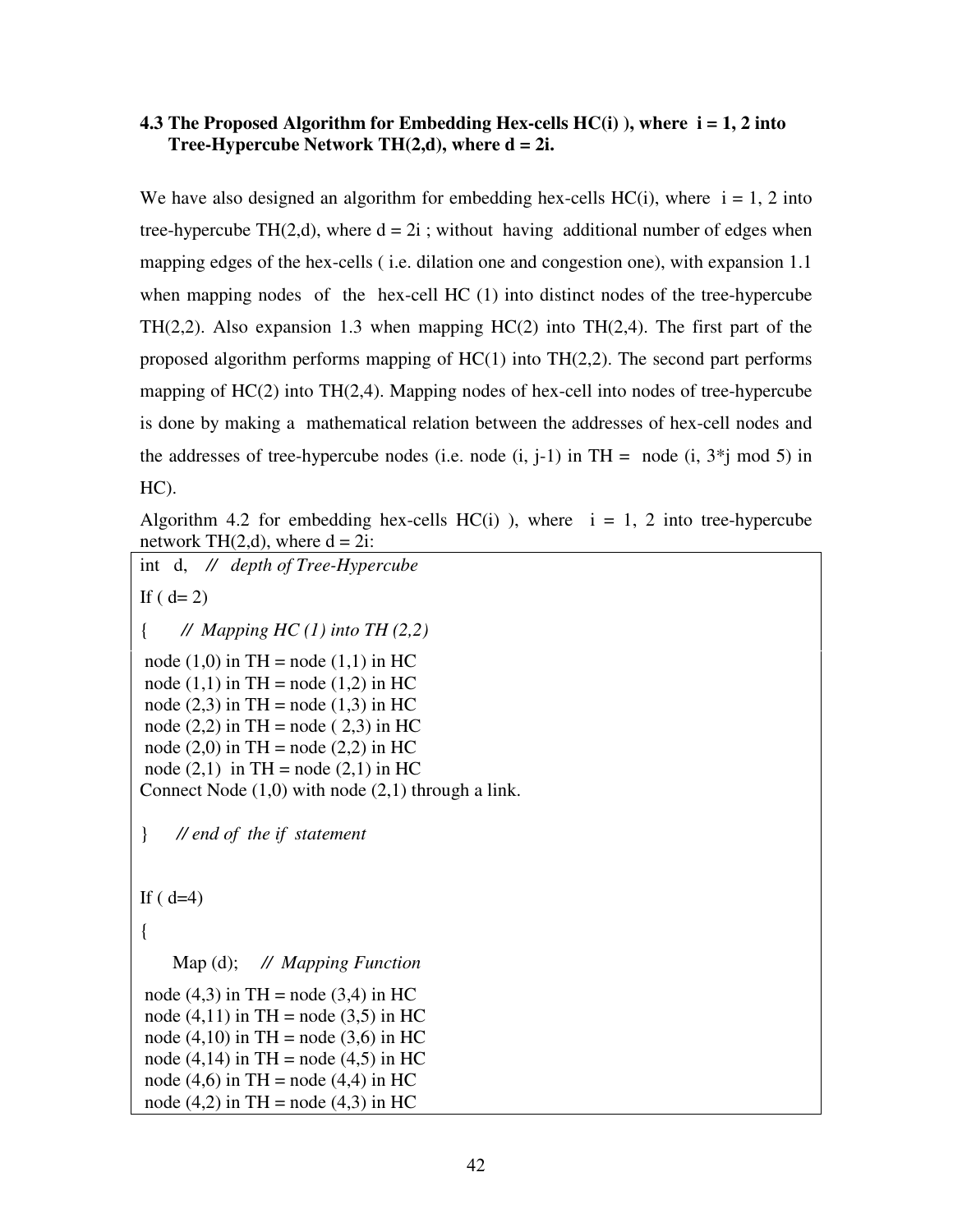```
 Connect Node (4,3) with node (4,2) through a link.
} // end of the if statement 
 Map (d) // Mapping Function 
 { // Mapping HC(2) into TH (2,4) 
int i,j, 
node (1,0) in TH = node (1,1) in HC
node (1,1) in TH = node (1,2) in HC
node (2,3) in TH = node (1,3) in HC
node (2,2) in TH = node (2,4) in HC
node (2,0) in TH = node (2,3) in HC
node (2,1) in TH = node (2,2) in HC
Connect Node (1,0) with node (2,1) through a link.
 For i = 2 to (d - 2) // each level of the tree-hypercube.
For j = 1 to 2^{i} step 2 // each node at that level of the tree-hypercube.
           node (i, i-1) in TH = node (i, 3 \times i mod 5) in HC
node (i, j) in TH = node (2^*j \mod 5, 2^*j^2 \mod 15) in HC
node (i+1, 2*(j-1) + 3) in TH = node ( 2*j mod 5, j^2 mod 5) in HC
node (i+1, 2*(j-1) + 2) in TH = node ( 2* i - j, j^3 mod 22) in HC
            node (i+1, 2^*(j-1)) in TH = node (3<sup>*</sup>j mod 7, (i^*)) mod 9) in HC
            node (i+1, 2^*(i-1) + 1) in TH = node ( 3^*j mod 7, j + 2) in HC
           Connect node (i+1, 2*(i-1) + 1) with node (i, i-1) through a link.
       Next j 
Next i
For i = 3 to (d - 1) // each level of the tree-hypercube. 
  For i = 1 to 2^{i-1} + 1 step 4 // each node at that level of the tree-hypercube.
           node (i, j-1) in TH = node ( ((3<sup>*</sup>j +i) \mod 7) /2, 2<sup>*</sup>j \mod 4) in HC
           node (i, j) in TH = node ( ((3^*j + i) \mod 7)/2, 3^*j \mod 10) in HC
            node (i+1, 2^*(i-1) + 3) in TH = node ( i, ( (i-1)^*(i+1) ) mod 7) in HC
```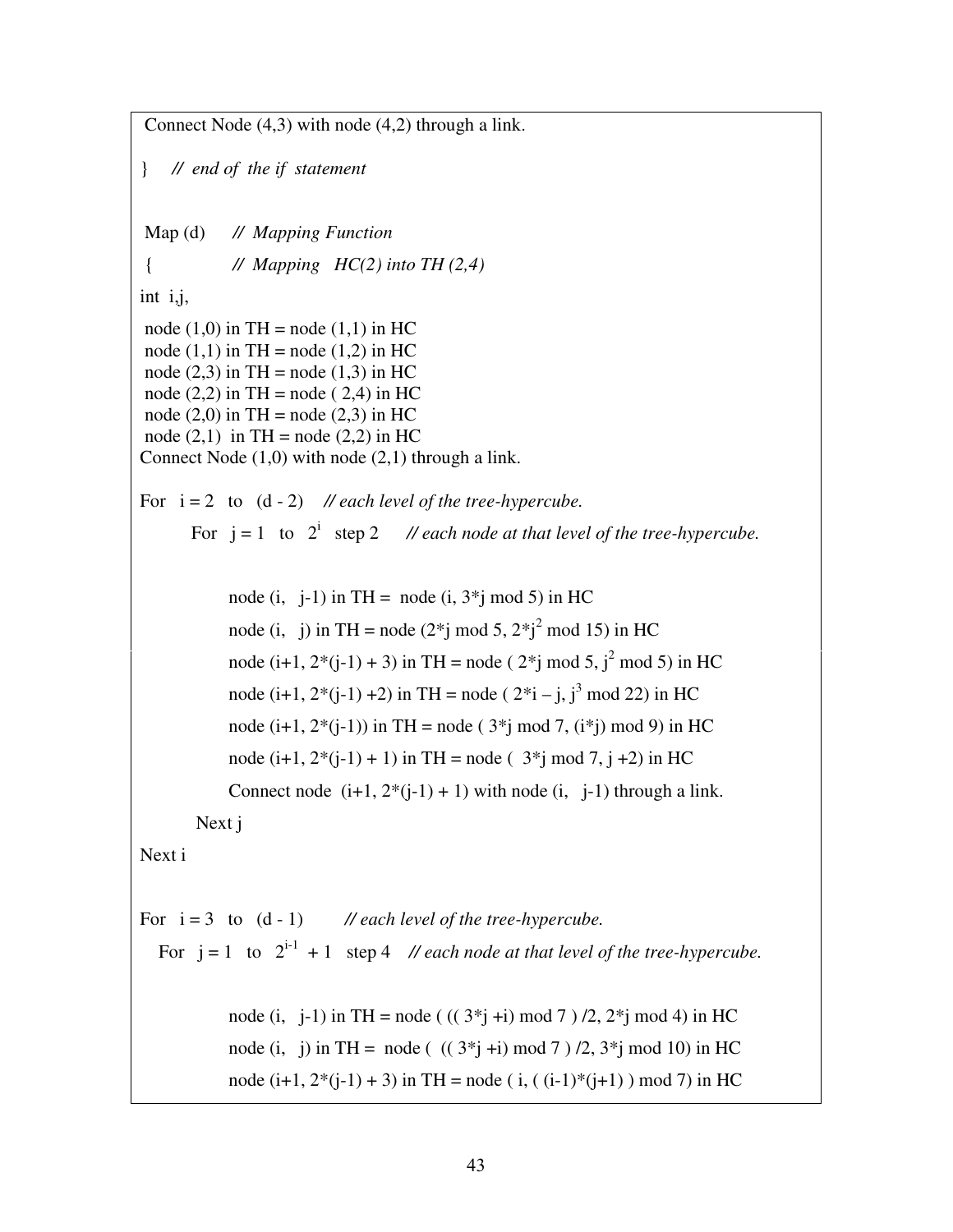```
node (i+1, 2^*(i-1) + 2) in TH = node ((i+ j) mod 5, (i * j) mod 9) in HC
node (i+1, 2*(j-1)) in TH = node ((i+j)mod 5, 2*j^2 mod 43) in HC
node (i+1, 2*(j-1) + 1) in TH = node ((i+j)mod 6, j^2 mod 18) in HC
           Connect node (i, j-1) with node (i+1, 2^*(j-1) + 1) through a link.
       Next j 
Next i
Return ;
```
} *// end of Mapping Function.*

### **4.4 Examples on the Embedding Algorithm 4.2, and Discussion**

Example 4.5; mapping hex-cell  $HC(1)$  (Figure 4.9) into tree-hypercube TH(2,2); since d=2, with respect to the algorithm nodes of the hex-cell will be mapped as the following, Figure 4.10 illustrates the example:

node  $(1,0)$  in TH = node  $(1,1)$  in HC node  $(1,1)$  in TH = node  $(1,2)$  in HC node  $(2,3)$  in TH = node  $(1,3)$  in HC node  $(2,2)$  in TH = node  $(2,3)$  in HC node  $(2,0)$  in TH = node  $(2,2)$  in HC node  $(2,1)$  in TH = node  $(2,1)$  in HC Connect Node (1,0) with node (2,1) through a link.



Figure 4.9: HC (1).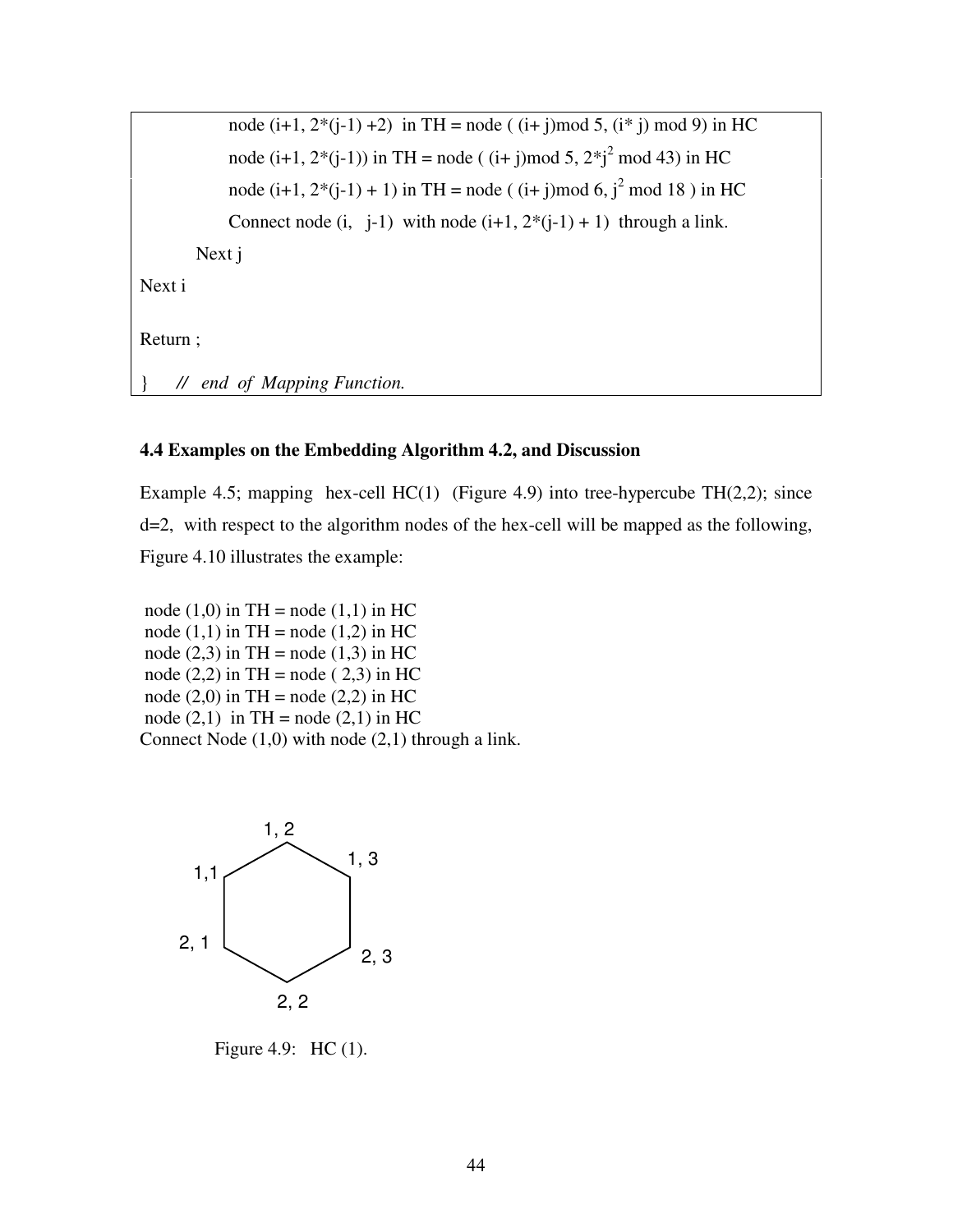

Figure 4.10: Mapping of HC  $(1)$  into TH $(2, 2)$ .

Example 4.6; mapping of hex-cell  $HC(2)$  (Figure 4.11) into tree-hypercube TH $(2,4)$ ; then d=4, with respect to the algorithm nodes of the hex-cell will be mapped as the following, Figure 4.12 illustrates the example.

node  $(1,0)$  in TH = node  $(1,1)$  in HC node  $(1,1)$  in TH = node  $(1,2)$  in HC node  $(2,3)$  in TH = node  $(1,3)$  in HC node  $(2,2)$  in TH = node  $(2,4)$  in HC node  $(2,0)$  in TH = node  $(2,3)$  in HC node  $(2,1)$  in TH = node  $(2,2)$  in HC Connect Node  $(1,0)$  with node  $(2,1)$  through a link.

 $i = 2$ ;  $i = 1$ node  $(2,0)$  in TH = node  $(2,3)$  in HC node  $(2,1)$  in TH = node  $(2,2)$  in HC node  $(3,3)$  in TH = node  $(2,1)$  in HC node  $(3,2)$  in TH = node  $(3,1)$  in HC node  $(3,0)$  in TH = node  $(3,2)$  in HC node  $(3,1)$  in TH = node  $(3,3)$  in HC Connect Node  $(2,0)$  with node  $(3,1)$  through a link.

 $i = 2$ ;  $j = 3$ node  $(2,2)$  in TH = node  $(2,4)$  in HC node  $(2,3)$  in TH = node  $(1,3)$  in HC node  $(3,7)$  in TH = node  $(1,4)$  in HC node  $(3,6)$  in TH = node  $(1,5)$  in HC node  $(3,4)$  in TH = node  $(2,6)$  in HC node  $(3,5)$  in TH = node  $(2,5)$  in HC Connect Node (2,2) with node (3,5) through a link.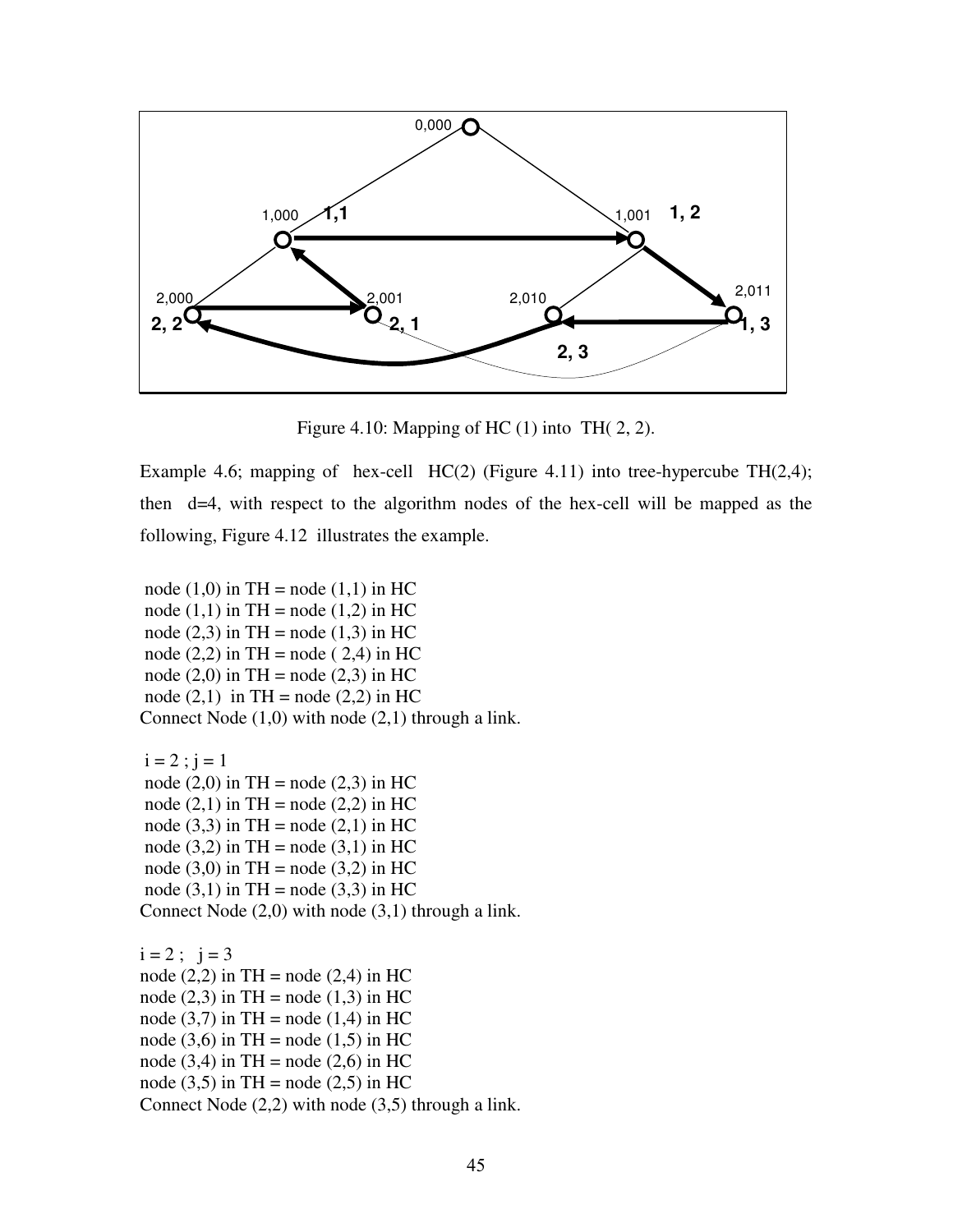$i=3$ ;  $j=1$ ; node  $(3,0)$  in TH = node  $(3,2)$  in HC node  $(3,1)$  in TH = node  $(3,3)$  in HC node  $(4,3)$  in TH = node  $(3,4)$  in HC node  $(4,2)$  in TH = node  $(4,3)$  in HC node  $(4,0)$  in TH = node  $(4,2)$  in HC node  $(4,1)$  in TH = node  $(4,1)$  in HC Connect Node  $(3,0)$  with node  $(4,1)$  through a link.

 $i=3$ ;  $j=5$ ;

node  $(3,4)$  in TH = node  $(2,6)$  in HC node  $(3,5)$  in TH = node  $(2,5)$  in HC node  $(4,11)$  in TH = node  $(3,5)$  in HC node  $(4,10)$  in TH = node  $(3,6)$  in HC node  $(4,8)$  in TH = node  $(3,7)$  in HC node  $(4,9)$  in TH = node  $(2,7)$  in HC Connect Node (3,4) with node (4,9) through a link. node  $(4,3)$  in TH = node  $(3,4)$  in HC node  $(4,11)$  in TH = node  $(3,5)$  in HC node (4,10) in TH = node (3,6) in HC node (4,14) in TH = node (4,5) in HC node (4,6) in TH = node (4,4) in HC node  $(4,2)$  in TH = node  $(4,3)$  in HC Connect Node (4,3) with node (4,2) through a link.



Figure 4.11: HC (2).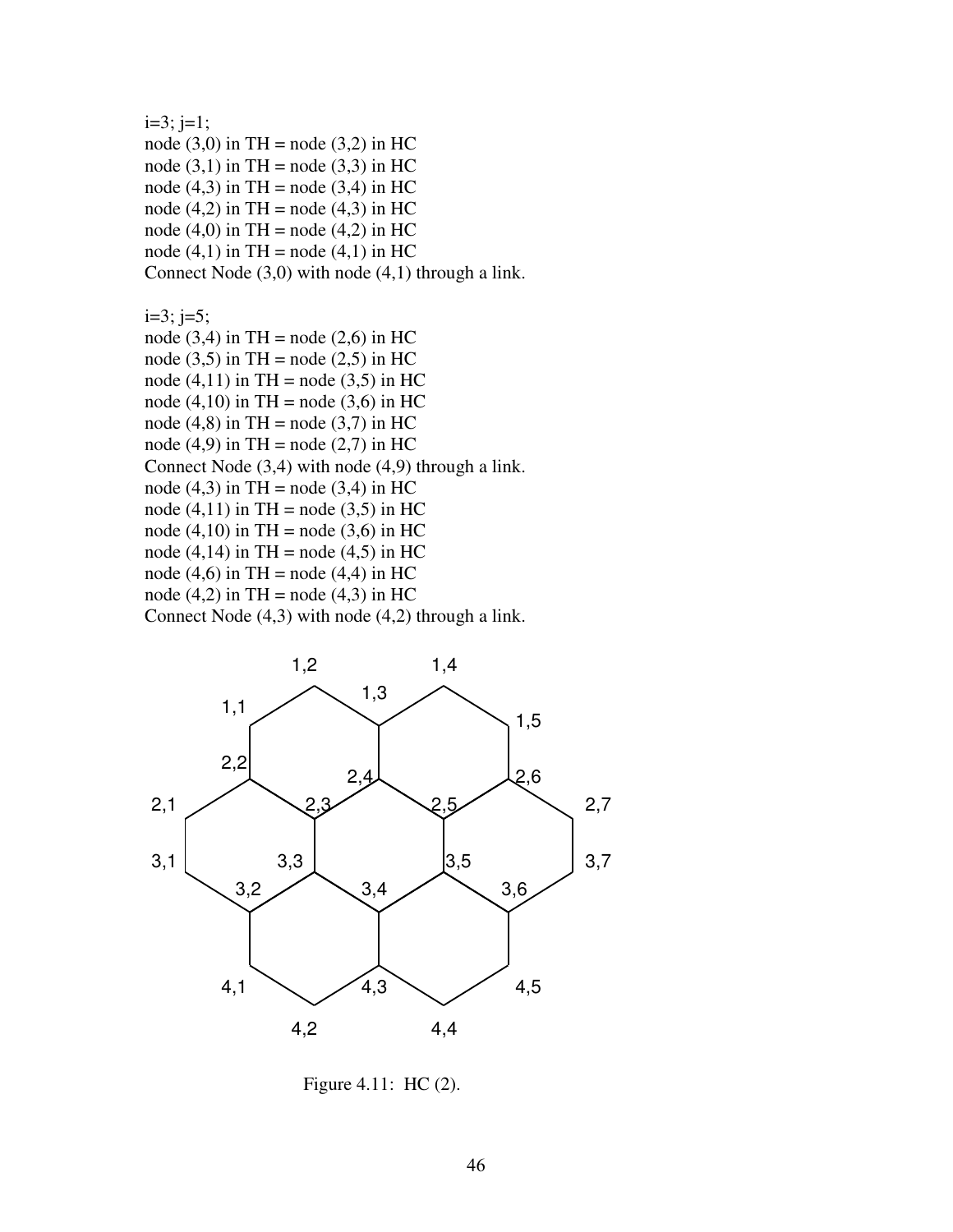

Figure 4.12: Mapping of Hex-Cells HC (2) into Tree-Hypercube TH( 2,4 )

In Example 4.5, a mapping of six nodes of  $HC(1)$  into  $TH(2,2)$  containing 7 nodes was performed. Here, the mapping is said to have a dilation one, since each edge in the hex-cell is mapped into only a single edge in the tree-hypercube, congestion one, since there is no more than one edge in the guest graph  $(HC (1))$  mapped into any edge in the host graph (TH (2,2)). Also the expansion is 1.1, since the ratio of the maximum number of nodes in both graphs (hex-cell and tree-hypercube) is  $7/6 = 1.1$ .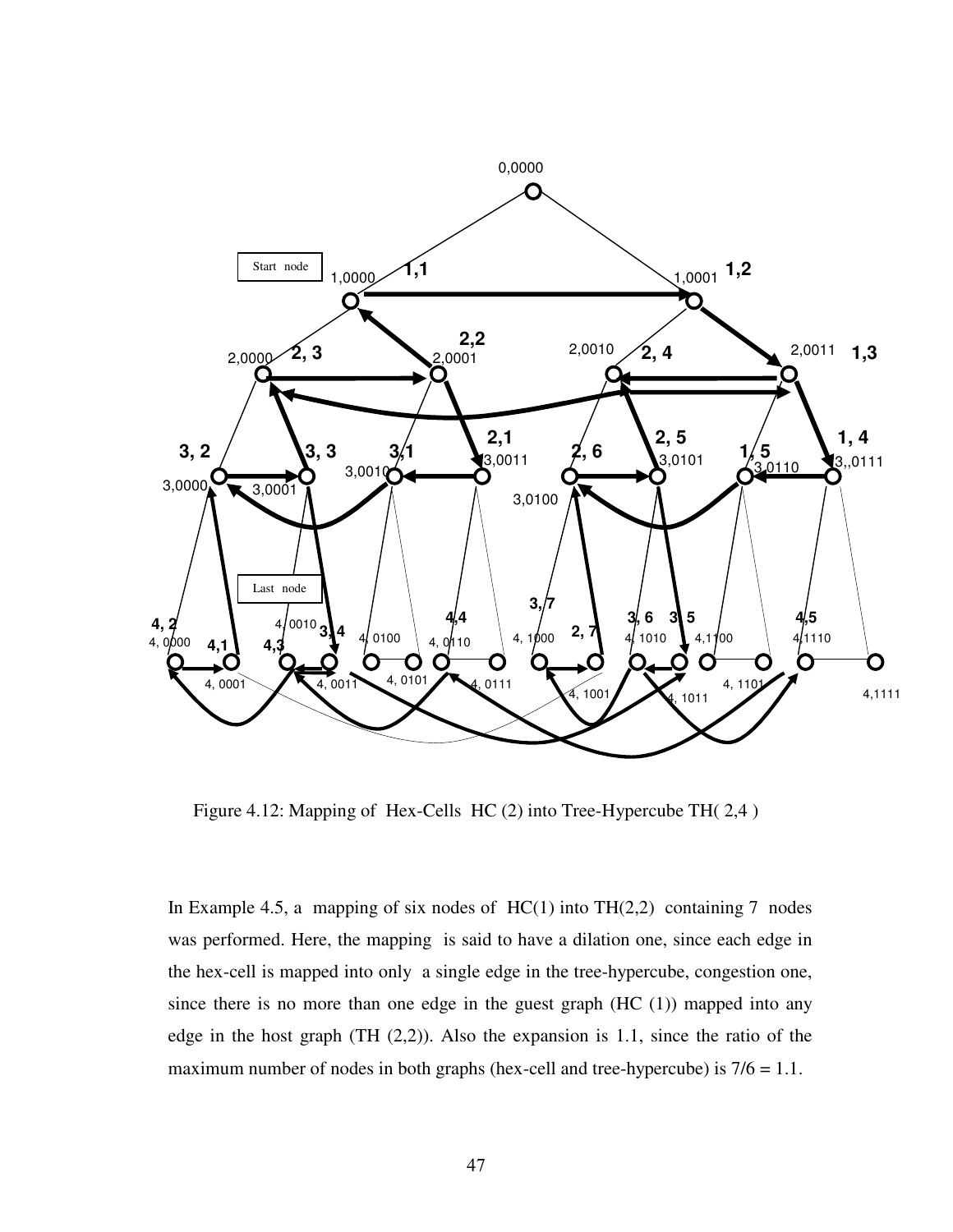In Example 4.6, a mapping of HC (2) containing of 24 nodes into TH (2,4) consisting of 31 nodes, was performed. Here, the mapping is said to have a dilation one, since each edge in the hex-cell is mapped into only a single edge in the tree-hypercube, and congestion one, since there is no more than one edge in the guest graph (HC(2)) mapped into any edge in the host graph  $(TH (2,4))$ . Also the expansion is 1.3 since the ratio of the maximum number of nodes in both graphs (hex-cell and treehypercube) is  $31/24 = 1.3$ . In both examples, when mapping distinct nodes of the hexcells into distinct nodes in the tree-hypercube, a mapping of edges connecting these distinct nodes is performed.

### **4.5** A note to the cases  $HC(i)$ , where  $i > 2$

In the following table we list the total number of nodes in  $HC(i)$ ,  $TH(2,2i)$ , and the number of unused nodes in the embedding of hex-cell into tree-hypercube.

| $\bf{1}$       | Total number of nodes in $HC(i)$ | Total number of nodes in $TH(2,2i)$ | Number<br>of    |
|----------------|----------------------------------|-------------------------------------|-----------------|
|                |                                  |                                     | nodes<br>unused |
|                |                                  |                                     | in embedding    |
|                | 6                                | 7                                   |                 |
| $\overline{2}$ | 24                               | 31                                  |                 |
| 3              | 54                               | 127                                 | 73              |
| $\overline{4}$ | 96                               | 511                                 | 415             |
| 5              | 150                              | 2047                                | 1897            |

Table 4.1: Number of Unused nodes in embedding hex-cells into tree-hypercube.

From the above table we notice that the number of unused nodes increases massively, this leads to the idea of using other architectures such as (Client Servers), or embedding of hex-cells into other topologies such as meshes, and stars.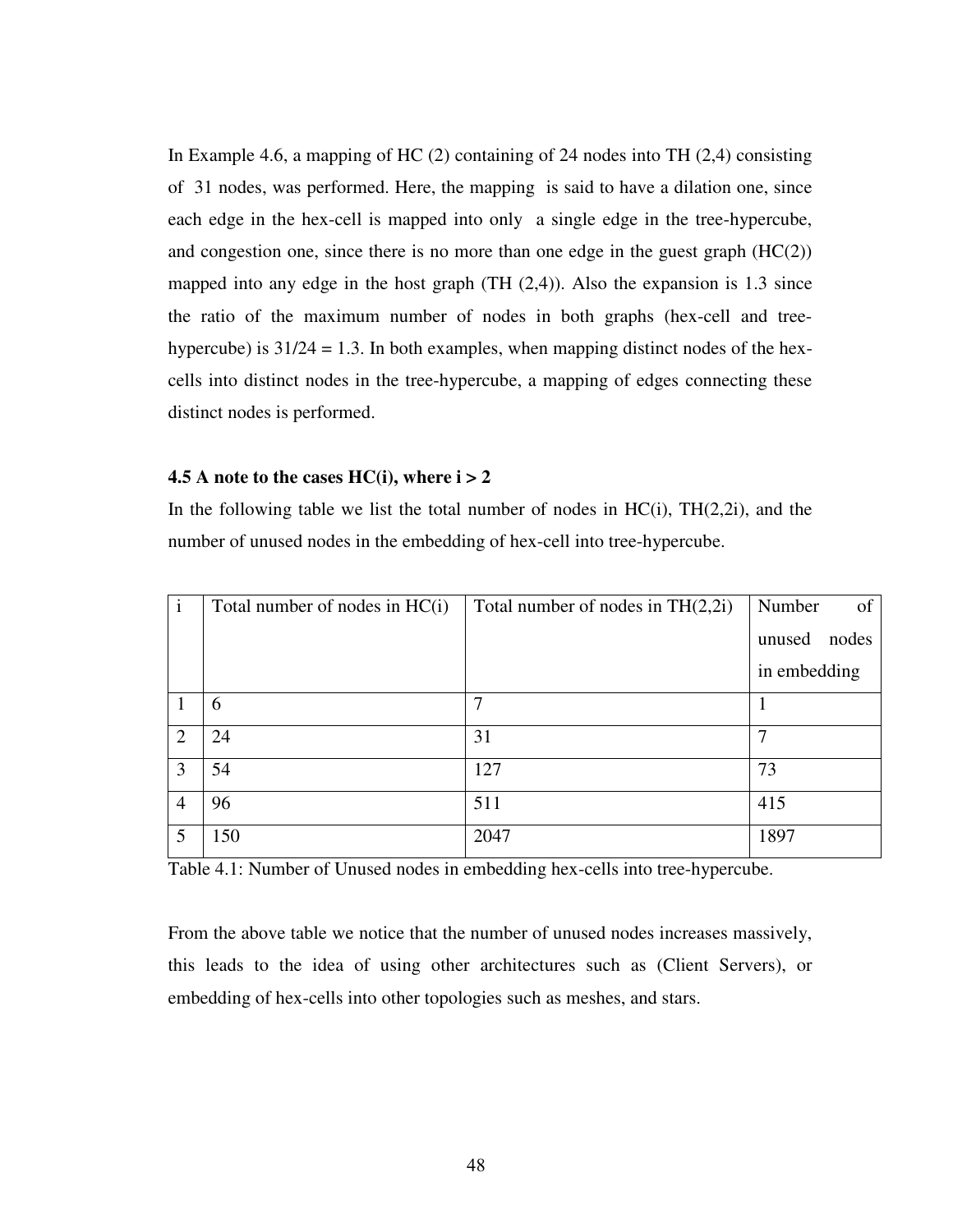# **4.6 Implementation and Application**

### **4.6.1 Routing Mechanism**

 The most fundamental function of interconnection network is communication, or data routing. Routing is the process of sending messages from source nodes to other nodes in the network [20].

 Mapping hex-cells into tree-hypercube has a benefit in communication or data routing between nodes of hex-cells. Since the maximum shortest path *(diameter*) between any two processing nodes in a hex-cell is  $4\sqrt{(N/6)} - 1$ , where N is the total number of nodes in the hex-cell, we can compute the total number of nodes *N* in a hex-cell by the equation  $N = 6 \times d^2$  [24]. So, HC (1) has 6 nodes, and the maximum shortest path between any two nodes in  $HC(1) = 3$ . On the other hand in the treehypercube, the diameter is computed by the equation *d\*log s*, where *d* and *s* are the depth and degree of the tree-hypercube, respectively. The total number of nodes in TH (s, d) is computed by the equation  $N = (s^{d+1} - 1) / (s-1)$  [19]. The TH (2, 2) which has  $7$  nodes and its diameter  $= 2$ . So we can say that the diameter after embedding minimized one edge. HC(2) has 24 nodes, and the maximum shortest path between any two nodes  $= 7$ , but in TH (2, 4) which has 31 nodes and its diameter  $=$ 4. So here the diameter after embedding minimized 3 edges.

 According to the above calculations of diameter for both hex-cell and treehypercube, we can see that the diameter of the tree-hypercube is less than that of the hex-cell. So by mapping nodes and edges of hex-cell onto nodes and edges of treehypercube, nodes of the hex-cell can communicate with other nodes with lower diameter. This increases the performance of the system. As an example, if node (1,1) in  $HC(1)$  sends a message to node  $(2,3)$  in the same  $HC(1)$ , it needs to traverse along a paths which consist of three edges  $(1,1)$  -  $(2,1)$  -  $(2,2)$  -  $(2,3)$  as shown in Figure 4.13. But after mapping HC(1) into TH(2,2), node 1,1 which is mapped to node (1, 000) in TH (2,2) can send a message to node (2,3) which is mapped to node (2, 010)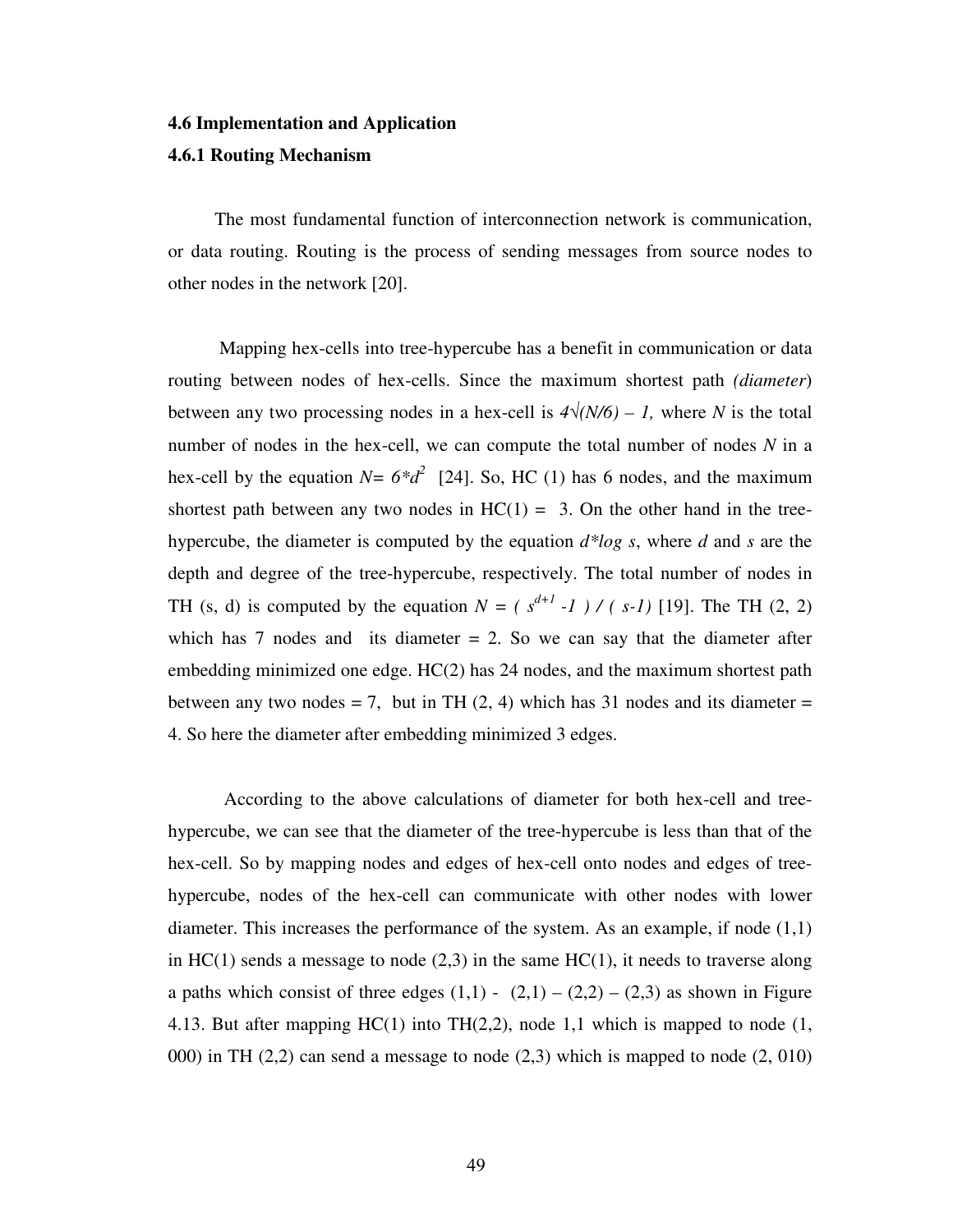in TH $(2,2)$  by traversing a path that consists of only two edges  $(1,000)$  -  $(2,000)$  - $(2,010)$  which is  $(1,1) - (2,2) - (2,3)$ . Figure 4.14 illustrates this example.



Figure 4.13: The path from node  $(1,1)$  to node  $(2,3)$  before mapping.



Figure 4.14: The path from node  $(1,1)$  to node  $(2,3)$  after mapping.

Another example, if node 1,2 in HC(2) sends a message to node 4,2 in the same HC(2), the shortest path that it would traverse consists of seven edges  $(1,2)$  - $(1,3)$  -  $(2,4)$  -  $(2,3)$  - $(3,3) - (3,2) - (4,1) - (4,2)$ , as shown in Figure 4.15. But after mapping HC(2) into  $TH(2,4)$ , node  $(1,2)$  which is mapped to node  $(1,0001)$  in TH $(2,4)$  can send a message to node (4,2) which is mapped to node (4,0000) by traversing a path that consists of only four edges  $(1,0001) - (2,0010) - (3,0100) - (4,1000) - (4,0000)$  which is  $(1.2) - (2,4)$  $(2,6)$  - $(3,7)$  -  $(4,2)$ , as shown in Figure 4.16.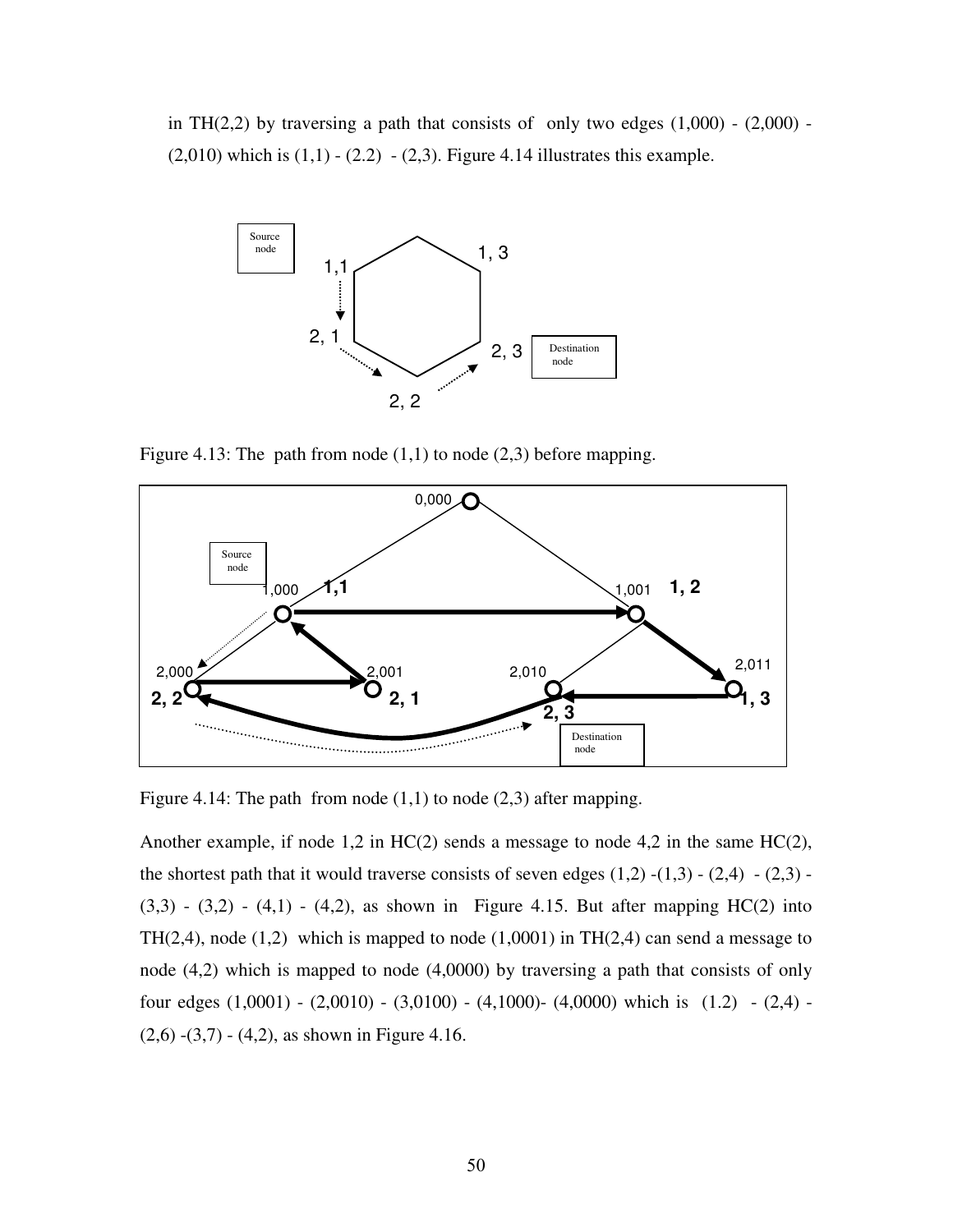

Figure 4.15: The path from node (1,2) to node (4,2) before mapping.



Figure 4.16: The path from node (1,2) to node 4,2, after mapping.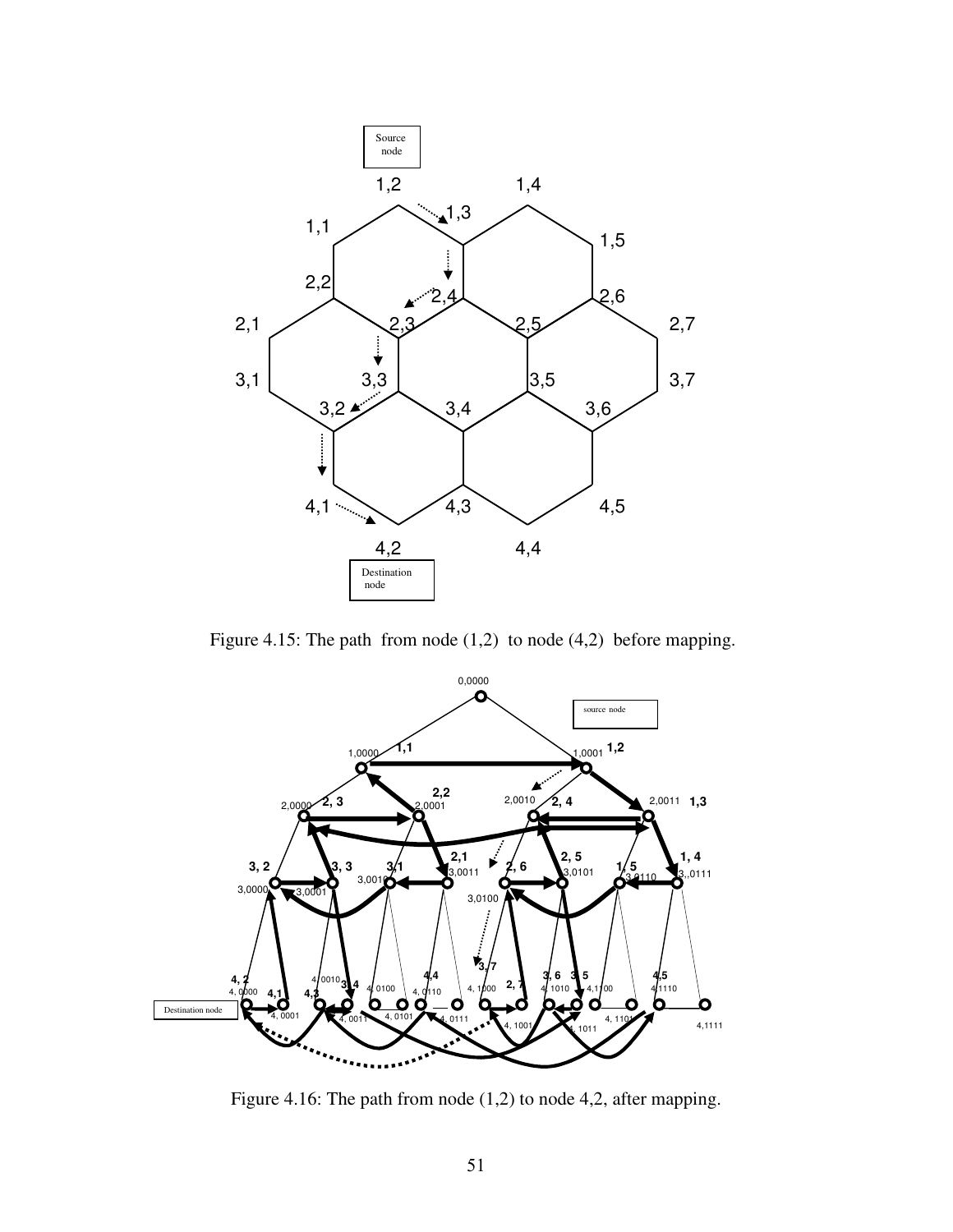### **4.6.2 Application Program**

 We have developed an application program based on the routing algorithm of the hex-cell [24], and the routing algorithm of the tree-hypercube [19]. The programming language that we have used is C# programming language. The program shows a comparison of the shortest path between any source and destination nodes in hex-cell and tree-hypercube graphs, before and after embedding. The shortest path between any two nodes in a hex-cell before embedding consists of up to 7 edges, but after embedding a hex-cell into a tree-hypercube, the shortest path between any two nodes consists of up to 4 edges, this means that the shortest path have been minimized about 3 edges, this increases the performance of the parallel system. An interface of the application program is shown in Figures 4.17, 4.18, and 4.19.

In Figure 4.17 a message shows the path  $((1,1)-(2,1)-(2,2))$  between node  $(1,1)$ and node (2,2) in hex-cell before embedding, this path contains two edges. On the other hand Figure 4.18 shows a message of the path between same nodes  $((1,1)$  and  $(2,2))$  but after embedding, here the path is  $((1,1)-(2,2))$  which contain only one edge.



Figure 4.17: A message shows the shortest path between node (1.1) and node (2.2) in HC(1) before embedding.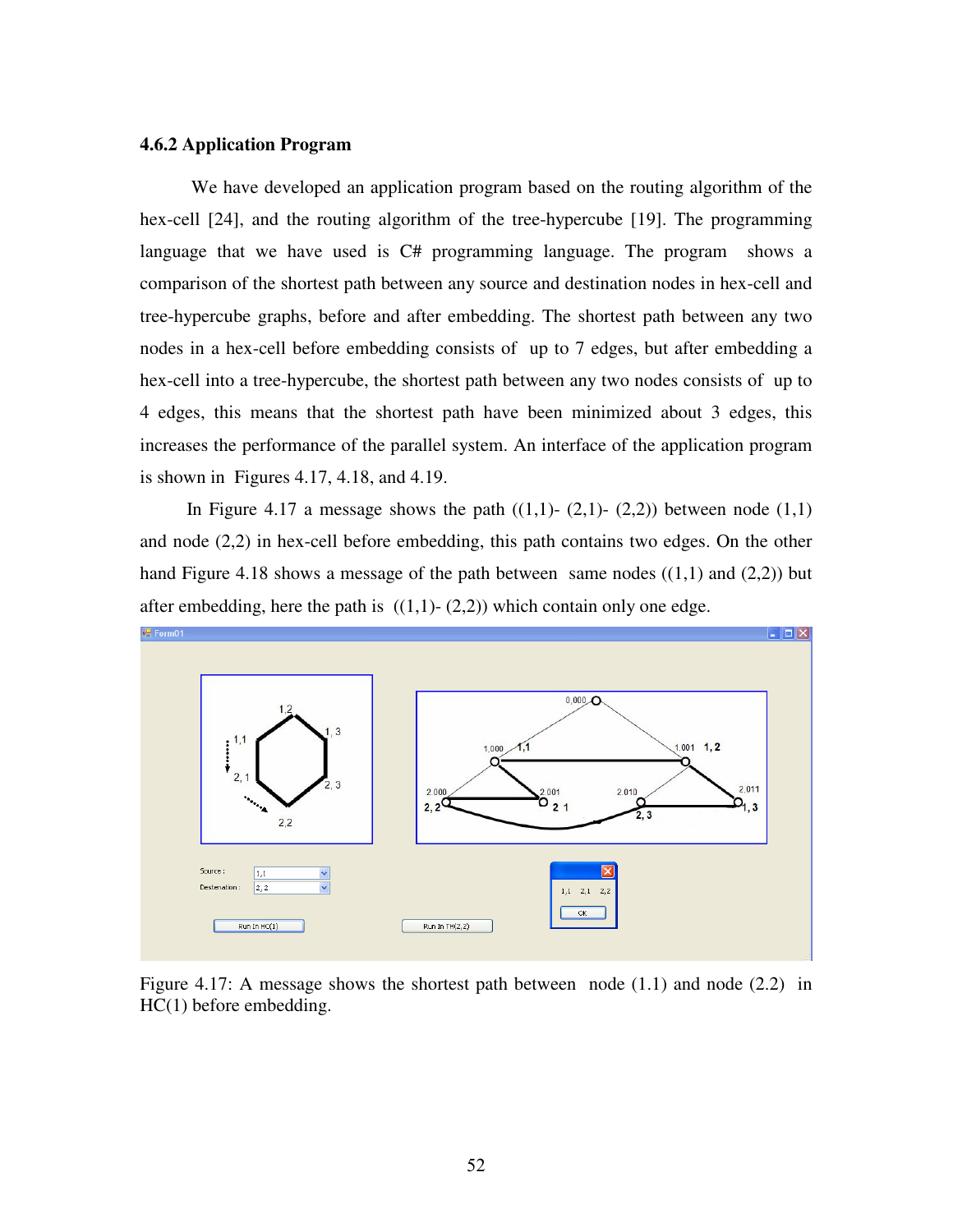

Figure 4.18: A message shows the shortest path between node (1.1) and node (2.2), after embedding  $HC(1)$  into TH $(2,2)$ .

In Figure 4.19 the interface shows a message of the path between node (1,3) and node  $(4,4)$  before embedding  $((1,3)-(2,4)-(2,5)-(3,5)-(3,4)-(4,3)-(4,4))$  and after embedding  $((1,3)-(1,4)-(4,5)-(4,4))$ . We can see here that the path after embedding minimized three edges.



Figure 4.19: A message shows the shortest path between node (1.3) and node (4.4), after embedding HC(2) into TH(4,4), and before embedding.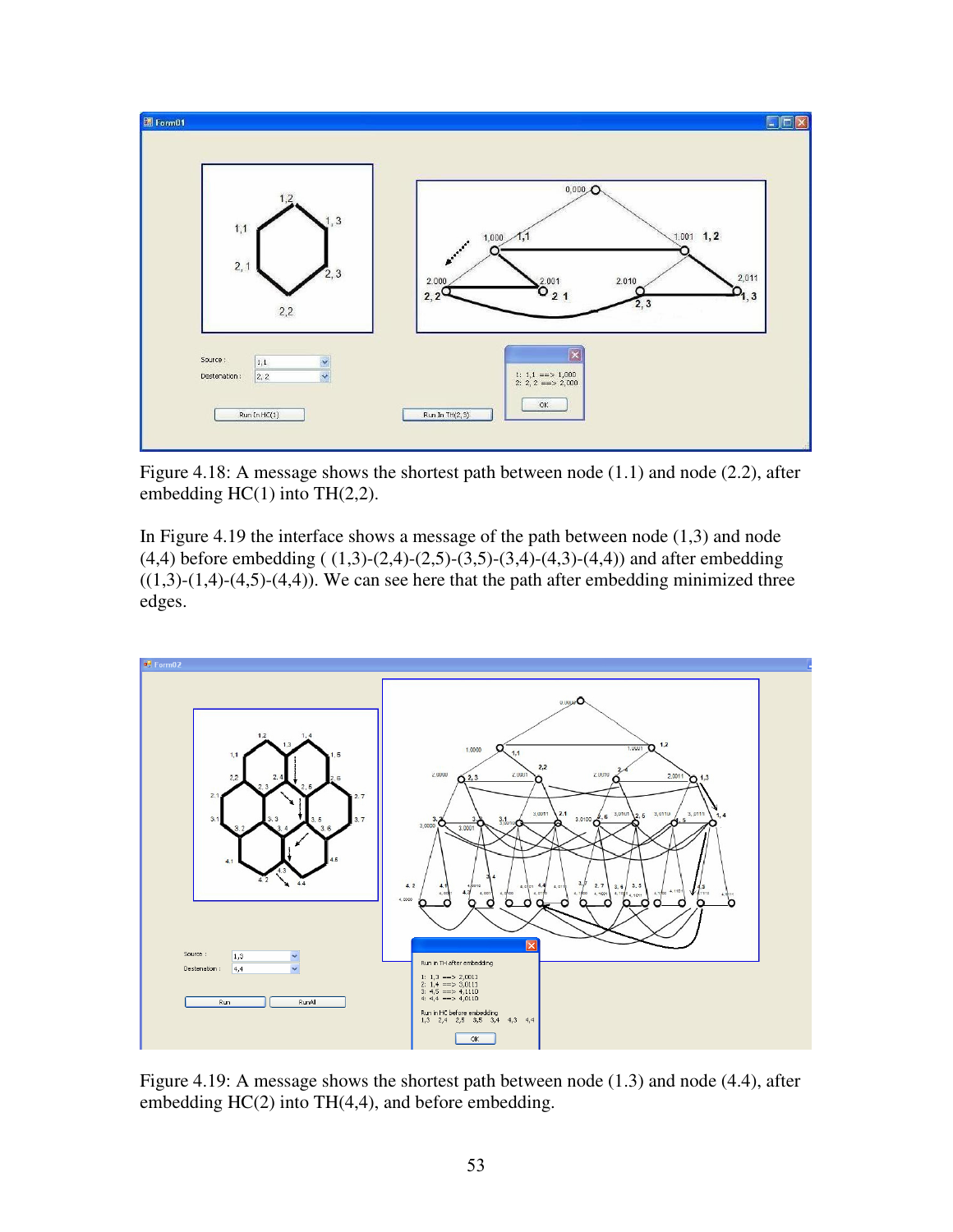### **Chapter Five**

### **Contribution and Conclusion**

### **5.1 Contribution**

The problem of mapping interconnection topologies into tree-hypercube network has not received much attention from researchers. The embedding of linear array and ring into tree-hypercube have been well studied in literature, and also other embeddings into hypercube such as binary trees and star graphs. However, there has been no work reported so far on hex-cells embedding. In our thesis, We have designed an algorithm for embedding hex-cells of n nodes into tree-hypercube  $TH(2,d)$  where  $d \ge 2$ . The mapping has dilation one, congestion one, and expansion 1.1. In the algorithm an embedding of irregular shape of hex-cells into tree-hypercube  $TH(2,d)$  where  $d \geq 2$  is performed. Embedding of regular shape of hex-cells into tree-hypercube can't be performed, requiring the structure of the tree-hypercube. And so as not to have additional number of links and not to increase the cost. We have also designed an algorithm for mapping hexcells HC(i), where  $i = 1, 2$  into tree-hypercube TH(2,d), where  $d = 2i$ .

We have developed an application program based on the routing algorithm of the hexcell, and the routing algorithm of the Tree-Hypercube, the program shows a comparison of the shortest path between any source and destination nodes in hex-cell and treehypercube graphs, before and after embedding. The shortest path between any two nodes in hex-cell before embedding consists of up to 7 edges, but after embedding hex-cell into Tree-Hypercube, the shortest path between any two nodes consists of up to 4 edges, this means that the shortest path have minimized about 3 edges, this increases the performance of the parallel system.

We have also suggested a new scheme for embedding linear arrays and rings, that have been studied in literature onto tree-hypercube. The scheme is based on the partitionability property of the tree-hypercube, in order to map linear arrays and rings at each level of the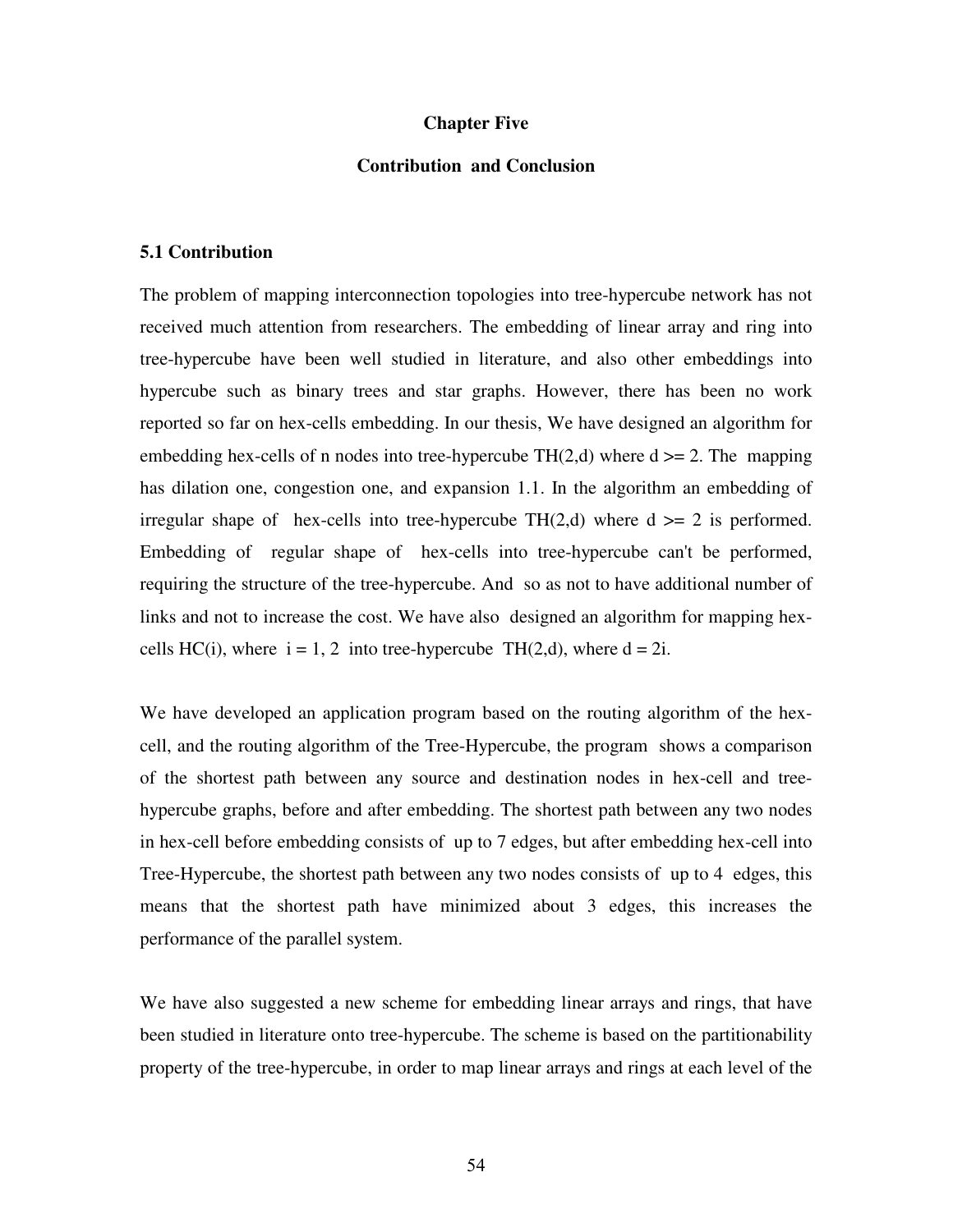tree-hypercube. Also, we can use a whole partition of the tree-hypercube to map linear arrays and rings on both tree edges, and hypercube edges of the tree-hypercube.

### **5.2 Conclusion and Future Work**

As a result the embedding algorithm 4.1 performs an embedding of irregular shape of hex-cells into tree-hypercube TH $(2,d)$  where  $d \ge 2$  is performed. Embedding of regular shape of hex-cells into tree-hypercube can't be performed, requiring the structure of the tree-hypercube. And so as not to have additional number of links and not to increase the cost. The embedding of hex-cells into tree-hypercube has dilation 1, congestion 1, and expansion 1.1. In algorithm 4.2, the embedding of hex-cells into tree-hypercube has dilation 1, congestion 1, and expansion 1.1 when mapping  $HC(1)$ ; and dilation 1, congestion 1, and expansion 1.3 when mapping HC(2). The expansion increased because the number of nodes in the host graph (tree-hypercube) increased, and it is larger than the number of nodes in the guest graph (hex-cell).

For future work, we suggest embedding of hex-cells into other topologies, such as meshes and binary trees, and with lower dilation and expansion as possible. Furthermore, we will consider the embedding of hex-cell with respect to their depth, not depending on the structure of the host topology. In future work, in order to embed the regular shape of hex-cells, we suggest the embedding of hex-cells into hierarchal tree-hypercube, and also by using the required additional number of links.

Communication is unavoidable in parallel computing applications, and the communication patterns are intrinsically associated with the applications themselves. Therefore, the embedding of communication pattern graphs into the topologies of multiprocessor structure is of great importance. In some cases, a 100-percent fault tolerant embedding is possible. That is, there are no faulty nodes or links in the mapping of communication pattern graph on the host multiprocessor topology. For future work, we suggest to design an algorithm for a fault-tolerant embedding of hex-cell topology into tree-hypercube, and this algorithm should be based on the existence of faulty links and/or faulty nodes.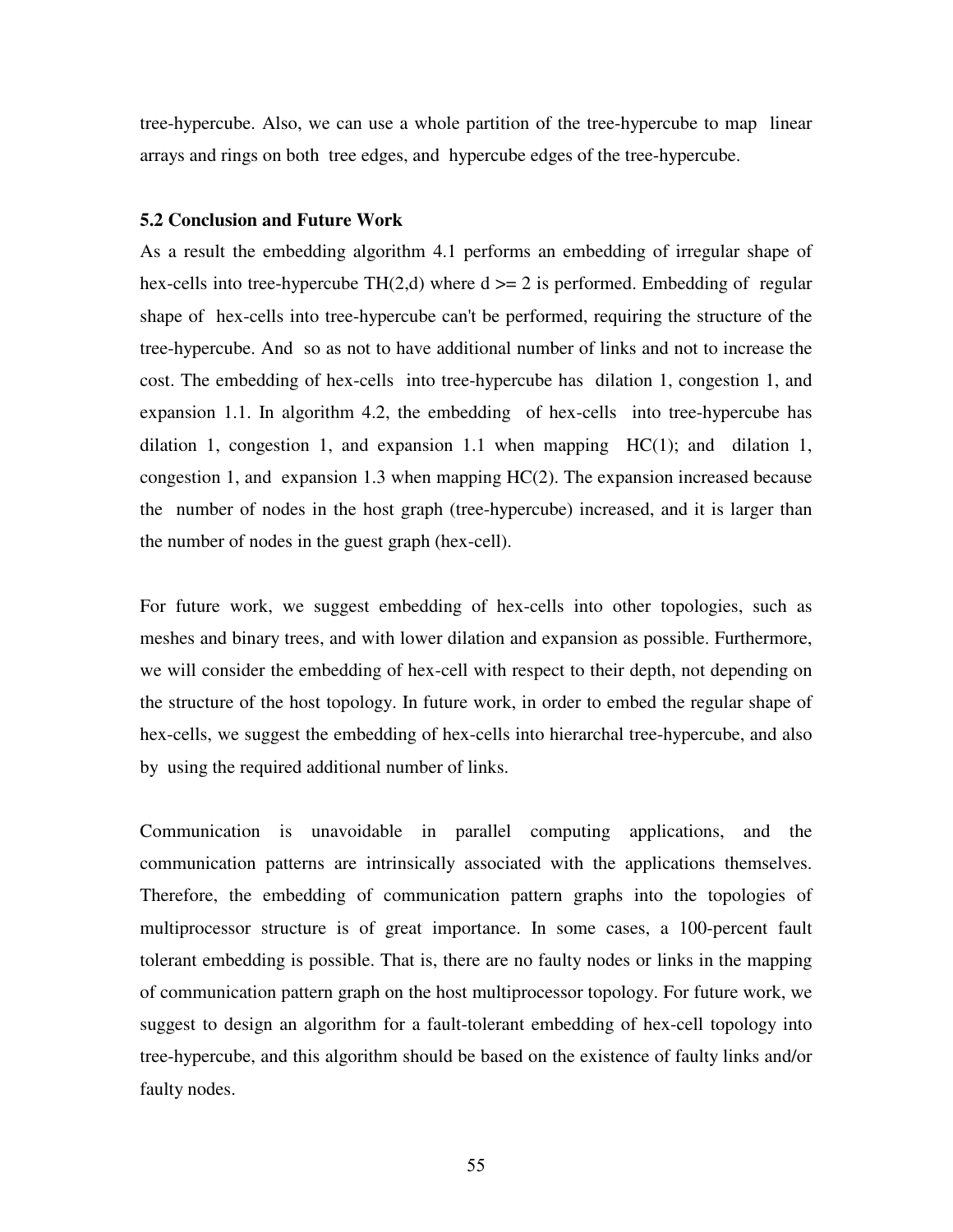## **References**

[1] Abuelrub E., and Bettayeb S., "Embedding Rings into Faulty Twisted Hypercubes", Computing and Informatics Journal, Vol. 16, No. 4, 1997.

[2] Aderhold M. and Slack J., "Embedding Balanced Binary Trees into the Hypercube", Journal of Information Science and Engineering, Vol. 14, No. 5, pp. 740-752, 1997.

[3] Almobaideen W., Qatawneh M., Sliet A, Salah I, and Al-Sharaeh S., "Efficient Mapping Scheme of Ring Topology onto Tree- Hypercubes". Journal of Applied Sciences, Vol. 7, No. 18, pp. 2666-26770, 2007.

[4] Asanovic K*.*, "The Landscape of Parallel Computing: A Research View", University of California, Berkeley, Technical Report No. UCB/EECS-183, 2006.

[5] Bein D., Bein W., and Latifti S., "An Optimal Embedding of Honeycomb Networks into Hypercubes", Parallel Processing Letters, Vol. 14, No. 3-4, pp 367 375, 2004.

[6] Bettayeb S., Girou B., and Sudborough M., "Embedding star networks into Hypercubes Computers", IEEE Transactions, Vol. 45, No. 2, pp. 186-194, 1996.

[7] Chang H. Y. and Chen R.J., "Embedding cycles in IEH graphs", Information Processing Letters, Vol. 64, No. 4, pp. 23-27, 1997.

[8] Chen W. K., and Stallmann M. F., "On Embedding Binary Trees into Hypercubes*"*, Journal of Parallel Distributed Computing, Vol. 24, No. 3, pp. 132-138, 1995.

[9] Dvorak T.**, "**Dense Sets and Embedding Binary Trees into Hypercubes", Discrete Applied Mathematics Journal, Vol. 155, No. 4, pp. 506-514, 2007.

[10] Fan J. and Jia X., "Embedding Meshes into Crossed Cubes", Information Sciences Journal, Vol. 177, No. 15, pp. 3151-3160, 2007.

[11] Fan J., Jia X., and Xiaola L. "Embedding of Cycles in Twisted Cubes with Edge-Pancyclic", Algorithmica Journal, Vol. 51, No. 3, pp. 264-282, 2007.

[12] Grama A., Gupta A., Karypis G., and Kumar V., "Introduction to Parallel Computing", Addison Wesley, pp. 12-72, 2003.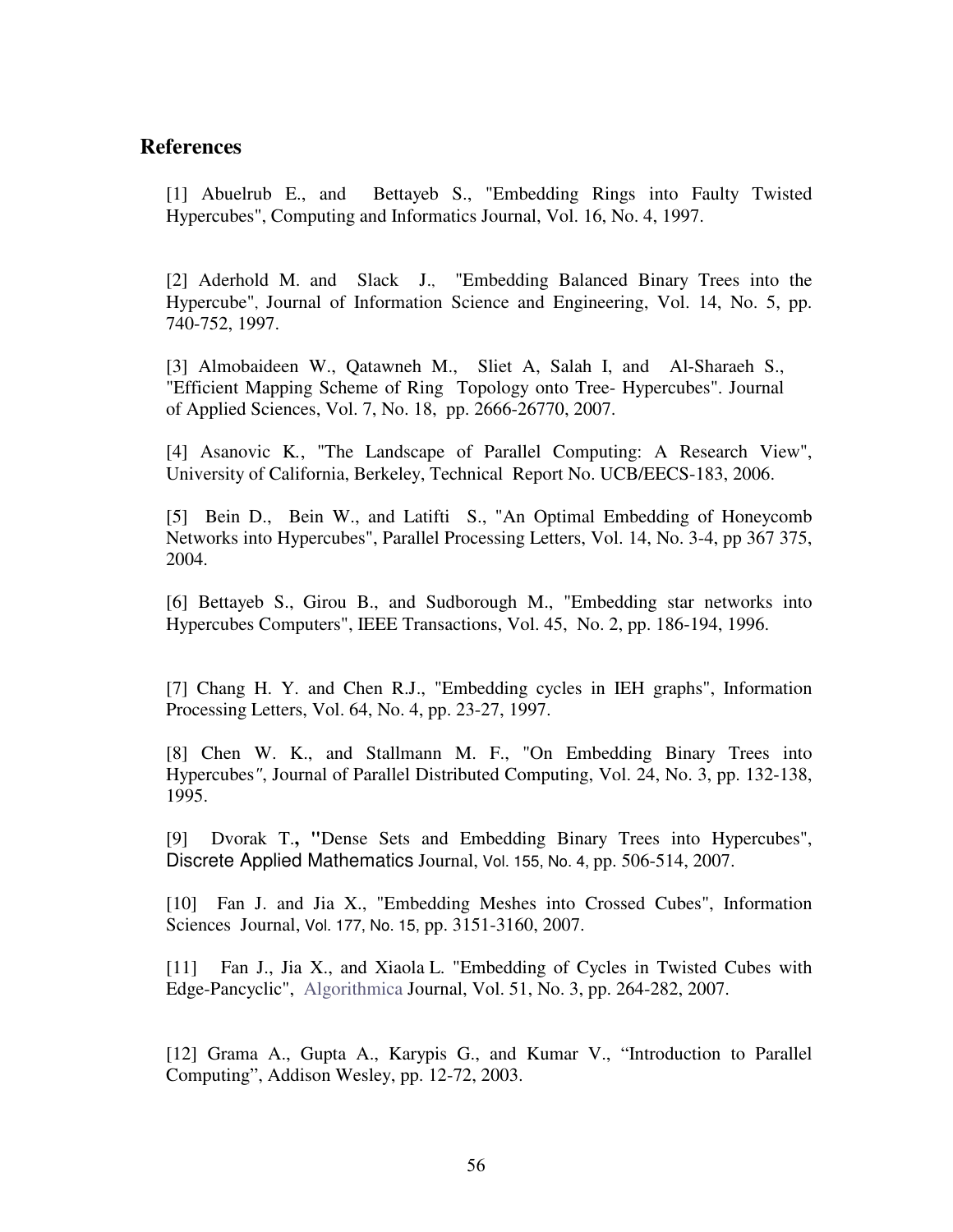[13] Hamdi H. and Song S. W., "Matrix Transformations: An Efficient Method for Embedding Networks into the Hypercube", IEEE Transactions on Parallel and Distributed Systems*,* Vol. 8, No. 6, pp. 897-902, 1997.

[14] Hamdi M. and Song S. W., "Embedding Hierarchical Hypercube Networks into the Hypercube**",** IEEE Transactions on Parallel and Distributed Systems, Vol. 8, No. 9, pp. 876-883, 1997.

[15] Heun V. and Mayr E. W., "Eembedding of Arbitrary Binary Tree into its Optimal Hypercube ", Journal of Algorithms, Vol. 20, No. 4, pp. 431-445, 1996.

[16] Huang C. H., HSIAO J. Y.' and LEE R C. T., "Embedding Incomplete Binary Trees into Incomplete Hypercubes", IEE proceedings on Computers and digital techniques, Vol. 145, No.6, pp. 377-384, 1998.

[17] Marilynn L. and Stout F., "Embeddings in Hypercubes"**,** Mathematical and Computational Modelling Journal, Vol. 11, No. 3, pp. 222-227, 1988.

[18] Omari M., "Tree-Hypercube: Hierarchal, Partitionable Multiprocessor Interconnection Network", PHD Dissertation, Illinois Institute of Technology, USA, 1992.

[19] Omari, M. and Abu-Salem H., "Tree-Hypercube: A Multiprocessor Interconnection Topology", Abhath Al-Yarmouk, Vol. 6, No. 2, pp. 9-24, 1998.

[20] Peterson L. and Dave B., "Computer Networks, A System Approach", Morgan Kaufmann, Third Edition, 2003.

[21] Qatawneh M. "Embedding Linear Array onto Tree-Hypercube Network", European Journal of Scientific Research, Vol. 10, No. 2, pp. 72-77, 2005.

[22] Ranka Sanjay, Jhychun Wang and Nangkang Yeh. "Embedding Meshes on the Star Graph", IEEE Proceeding Conference on Super Computers, Vol. 12, No.3 , pp. 476- 485, 1990.

[23] Sedelev O., "Realization of Boolean functions by Combinational Circuits Embedd in the Hypercube", Moscow University Computational Mathematics and Cybernetics Journal, Vol. 32, No. 1, pp. 44-50, 2008.

[24] Sharieh A., Qatawneh M., Almobaideen W., and Sleit A., "Hex- Cell: Modeling, Topological Properties and Routing Algorithm", European Journal of Scientific Research, Vol.22, No. 3, pp. 457-468, 2008.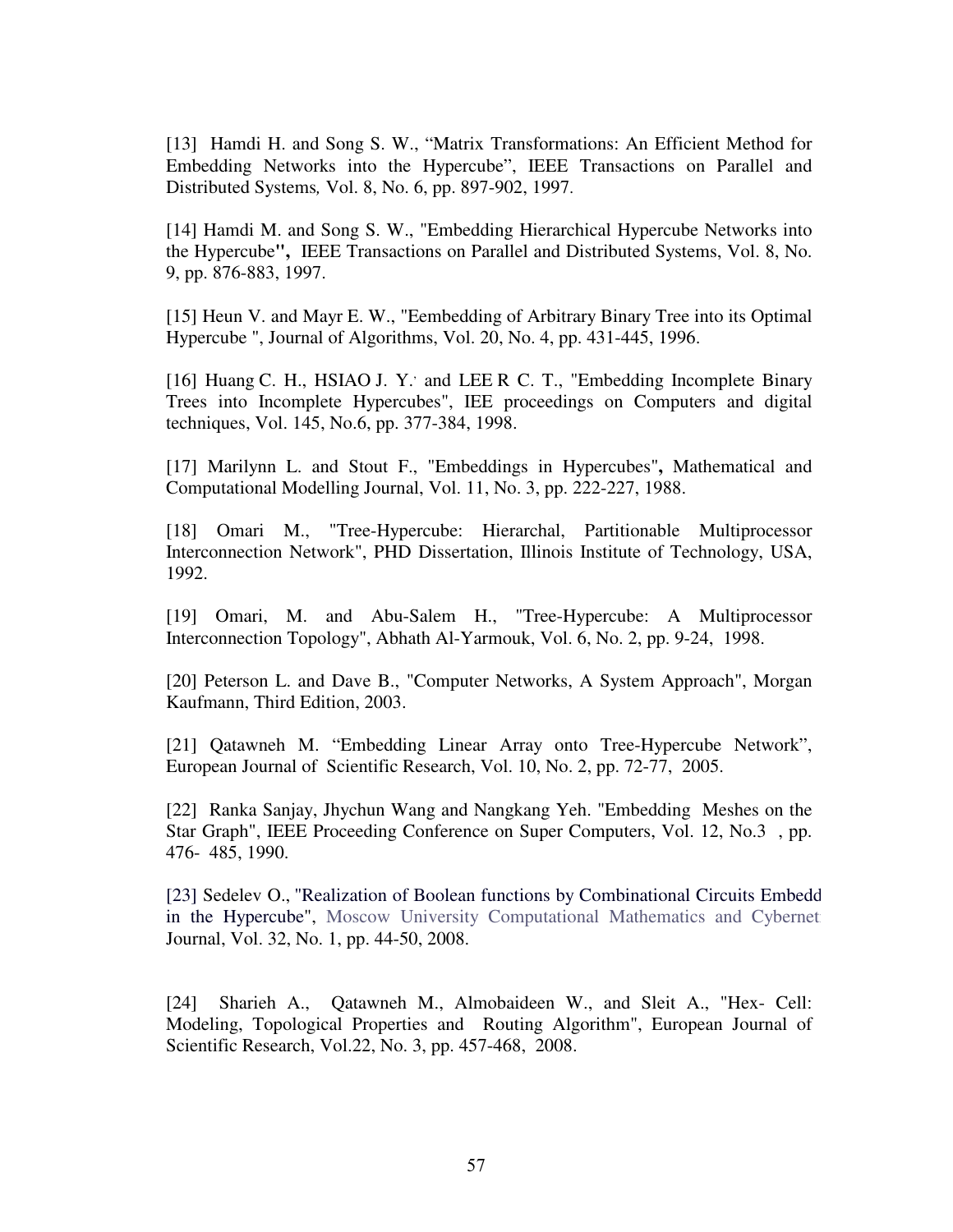[25] Sheng J., Hung H., and Huey G., "Embedding Fault-Free Cycles in Crossed Cubes with Conditional Link Faults", Journal of Supercomputing, Vol. 46, No. 2, pp 143-152, 2008.

[26] Tsai C., "Cycles Embedding in Hypercubes with Node Failures", Information Processing Letters, Vol. 102, No. 6, pp. 242-246, 2007.

[27] Wang K. H and Briggs F. A., "Computer Architecture and Parallel Processing", Mc-Graw Hill, 1994.

[28] Wang S. C., Leu Y. R. and Keu S. Y., "Distributed Fault Tolerant Embedding of Several Topologies into Hypercubes", Journal of Information Science and Engineering, Vol. 20, No.4, pp. 707-732, 2004.

[29] Yang X., Tang Y., and Cao J**.,** " Embedding Torus in Hexagonal Honeycomb Torus", Computers and Digital Techniques Journal, Vol. 2, No. 2, pp. 86-93, 2008.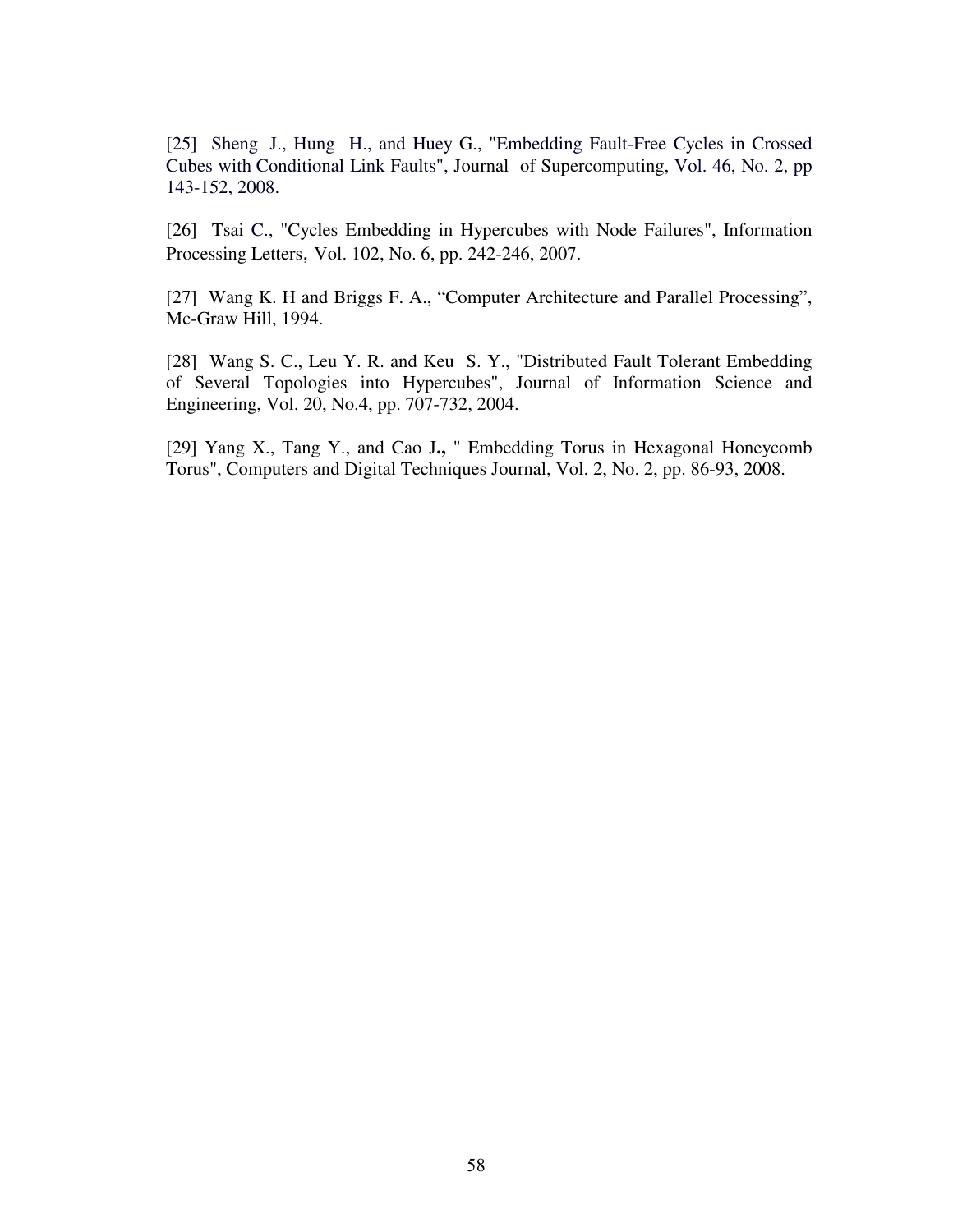## **Appendix A Code of the Routing Application**

```
using System; 
using System.Collections.Generic; 
using System.ComponentModel; 
using System.Data; 
using System.Drawing; 
using System.Linq; 
using System.Text; 
using System.Windows.Forms; 
namespace SimNetworkApp 
{ 
public partial class frmMain : Form 
{ 
public frmMain() 
{ 
InitializeComponent(); 
} 
private void btnExit_Click(object sender, EventArgs e) 
{ 
Application.Exit(); 
} 
private void btnHecx_Click(object sender, EventArgs e) 
{ 
Form01 frm = new Form01();
frm.ShowDialog(); 
} 
private void btnSmallTree_Click(object sender, EventArgs e) 
{ 
Form02 frm = new Form02();
frm.ShowDialog(); 
} 
private void label1_Click(object sender, EventArgs e) 
{ 
} 
            private void label2_Click(object sender, EventArgs e) 
{ 
} 
private void frmMain_Load(object sender, EventArgs e) 
{ 
} 
} 
}
```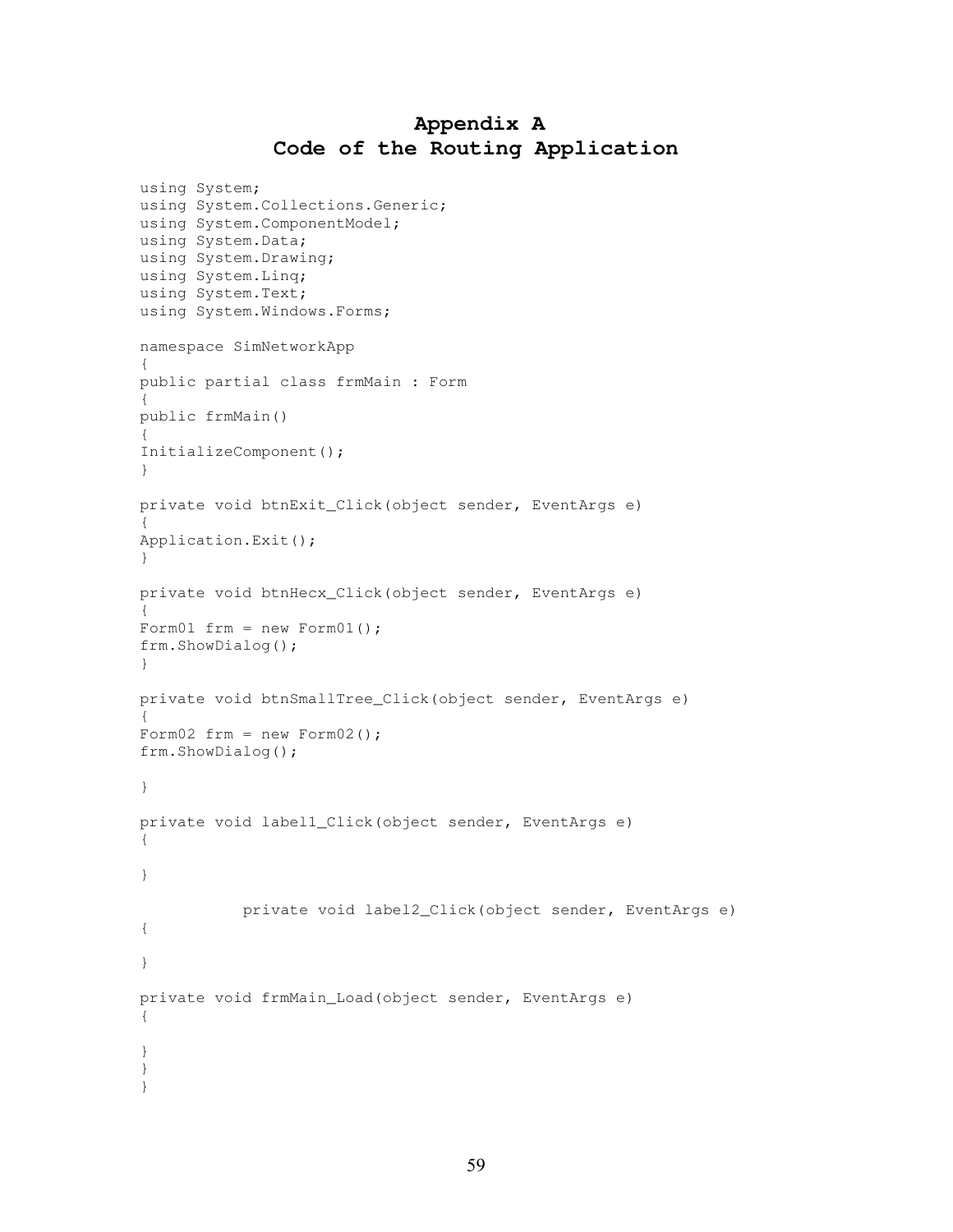```
using System; 
using System.Collections.Generic; 
using System.ComponentModel; 
using System.Data; 
using System.Drawing; 
using System.Linq; 
using System.Text; 
using System.Windows.Forms; 
namespace SimNetworkApp 
{ 
public partial class Form01 : Form 
{ 
public Form01() 
{ 
InitializeComponent(); 
} 
private void Form01_Load(object sender, EventArgs e) 
{ 
dataSet2.Paths.AddPathsRow("1,1", "1,000");
dataSet2.Paths.AddPathsRow("1, 2", "1,001");
dataSet2.Paths.AddPathsRow("2, 2", "2,000");
dataSet2.Paths.AddPathsRow("2, 1", "2,001"); 
dataSet2.Paths.AddPathsRow("2, 3", "2,010"); 
dataSet2.Paths.AddPathsRow("1, 3", "2,011");
} 
private void btnRun1_Click(object sender, EventArgs e) 
{ 
if (comboBox1.SelectedIndex == comboBox2.SelectedIndex) 
{ 
MessageBox.Show("you can't send message to the same node !!!"); 
return; 
} 
tree cls = new tree();
\mathsf{cls}. \mathsf{Ls} =
Convert.ToInt32(comboBox1.SelectedValue.ToString().Substring(0, 1)); 
\mathsf{cls.Ld} =
Convert.ToInt32(comboBox2.SelectedValue.ToString().Substring(0, 1)); 
cls.S = 2;string x = comboBox1.SelectedValue.ToString().Substring(2,
comboBox1.SelectedValue.ToString().Length - 2); 
string y = comboBox2.SelectedValue.ToString().Substring(2, 
comboBox2.SelectedValue.ToString().Length - 2); 
cls.sor = comboBox1.SelectedValue.ToString().Substring(2, 
comboBox1.SelectedValue.ToString().Length - 2); 
string aa = comboBox2.SelectedValue.ToString().Substring(2,
comboBox2.SelectedValue.ToString().Length - 2).ToString();
```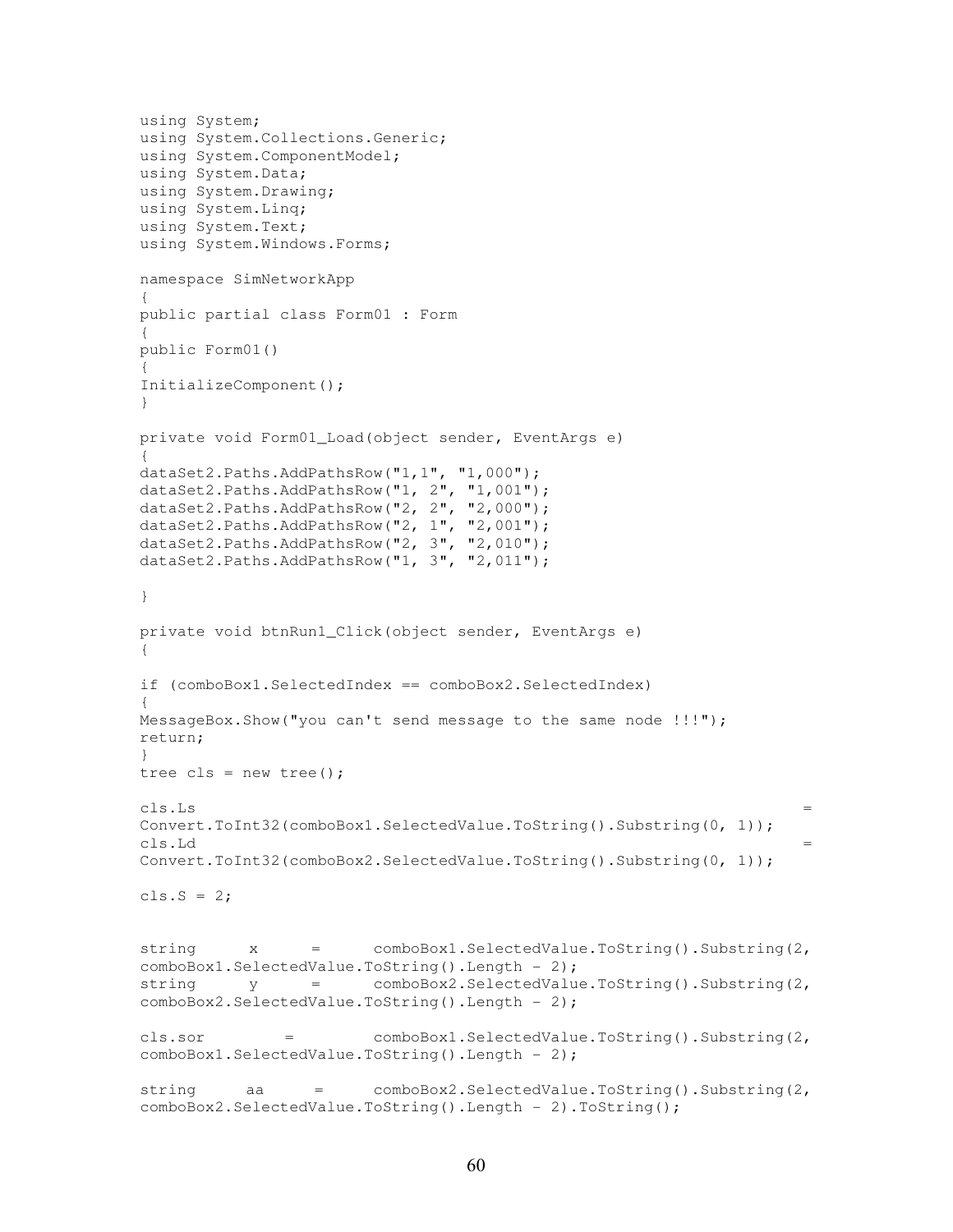```
string[] a1 = new string[3];a1[2] = aa.Substring(0, 1);a1[1] = aa.Substring(1, 1);a1[0] = aa.Substring(2, 1);for (int i = 0; i < a1. Length; i++)
{ 
cls.des += a1[i]; //001 textBox2.Text.Substring(2, textBox2.Text.Length 
-2) ;
} 
string[] msq = cls.Route_th(x, y).Split('|');
string m = "1: +dataSet2.Paths.Rows[comboBox1.SelectedIndex]["path1"].ToString() + " 
==> " + \text{comboBox1.SelectedValue.ToString()}// MessageBox.Show(m); 
for (int i = 0; i < msg.length; i++){ 
for (int j = 0; j < dataSet2. Paths. Rows. Count ; j++){ 
if (msg[i].Equals(dataSet2.Paths.Rows[j]["path2"].ToString())) 
{ 
m += "\n\ln" + Convert.ToInt32(i + 1) + ": " +
dataSet2.Paths.Rows[j]["path1"].ToString() + " ==> " +
dataSet2.Paths.Rows[j]["path2"].ToString();
break; 
} 
} 
} 
MessageBox.Show(m); 
} 
private void btnRun_Click(object sender, EventArgs e) 
{ 
if (comboBox1.SelectedIndex == comboBox2.SelectedIndex) 
{ 
MessageBox.Show("you can't send message to the same node !!!"); 
return; 
} 
clsCells cls = new clsCells() ;
string m = null ; 
int index= comboBox1.SelectedIndex; 
string[] val1 =
dataSet2.Paths.Rows[index]["path1"].ToString().Split(',');
index= comboBox2.SelectedIndex;
```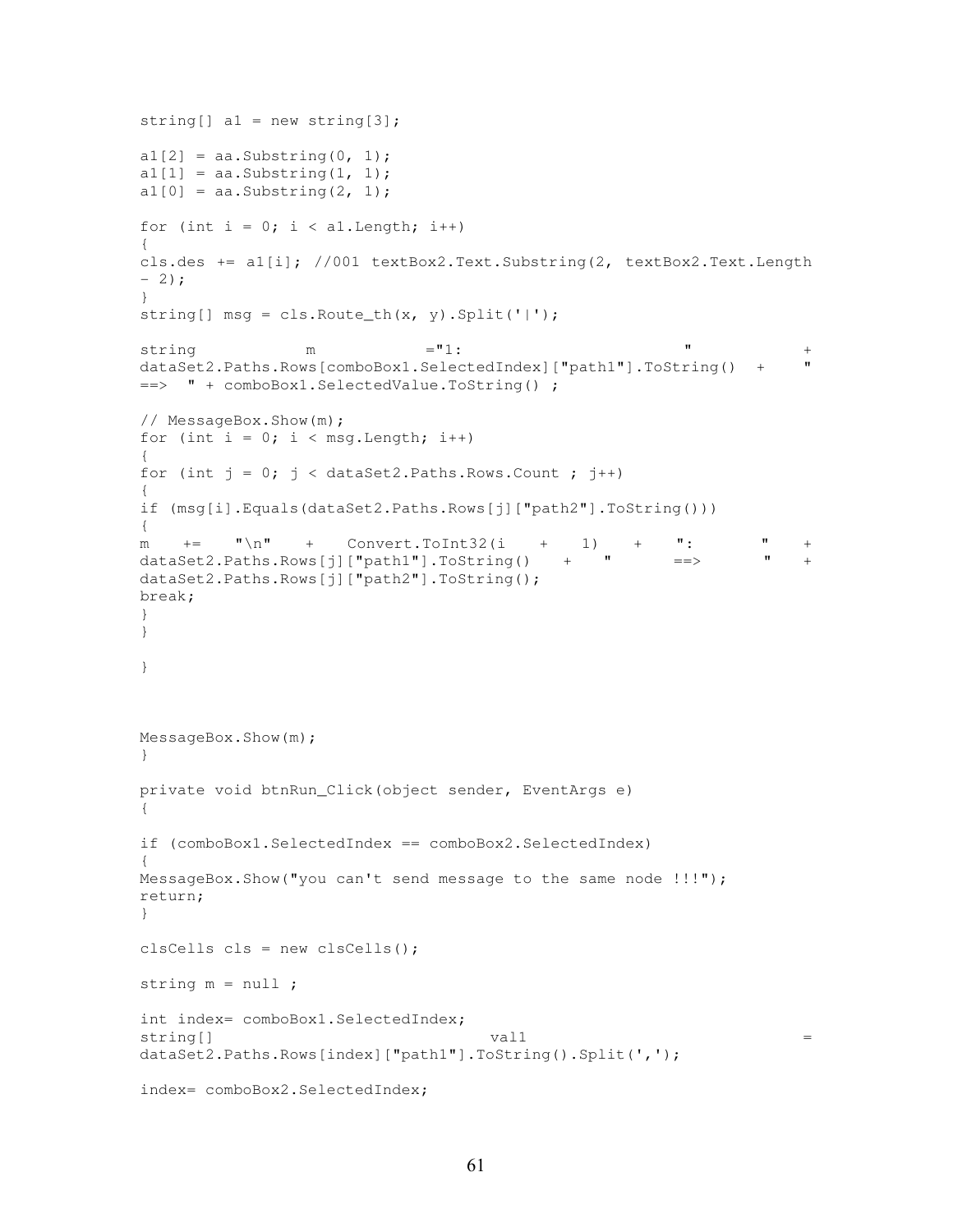```
string[] val2 =
dataSet2.Paths.Rows[index]["path1"].ToString().Split(',');
int Xs = Convert.Tolnt32(vall[0]);int Ys = Convert.Tolnt32(vall[1]);int Xd = Convert.ToInt32( val2[0]); 
int Yd = Convert.ToInt32(val2[1]);
m += Xs + ", " + Ys;if (Xs < Xd) 
{ 
m += cls.moveDown(Xs, Ys,Xd, Yd, 1); 
} 
else if (Xs > Xd) 
{ 
m += cls.moveUp(Xs, Ys, Xd, Yd, 1); 
} 
else 
{ 
m += cls.moveHorizontal(Xs, Ys, Xd, Yd, 1); 
} 
MessageBox.Show(m); 
} 
} 
}
using System; 
using System.Collections.Generic; 
using System.ComponentModel; 
using System.Data; 
using System.Drawing; 
using System.Linq; 
using System.Text; 
using System.Windows.Forms; 
namespace SimNetworkApp 
{ 
public partial class Form02 : Form 
{ 
public Form02() 
{ 
InitializeComponent(); 
} 
private void Form02_Load(object sender, EventArgs e) 
{ 
dataSet2.Paths.AddPathsRow("1,1", "1,0000");
dataSet2.Paths.AddPathsRow("1,2", "1,0001");
dataSet2.Paths.AddPathsRow("2,3", "2,0000");
dataSet2.Paths.AddPathsRow("2,2", "2,0001");
```

```
62
```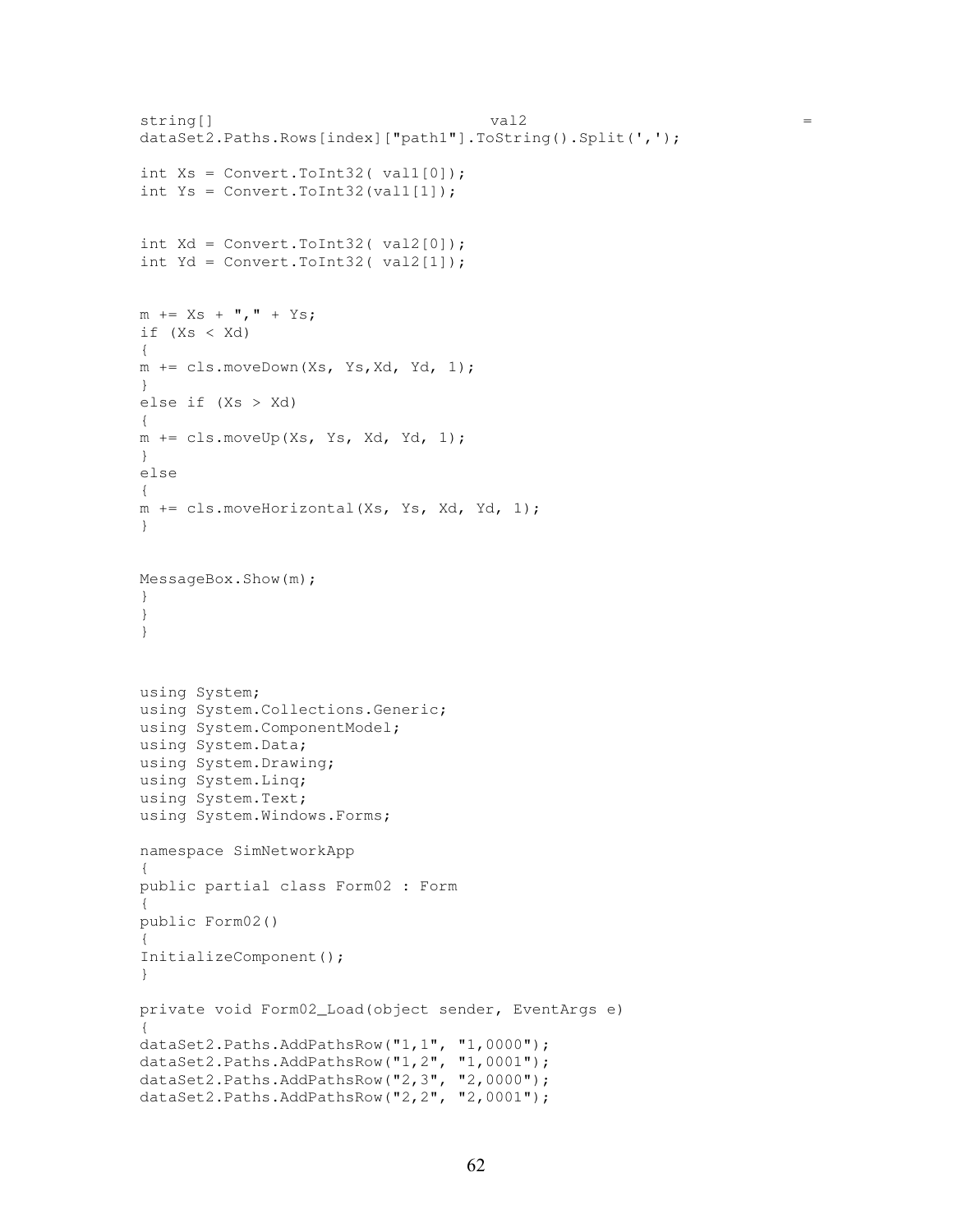```
dataSet2.Paths.AddPathsRow("2,4", "2,0010"); 
dataSet2.Paths.AddPathsRow("1,3", "2,0011");
dataSet2.Paths.AddPathsRow("3,2", "3,0000");
dataSet2.Paths.AddPathsRow("3,3", "3,0001");
dataSet2.Paths.AddPathsRow("3,1", "3,0010"); 
dataSet2.Paths.AddPathsRow("2,1", "3,0011");
dataSet2.Paths.AddPathsRow("2,6", "3,0100");
dataSet2.Paths.AddPathsRow("2,5", "3,0101");
dataSet2.Paths.AddPathsRow("1,5", "3,0110");
dataSet2.Paths.AddPathsRow("1,4", "3,0111");
dataSet2.Paths.AddPathsRow("4,2", "4,0000");
dataSet2.Paths.AddPathsRow("4,1", "4,0001");
dataSet2.Paths.AddPathsRow("4,3", "4,0010");
dataSet2.Paths.AddPathsRow("3, 4", "4,0011");
dataSet2.Paths.AddPathsRow("4,4", "4,0110");
dataSet2.Paths.AddPathsRow("3,7", "4,1000"); 
dataSet2.Paths.AddPathsRow("2,7", "4,1001");
dataSet2.Paths.AddPathsRow("3,6", "4,1010");
dataSet2.Paths.AddPathsRow("3,5", "4,1011");
dataSet2.Paths.AddPathsRow("4,5", "4,1110");
} 
private void btnRun_Click(object sender, EventArgs e) 
{ 
if (comboBox1.SelectedIndex == comboBox2.SelectedIndex) 
{ 
MessageBox.Show("you can't send message to the same node !!!"); 
return; 
} 
clsCells cls = new clsCells(); 
string m = null;
int index = comboBox1.SelectedIndex; 
string[] val1 =
dataSet2.Paths.Rows[index]["path1"].ToString().Split(','); 
index = comboBox2.SelectedIndex; 
string[] val2 =dataSet2.Paths.Rows[index]["path1"].ToString().Split(','); 
int Xs = Convert. ToInt32(val1[0]);
int Ys = Convert.ToInt32(val1[1]);
int Xd = Convert. ToInt32 (val2[0]);
int Yd = Convert.Foth32(vall11);
```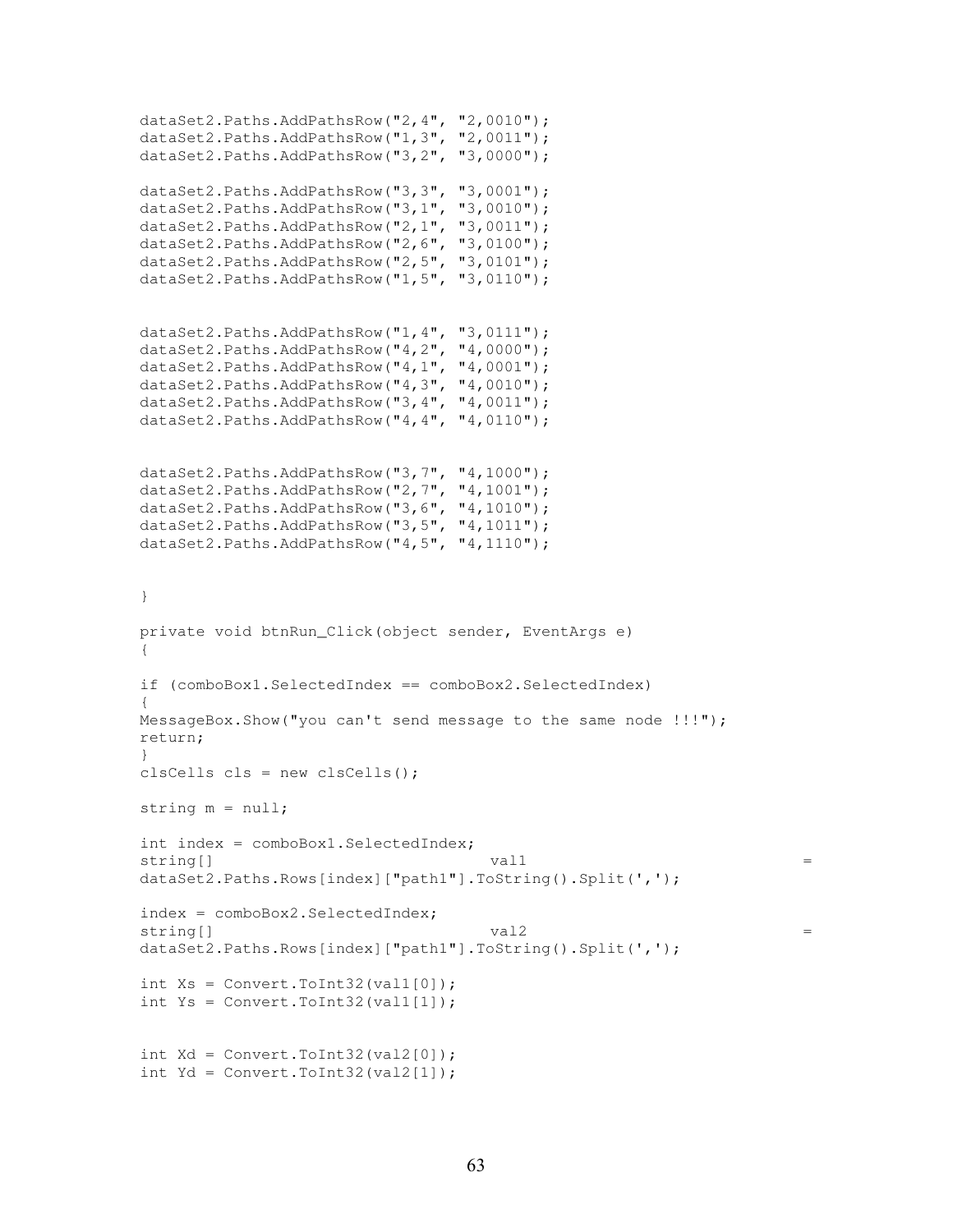```
m += Xs + ", " + Ys;if (Xs < Xd) 
{ 
m += cls.moveDown(Xs, Ys, Xd, Yd, 2); 
} 
else if (Xs > Xd) 
{ 
m += cls.moveUp(Xs, Ys, Xd, Yd, 2); 
} 
else if (Xs == Xd){
m += cls.moveHorizontal(Xs, Ys, Xd, Yd, 2); 
} 
MessageBox.Show(m); 
} 
private void btnRun1_Click(object sender, EventArgs e) 
{ 
if (comboBox1.SelectedIndex == comboBox2.SelectedIndex) 
{ 
MessageBox.Show("you can't send message to the same node !!!"); 
return; 
} 
tree cls = new tree();
\mathcal{L}s.Ls =Convert.ToInt32(comboBox1.SelectedValue.ToString().Substring(0, 1)); 
\mathsf{cls.Ld} =
Convert.ToInt32(comboBox2.SelectedValue.ToString().Substring(0, 1)); 
cls.S = 2;string x = comboBox1.SelectedValue.ToString().Substring(2,
comboBox1.SelectedValue.ToString().Length - 2); 
string y = comboBox2.SelectedValue.ToString().Substring(2,
comboBox2.SelectedValue.ToString().Length - 2); 
//cls.sor = comboBox1.SelectedValue.ToString().Substring(2, 
comboBox1.SelectedValue.ToString().Length - 2); 
string aa = comboBox2.SelectedValue.ToString().Substring(2,
comboBox2.SelectedValue.ToString().Length - 2).ToString(); 
string[] a1 = new string[4];
a1[3] = aa. Substring (0, 1);
a1[2] = aa.Substring(1, 1);al[1] = aa. Substring(2, 1);
a1[0] = aa.Substring(3, 1);for (int i = 0; i < a1. Length; i++)
{ 
cls.des += a1[i]; //001 textBox2.Text.Substring(2, textBox2.Text.Length 
-2) ;
```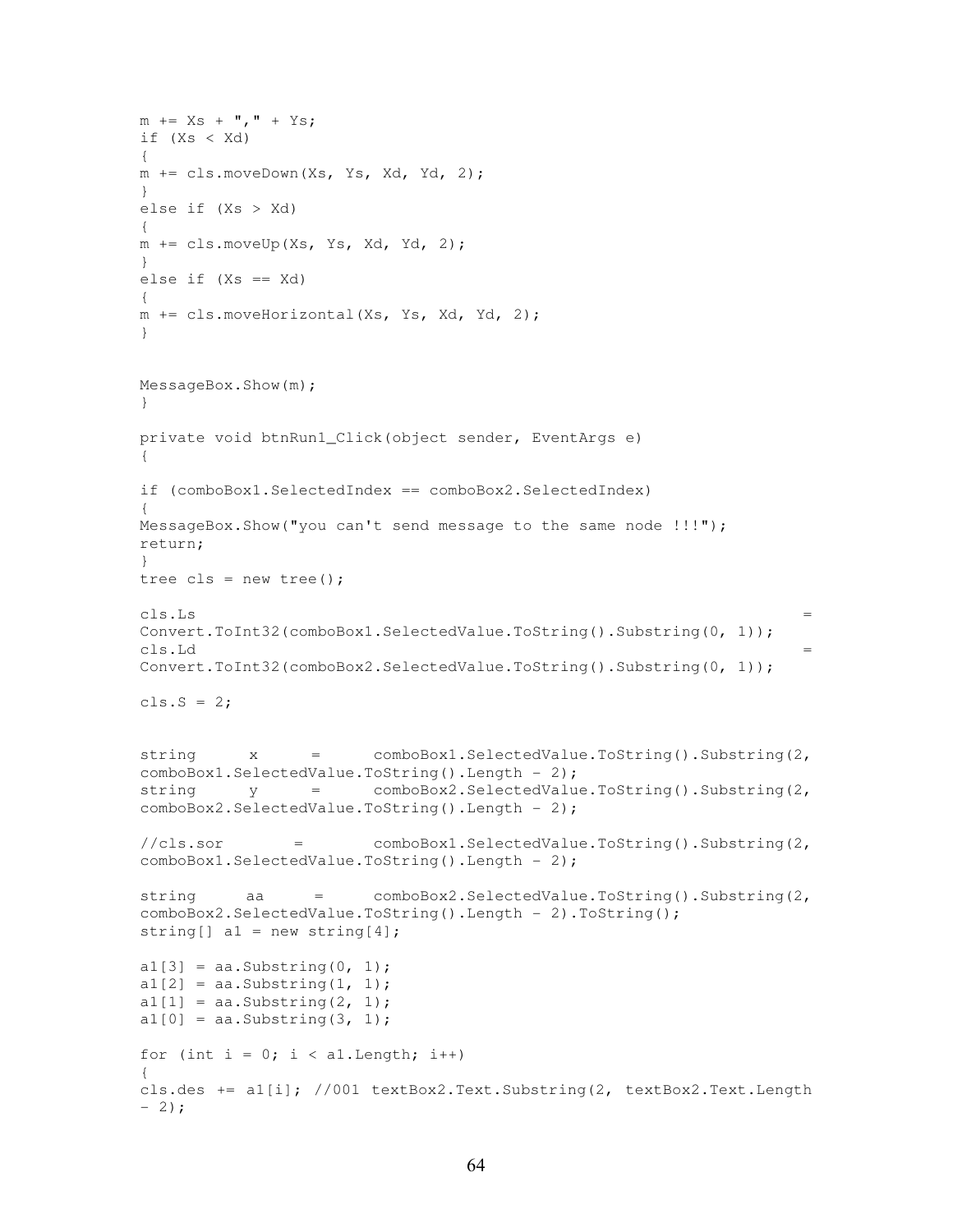}

```
//================================================ 
string aa2 = comboBox1.SelectedValue.ToString().Substring(2,
comboBox1.SelectedValue.ToString().Length - 2).ToString(); 
string \lceil a2 = new string \lceil 4 \rceil;
a2[3] = aa2.Substring(0, 1);a2[2] = aa2.Substring(1, 1);a2[1] = aa2.Substring(2, 1);a2[0] = aa2.Substring(3, 1);for (int i = 0; i < a1. Length; i++)
{ 
cls.sor += a2[i]; //001 textBox2.Text.Substring(2, textBox2.Text.Length 
- 2) ;
} 
//============================================================= 
string[] msq = cls. Route th(x, y). Split('|');
string m = "Run in TH after embedding\n\n1: " +
dataSet2.Paths.Rows[comboBox1.SelectedIndex]["path1"].ToString() + " 
==> " + comboBox1.SelectedValue.ToString(); 
// MessageBox.Show(m); 
for (int i = 0; i < mag. Length; i++){ 
for (int j = 0; j < dataSet2. Paths. Rows. Count; j++){ 
if (msg[i].Equals(dataSet2.Paths.Rows[j]["path2"].ToString())) 
{ 
m += \sqrt{n} + Convert.ToInt32(i + 1) + \sqrt{n}: \sqrt{n} + d + d + d + e + f + f + f + f + f + f + f + f + f + f + f + f + f + f + f + f + f + f + f + f + f + f + f + dataSet2.Paths.Rows[j]["path1"].ToString() + " ==>
dataSet2.Paths.Rows[j]["path2"].ToString();
break; 
} 
} 
} 
//====================================================== 
clsCells cls1 = new clsCells();
m += "\n\nRun in HC before embedding\n";
int index = comboBox1.SelectedIndex; 
string[] val1 =
dataSet2.Paths.Rows[index]["path1"].ToString().Split(',');
index = comboBox2.SelectedIndex; 
string[] val2 =dataSet2.Paths.Rows[index]["path1"].ToString().Split(','); 
int Xs = Convert. ToInt32(val1[0]);
int Ys = Convert.ToInt32(val1[1]);
```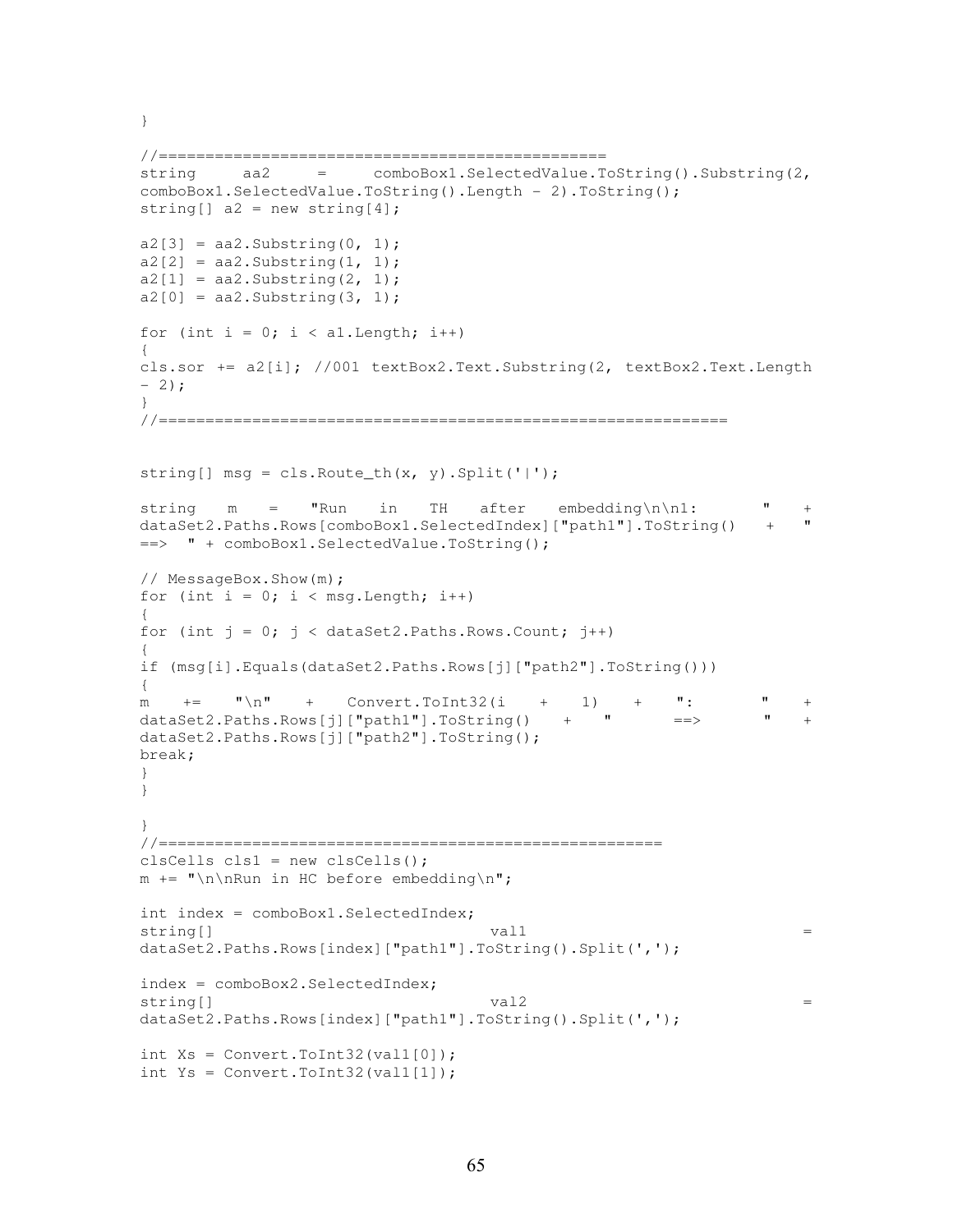```
int Xd = Convert. ToInt32(val2[0]);
int Yd = Convert.ToInt32(val2[1]); 
m += XS + ", " + Ys;if (Xs < Xd) 
{ 
m += cls1.moveDown(Xs, Ys, Xd, Yd, 2); 
} 
else if (Xs > Xd) 
{ 
m += cls1.moveUp(Xs, Ys, Xd, Yd, 2);
} 
else if (Xs == Xd) 
{ 
m += cls1.moveHorizontal(Xs, Ys, Xd, Yd, 2); 
} 
MessageBox.Show(m); 
} 
private void btnRunAll_Click(object sender, EventArgs e) 
{ 
ShowMessage msgbox = new ShowMessage();
string m = null;for (int mm = 0; mm < comboBox1.Items.Count; mm++)
{ 
for (int n = 0; n < comboBox2.Items.Count; n+1)
{ 
if (mm == n)
{ 
// MessageBox.Show("you can't send message to the same node !!!"); 
} 
else 
{ 
tree cls = new tree(); 
\mathsf{cls}. \mathsf{Ls} =
Convert.ToInt32(dataSet2.Paths.Rows[mm]["path2"].ToString().Substring(0
, 1)); 
\mathsf{cls.Ld} =
Convert.ToInt32(dataSet2.Paths.Rows[n]["path2"].ToString().Substring(0, 
1)); 
cls.S = 2;string x = dataSet2.Paths.Rows[mm]["path2"] .Tostring(), Substring(2,dataSet2.Paths.Rows[mm]["path2"].ToString().Length - 2);
string y = dataSet2.Paths.Rows[n]["path2"].ToString().Substring(2, 
dataSet2.Paths.Rows[n]["path2"].ToString().Length - 2);
```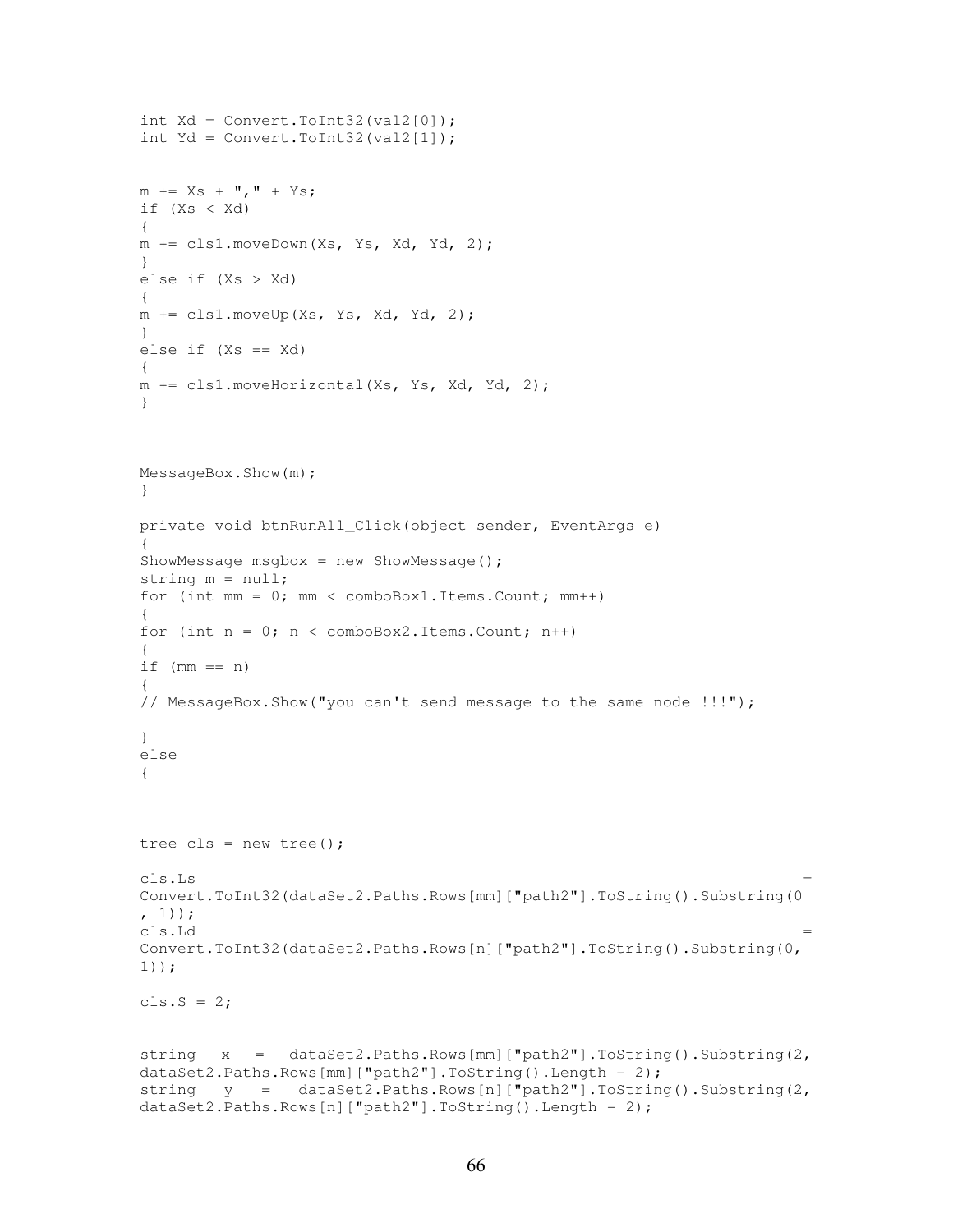```
// \text{cls.sor} = comboBox1.SelectedValue.ToString().Substring(2,
comboBox1.SelectedValue.ToString().Length - 2); 
string aa = dataSet2.Paths.Rows[n]["path2"].ToString().Substring(2,
dataSet2.Paths.Rows[n]["path2"].ToString().Length - 2).ToString(); 
string \lceil a1 = new string \lceil 4 \rceil;
a1[3] = aa.Substring(0, 1);a1[2] = aa.Substring(1, 1);a1[1] = aa.Substring(2, 1);a1[0] = aa. Substring (3, 1);
for (int i = 0; i < a1. Length; i++){ 
cls.des += a1[i]; //001 textBox2.Text.Substring(2, textBox2.Text.Length 
-2) ;
} 
//================================================ 
string aa2 = dataSet2.Paths.Rows[mm]["path2"].ToString().Substring(2,
dataSet2.Paths.Rows[mm]["path2"].ToString().Length - 2).ToString();
string[] a2 = new string[4];
a2[3] = aa2.Substring(0, 1);a2[2] = aa2.Substring(1, 1);a2[1] = aa2.Substring(2, 1);a2[0] = aa2.Substring(3, 1);for (int i = 0; i < al.length; i++){ 
cls.sor += a2[i]; //001 textBox2.Text.Substring(2, textBox2.Text.Length 
- 2) ;
} 
//============================================================= 
string \lceil \cdot \text{msg} \rceil = \text{cls.Route th}(x, y) \cdot \text{Split}(\lceil \cdot \rceil);m \leftarrow "1: " + dataset2.Paths.Rows[mm] ['path1"] .Tostring() + " ==> " +dataSet2.Paths.Rows[mm]["path2"].ToString();
// MessageBox.Show(m); 
for (int i = 0; i < mag. Length; i++){ 
for (int j = 0; j < dataSet2. Paths. Rows. Count; j++){ 
if (msg[i].Equals(dataSet2.Paths.Rows[j]["path2"].ToString())) 
{ 
m += "\n" + Convert.ToInt32(i + 1) + ": " + dataSet2.Paths.Rows[j]["path1"].ToString() + " ==> " +
dataSet2.Paths.Rows[j]["path1"].ToString()
dataSet2.Paths.Rows[j]["path2"].ToString();
break; 
} 
} 
}
```

```
67
```